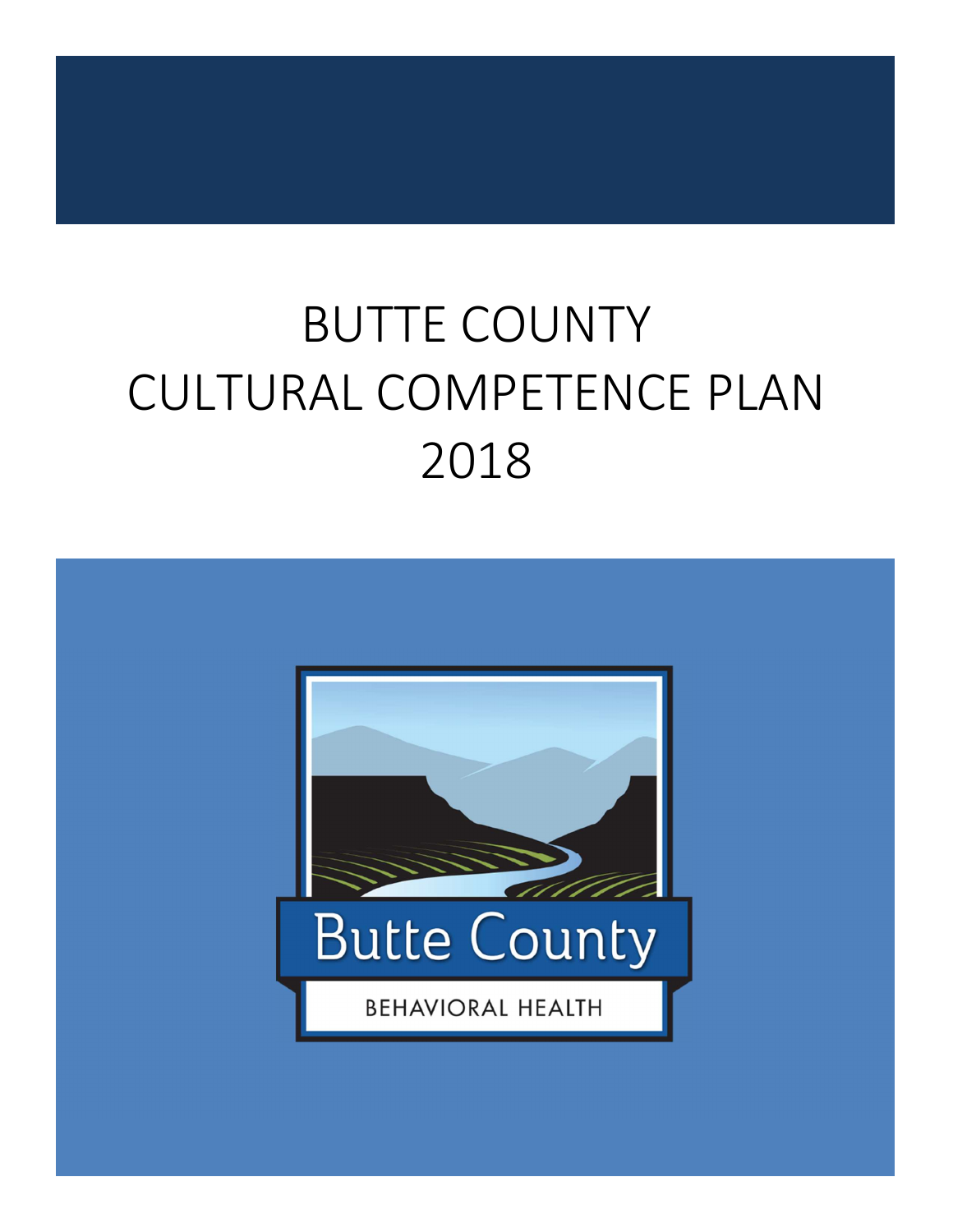# **Contents**

| <b>CRITERION 1: COMMITMENT TO CULTURAL COMPETENCE</b>                                                                                               | $\overline{2}$ |
|-----------------------------------------------------------------------------------------------------------------------------------------------------|----------------|
| <b>CRITERION 2: UPDATED ASSESSMENT OF SERVICE NEEDS</b>                                                                                             | 8              |
| CRITERION 3: STRATEGIES AND EFFORTS FOR REDUCING RACIAL, ETHNIC, CULTURAL, AND<br>LINGUISTIC MENTAL HEALTH DISPARITIES                              | 19             |
| CRITERION 4: CLIENT/FAMILY MEMBER/COMMUNITY COMMITTEE                                                                                               | 26             |
| <b>CRITERION 5: CULTURALLY COMPETENT TRAINING ACTIVITIES</b>                                                                                        | 29             |
| <b>CRITERION 6: COUNTY'S COMMITMENT TO GROWING A MULTICULTURAL WORKFORCE: HIRING</b><br>AND RETAINING CULTURALLY AND LINGUISTICALLY COMPETENT STAFF | 31             |
| <b>CRITERION 7: LANGUAGE CAPACITY</b>                                                                                                               | 36             |
| <b>CRITERION 8: ADAPTATION OF SERVICES</b>                                                                                                          | 41             |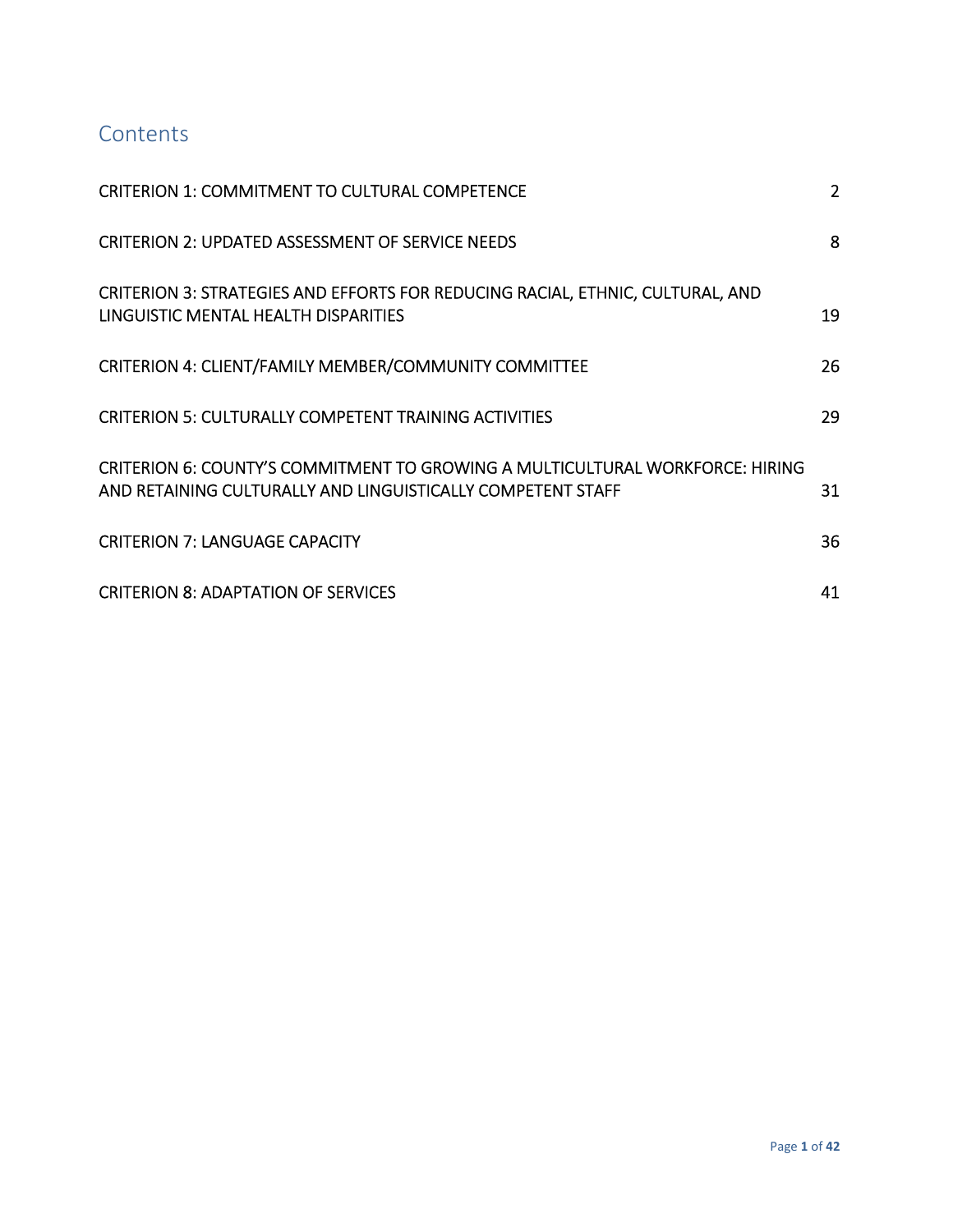# Criterion 1: Commitment to Cultural Competence

### County Mental Health System commitment to cultural competence

Butte County Department of Behavioral Health's (BCDBH) procedures and practices reflect the Department's commitment to recognize and value racial, ethnic, and cultural diversity within the county mental health system. The Department has a solid foundation of honoring diversity in program design and implementation.

BCDBH recognizes that cultures within race/ethnicity and culture within the community can be diverse and fluid. A person's beliefs, norms, values and language affect how they perceive and experience the world. There is considerable diversity within and across races, ethnicities, and cultural heritages. Other cultures and subcultures often exist within larger cultures. As such, BCDBH strives to address the behavioral health needs of prominent cultural groups that encircle race/ethnicity in our community through culturally competent practices.

Developing cultural competence is an ongoing process that begins with cultural awareness and a commitment to understanding the role that culture plays in behavioral health services. This includes establishing and understanding our own organizational identity in order to develop and implement goals to strengthen access to quality service delivery.

BCDBH highlights our strong partnerships with community based organizations and the use of Community Defined Practices in disparate communities to reduce stigma, leading to increased access to mental health services and treatment throughout the county. Internally, BCDBH adapts service delivery based on understanding of cultural diversity through required and voluntary trainings. Programs and services are delivered in a way that reflects the culture and traditions of the people served.

*Butte County Department of Behavioral Health values the rich diversity of our organization and aspires always to demonstrate respect for the uniqueness of each individual's beliefs, values, traditions, and behaviors.* 

*We encourage each contribution to the establishment of an open, inclusive environment that supports and empowers our employees.* 

*Our commitment to diversity includes both the development of a diverse workforce and the delivery of culturally competent care to our clients.* 

*The first step to providing culturally competent care is to embrace our own diversity – to celebrate, enhance, and learn from it. Our diversity is also our strength.* 

BUTTE COUNTY BEHAVIORAL HEALTH CULTURAL COMPETENCE WEBSITE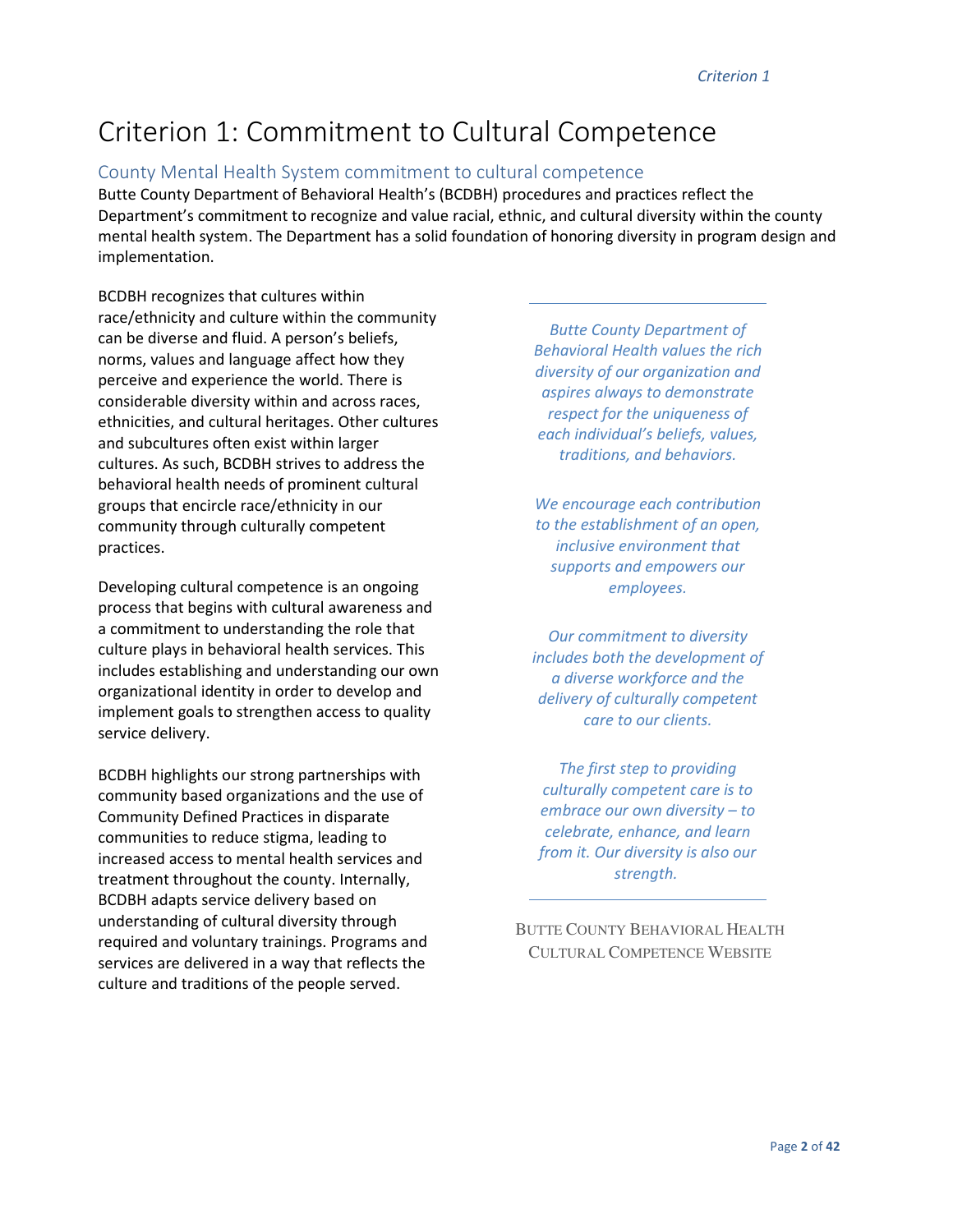# County recognition, value, and inclusion of racial, ethnic, cultural, and linguistic diversity within the system.

#### Mental Health Services Act

The Mental Health Services Act (MHSA) community and stakeholder input processes have regularly provided the opportunity for the department to engage with unserved and underserved populations and/or their care providers in Butte County. Community meetings are held across the County at locations where translators are available upon request to ensure that individuals with Limited English Proficiency can participate. In addition, focus groups are conducted to obtain input from our unserved and underserved populations. African American, LGBTQI+ (Lesbian, Gay, Bisexual, Transgender, Queer, Intersex and other Gender/Sexual minorities), Latinx, Hmong, older adults, and consumers from various programs participated. The Cultural Competence Manager and other leadership staff are in attendance during these focus groups. Through this process, MHSA has been instrumental in providing resources for honoring diversity in program design and implementation. MHSA specifically funds several programs that were specially designed for diverse populations, and/or were implemented in communities and at sites where diverse populations may access services. Those programs are as follow:

*The Sixth Street Center:* provides services to homeless youth between the ages of 14-24 in Chico, California. A large percentage of those youth have been in foster care; many of the youth have had traumatic experiences with families, friends, schools, and other community support systems which have caused them to be wary of accessing services. Thus, a major focus of the program is trust building. Youth initially contact the center to utilize shower facilities, access computers, use laundry services, and get food. Groups, classes, and workshops are offered focusing on development of independent living skills, youth leadership opportunities, and healthy use of leisure time. 6th Street clinicians provide therapy services on site. If a youth is in need of medication or has mental health symptoms requiring a higher level of care, a referral to Butte County Behavioral Health is completed. 6th Street staff and BCDBH work closely to coordinate care and assist the youth towards wellness and recovery. *African American Family and Cultural Center:* integrates African American culture into services that focus on early detection, prevention, and awareness of mental health issues. These services include: outreach to families, increase access and linkage to medical care, reducing stigma associated with mental illness and reducing discrimination against people living with mental illness.

*Live Spot programs in Oroville and Gridley:* provides prevention services to students from high schools with ethnic populations. The Gridley and Oroville Live Spot & Prevention program provides hope and reassurance, as well as a safe place for young people after school when they need support and supervision. The Live Spot offers youth led, youth developed programming, workshops, vocational/job opportunities, mentoring, supportive services and events. The Live Spot employs young people to develop, implement and evaluate Live Spot services. Young people are the primary partners at The Live Spot and are recruited to plan and implement all facets of youth activity at the center, from cofacilitating solution focused group meetings to being trained as youth evaluators.

*National Alliance for Mental Illness (NAMI):* NAMI Butte County implements mental health awareness, education, support and advocacy programs to support the culture surrounding consumers of mental health services. This NAMI developed structured program embraces an anti-stigma approach which includes creating a forum by which individuals with mental illness share their personal experiences in diverse locations across the county, as well as family-to-family supports.

*Passages:* The Older Adult Suicide Prevention and Education Program seeks to establish a network of information, services, and supports throughout the county designed with the unique needs of older adults in mind. The program works to reduce stigma around issues of mental illness and treatment,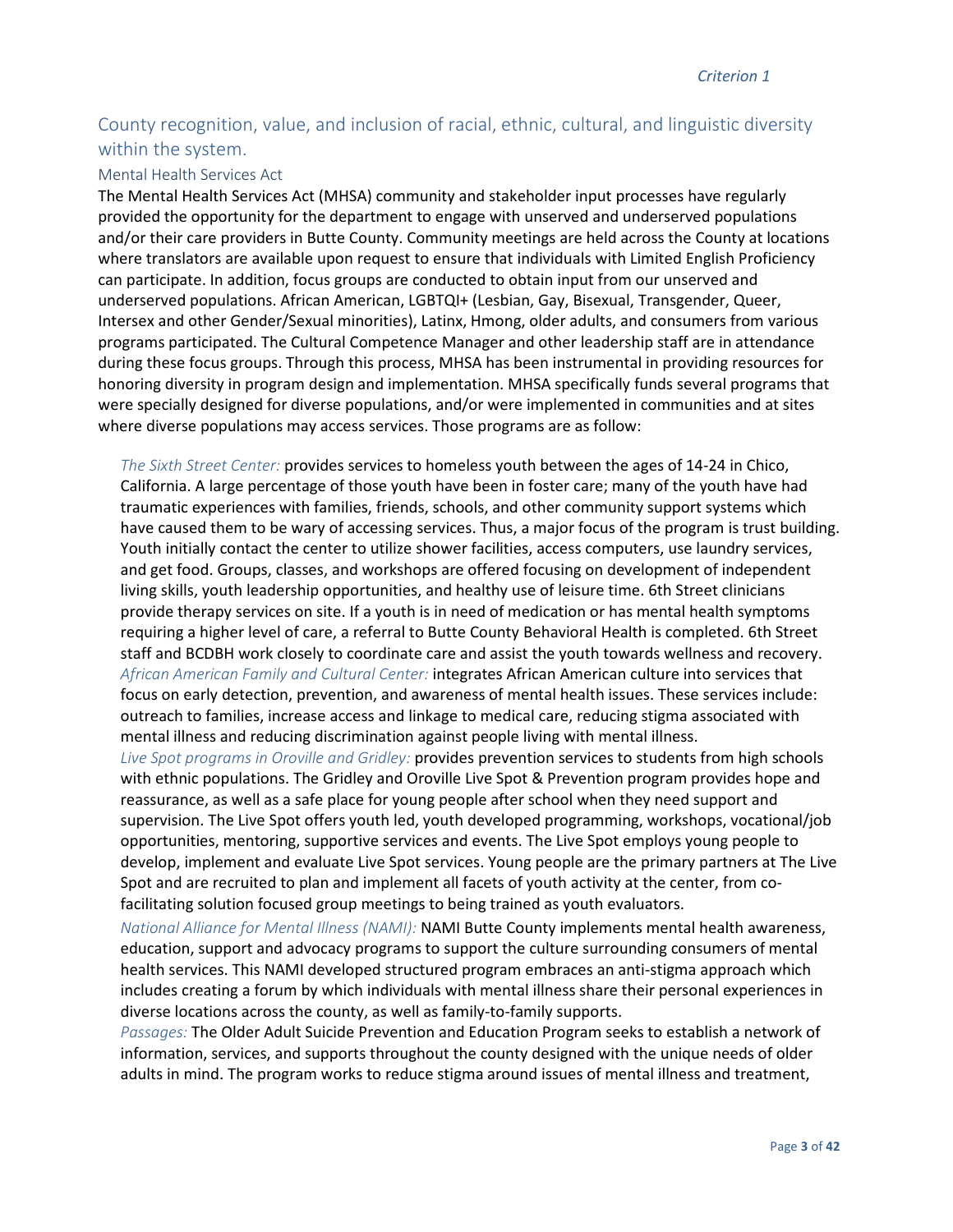promote recognition and early intervention for in regards to challenges to mental health, decrease the incidence of psychological crisis, and improve suicide prevention efforts.

*Promotores:* provides services to the Latino population in the Gridley community and to Latinos and Hmong populations at two specific apartment complexes in Chico. The Latino and Hmong Promotores program is designed to provide strength-based, wellness-focused services and support which includes outreach/ education, mental health consultation and early intervention services building on individual and family strengths. Vital to this strategy is the involvement of mental health consultants *promotores*—who are local residents trained as community health promoters and community liaisons. *Stonewall Alliance:* The LGBTQI+ Suicide Prevention and Education Program provides suicide prevention, education, and outreach services throughout Butte County to gay, lesbian, bisexual, transgender, queer and intersex (LGBTQI+) youth and young adults, as well as their families, friends, allies and institutions, organizations, service providers and educational facilities.

*Strengthening Families:* provides a comprehensive approach to increasing skills and knowledge for parents/care givers and children, which are critical to healthy behaviors and relationships. The SFP is a science based program spanning 14 sessions, which increase life skills for parents/guardians, families and children. This program ends with a graduation for the parents/guardians and children who complete the program. Each session includes the Center for Disease Control (CDC)'s core components of effective evidence based parenting programs including: parent and child practice time in the family sessions, learning positive interactions, communication, and effective discipline.

*Wellness and Recovery Centers:* There are three Wellness and Recovery Centers located throughout Butte County. These centers are consumer driven and emphasize recovery oriented activities including peer support, socialization opportunities, life skill groups, reintegration into the community, employment services, and medication support. There is an on-site clinician to help consumers run their own groups and provide limited mental health support. At one location there is a warm line, staffed by trained consumers to provide non-crisis assistance to consumers needing support after hours. *Zoosiab:* Originally an Innovation program (approved June 2010), designed specifically for the Hmong population. The Zoosiab Program is a community-based program serving Hmong elders who have experienced historical trauma often associated with the Vietnam War. It combines Western and traditional cultural practices to decrease the negative impacts of stress, isolation, stigmatization, depression and trauma.

#### Workforce and Translation Services

BCDBH is committed to developing a culturally and linguistically competent behavioral health workforce throughout our system of care. The department strives to employ a workforce that reflects the cultural identities of our consumers to ensure effective service delivery. BCDBH actively recruits for Spanish and Hmong language clinicians, counselors, and interns. Additionally, BCDBH offers a bilingual pay differential pending verification of the employee's language or communication skill ability. Key BCDBH staff in Gridley are bilingual and bicultural employees who are embedded in the community and actively involved in such community activities as soccer, church, cultural events, etc. The Promotores program in Gridley and Chico provides outreach to the Latino and Hmong communities with staff from those communities who are bilingual and bicultural.

Translation services, written and oral, are available through a number of contracted translation service providers if there are no BCDBH bilingual staff available. Staff may also connect individuals to Language Line Solutions if there is a language barrier and bilingual staff are not available, as dictated in Policy and Procedure BCDBH – 089. Standardized procedures are used for contacting Language Line Solutions for interpretation when required for Limited English Proficient (LEP) clients who are on the telephone or in the office. Please see Criterion 7 for a more comprehensive description of our translation services.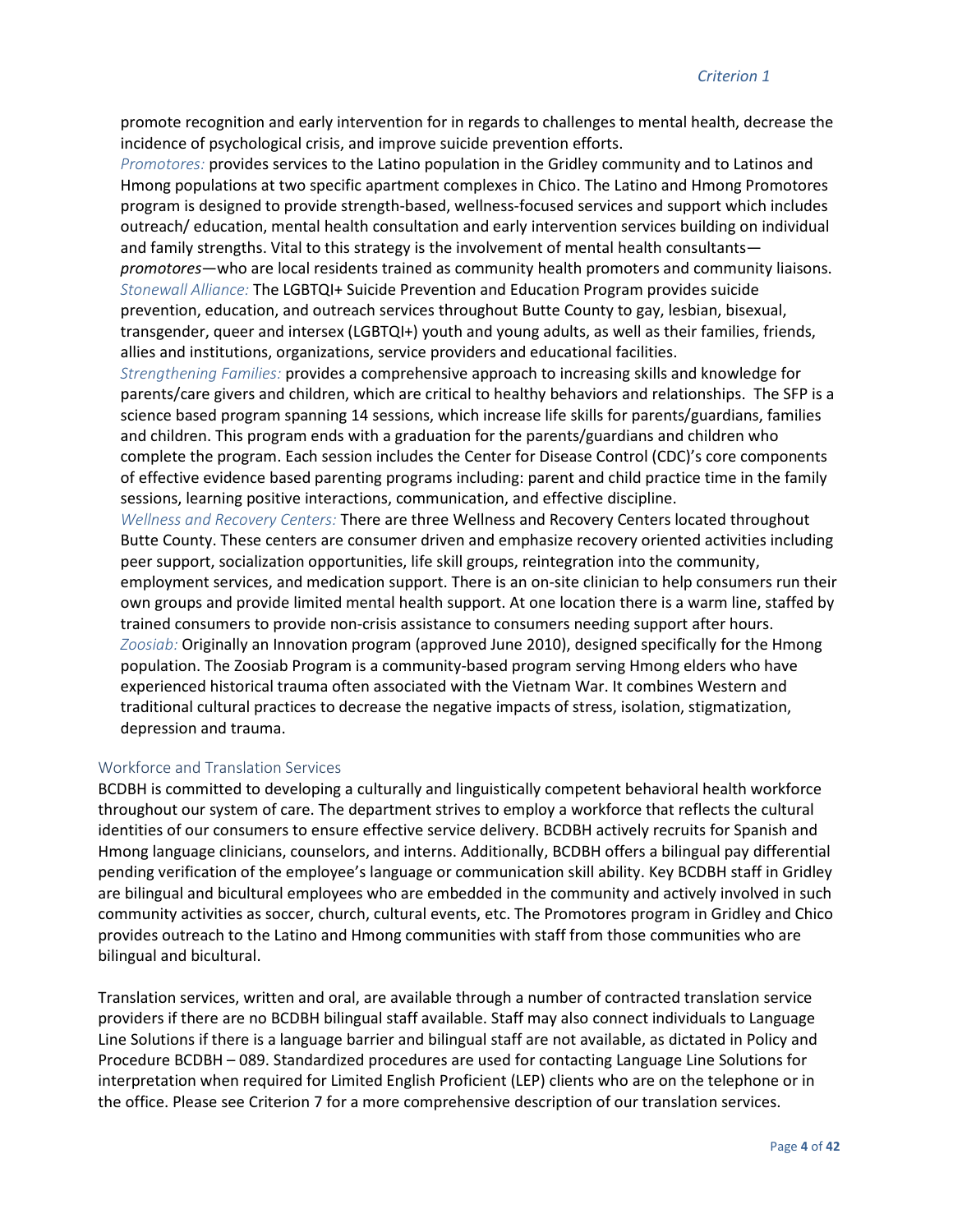#### Organizational Assessment for Cultural Competency

Working in collaboration with the Cultural Competency Committee (CCC), BCDBH implemented an organizational cultural competency assessment of the Butte County Behavioral Health system in 2018. The analysis of this assessment guides the development of future strategies, trainings and recruitment practices for BCDBH. Implementation of an organizational assessment strengthens our commitment to sustaining a culturally competent system by providing review of our agency from the staff and consumer perspective. Cultural competence requires agency leaders to make an ongoing commitment to fact-finding in order to determine whether individuals of diverse backgrounds are served fairly and capably by their agencies. Analysis of this assessment is found in Criterion 3 and in the entire assessment is found in the Appendix.

# A narrative discussing how the county is working on skills development and strengthening of community organizations involved in providing essential services.

BCDBH endeavors to create and enhance a culturally diverse, client and family driven, mental health workforce capable of meeting the needs of our diverse communities. This is accomplished through a commitment to training mental health staff and community partners in evidence-based, promising, emerging and community-defined mental health practices. BCDBH offers free cultural competency trainings via the eLearning platform, Relias, and through quarterly Grand Rounds trainings which include presentations from various cultural perspectives. Examples of Grand Rounds trainings have included *Cultural Awareness In The African American Community From A Mental Health Perspective* provided by the local African American Family and Cultural Center, and *Latino Cultural Training* provided by Promotores.

Additionally, BCDBH has successfully used MHSA Prevention and Early Intervention (PEI) funds to provide skill development and strengthen community organizations in order to increase the ability to effectively serve our diverse communities. The community organizations that are funded by PEI directly impact and address disparity in mental health access and outcomes. These programs are included in the list above, beginning on page 2.

Supporting and maintaining the Cultural Competency Committee (CCC) has been beneficial in preserving relationships with community organizations. These strong relationships allow for effective networking and promotion of cultural events between agencies. BCDBH welcomes diverse perspectives and representatives to the Committee and provides staff support for the group.

In working with contracted community based organizations BCDBH is committed to ensuring that culturally competent practices are followed. Efforts to accomplish this goal include:

- All contracts include a separate cultural competence statement and the inclusion of all five fundamental concepts of MHSA, which specifically sites cultural competence.
- Contract providers are required to be members of the Cultural Competency Committee (CCC) and the Quality Improvement Committee (QIC).
- Contract providers participate in the process of developing the plan and implementation of the BCDBH Organizational Cultural Assessment.
- Our MHSA PEI programs are specifically designed to meet the needs of our culturally diverse populations. Our PEI contracts mandate the hiring of local and culturally competent staff (e.g., African American Family & Culture Center, Zoosiab, Promotores)
- Supporting our contracted agencies to leverage funding for program expansion.
	- $\circ$  In 2016, Zoosiab was awarded a grant from the California Reducing Disparities Project (CRDP): Phase Two. The CRDP focuses on achieving mental health equity for 5 population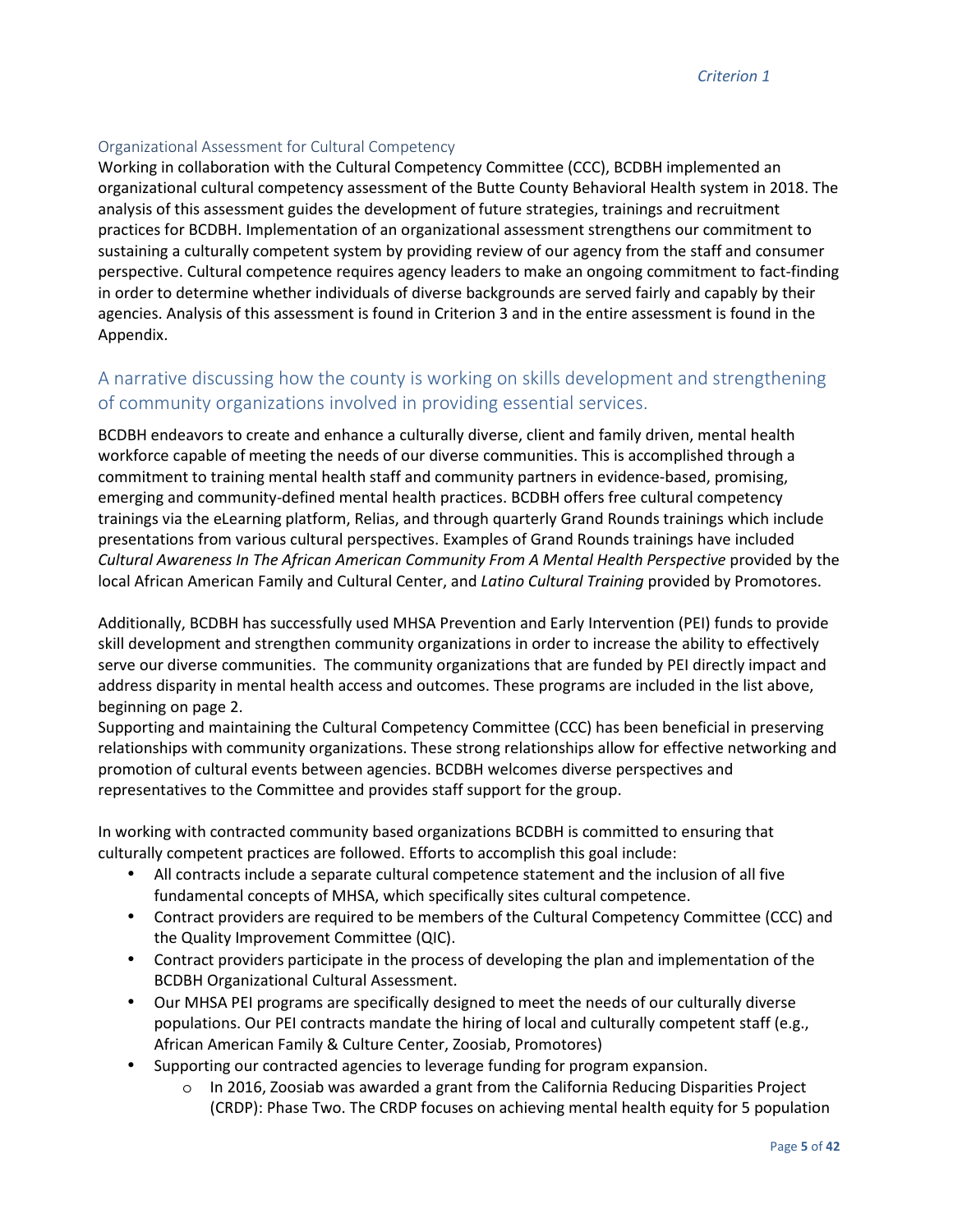groups recognized as being most adversely affected by disparities: African American, Asian and Pacific Islander, Latino, LGBTQI+ and Native American. The award of this five year grant will allow for Zoosiab demonstrate the effectiveness of their program model at a statewide level.

# Each county has a designated Cultural Competence Manager responsible for cultural competence.

The County has an identified Cultural Competence Manager (CCM) whose role also aligns as the MHSA Coordinator. Cultural competency is one of the five fundamental guiding principles in the MHSA and the transformation and strengthening of cultural competency practices is embedded within each of those roles. The responsibilities, roles, and duties of the CCM are as follows:

- Member of the BCDBH Executive Team who reports directly to the Director.
- Regularly participates in the Cultural Competency, Social Equity and Justice Committee (CCSEJC), a sub-committee of California Behavioral Health Directors Association (CBHDA).
- Superior Region liaison for CCSEJC.
- Member of the BCDBH Quality Improvement Committee (QIC), reports to QIC on Cultural Competency Committee activities and recommendations.
- Regularly advocates for services that meet the needs of the diverse and unserved/underserved populations as evidenced in the approved MHSA plans.
- Coordinates the BCDBH Cultural Competency Committee.
- Consistently takes steps to strengthen relationships between BCDBH and the diverse unserved and underserved populations in Butte County.
- Serves as a liaison with the Behavioral Health Board and provides monthly reports at board meetings on issues related to MHSA and Cultural Competency.

In addition, the CCM attends workshops and conferences sponsored by state entities, such CBHDA and California Institute for Behavioral Health Solutions (CIBHS). CCM participates in the Cultural Competency, Equity and Social Justice Committee, a subcommittee of CBHDA, quarterly meetings and conference calls. The CCM is actively pursuing the integration of the *Framework for Eliminating Cultural, Linguistic, Racial and Ethnic Behavioral Health Disparities*, a guideline developed by CBHDA on how to integrate National Culturally and Linguistically Appropriate Service (CLAS) standards. CLAS standards are intended to advance healthy equity, improve quality, and help eliminate health care disparities.

### Identify budget resources targeted for culturally competent activities.

The following **programs** are specifically funded services to culturally diverse groups:

- African American Family and Cultural Center
- Promotores
- Stonewall Alliance- LGBTQI+ Suicide Prevention and Education Program
- Zoosiab- Historical Trauma & Hmong Elders

The following **services** are provided in a culturally appropriate manner and have percentages of participants who are members of Butte County's diverse populations:

- Live Spot Gridley
- Live Spot Oroville
- Stepping Stones- Perinatal program
- Youth Intensive Programs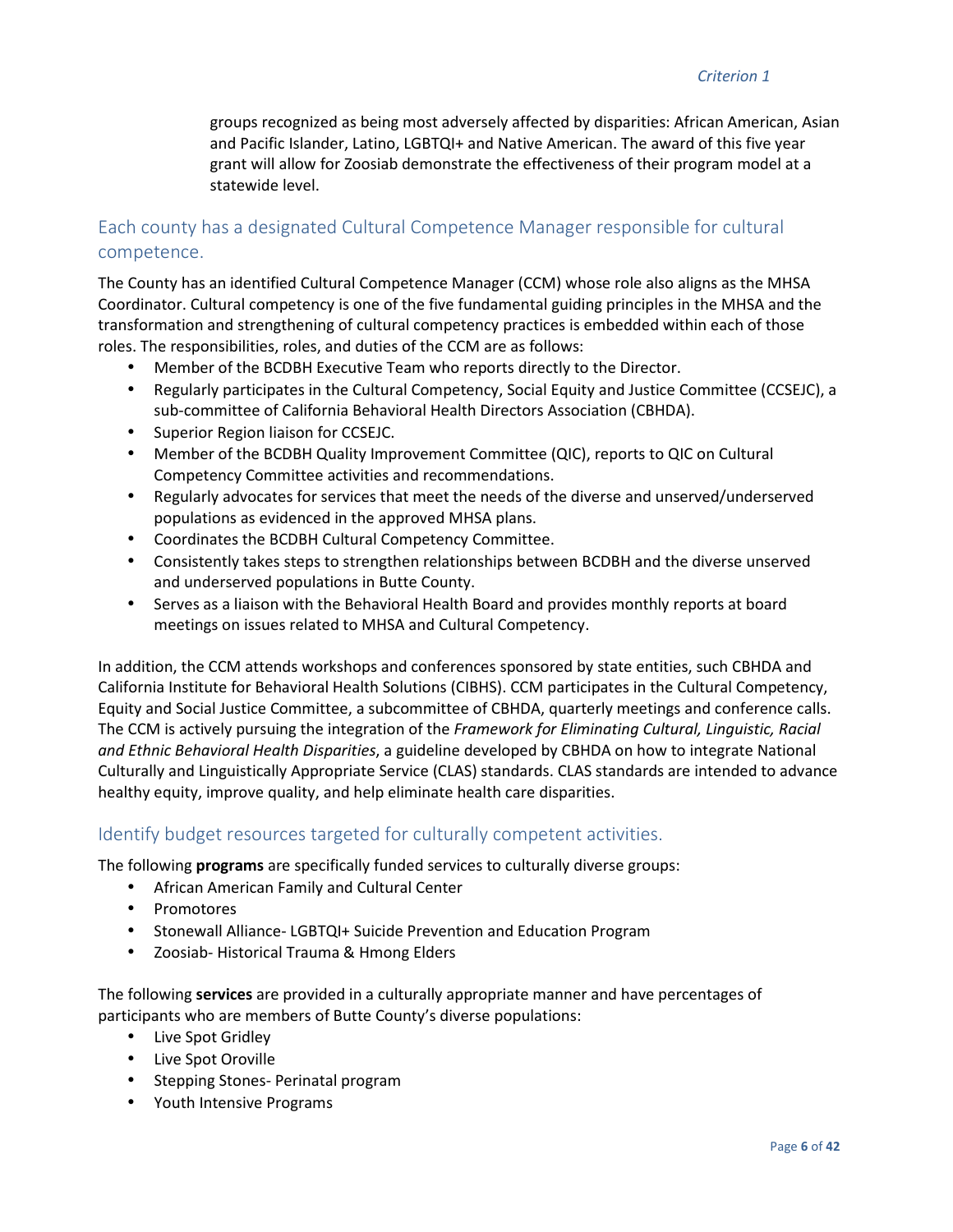- Interpreters/Translators (including the 24 hour language line)
- Compensation for culturally and linguistically competent providers and non-traditional providers/healers

Financial incentives for culturally and linguistically competent providers, non-traditional providers, and/or natural healers include the County's bilingual staff pay differential. BCDBH encourages contract providers to provide financial incentives for their bilingual staff members. The below figure depicts programs that serve with culturally diverse populations and their allocated funding streams.

#### *Figure 1.1*

| <b>Funding</b>                 | <b>MHSA Component</b>                             | <b>Program</b>                                                               |
|--------------------------------|---------------------------------------------------|------------------------------------------------------------------------------|
| MHSA /Medi-Cal/<br>Realignment | <b>Community Services and Support</b>             | Support, Employment, Assistance,<br>Recovery, Community, Housing<br>(SEARCH) |
| MHSA /Medi-Cal/<br>Realignment | <b>Community Services and Support</b>             | Youth Intensive Program                                                      |
| Medi-Cal/Realignment           | N/A                                               | Translation                                                                  |
| SAPT-<br>Perinatal/Realignment | N/A                                               | <b>Stepping Stones</b>                                                       |
| <b>MHSA</b>                    | Prevention Early Intervention                     | African American Family & Cultural<br>Center                                 |
| <b>MHSA</b>                    | Prevention Early Intervention                     | Promotores                                                                   |
| <b>MHSA</b>                    | Prevention Early Intervention                     | Stonewall: LGBTQI+                                                           |
| MHSA / Medi-Cal                | Prevention Early Intervention                     | Hmong Elder Program                                                          |
| MHSA / SAMHSA<br>MHBG/STOP     | Prevention Early Intervention                     | Live Spots - Gridley & Oroville                                              |
| <b>MHSA</b>                    | Prevention Early Intervention                     | National Alliance for Mental Illness                                         |
| <b>MHSA</b>                    | <b>Workforce Education and</b><br><b>Training</b> | <b>Cultural Competency Training</b>                                          |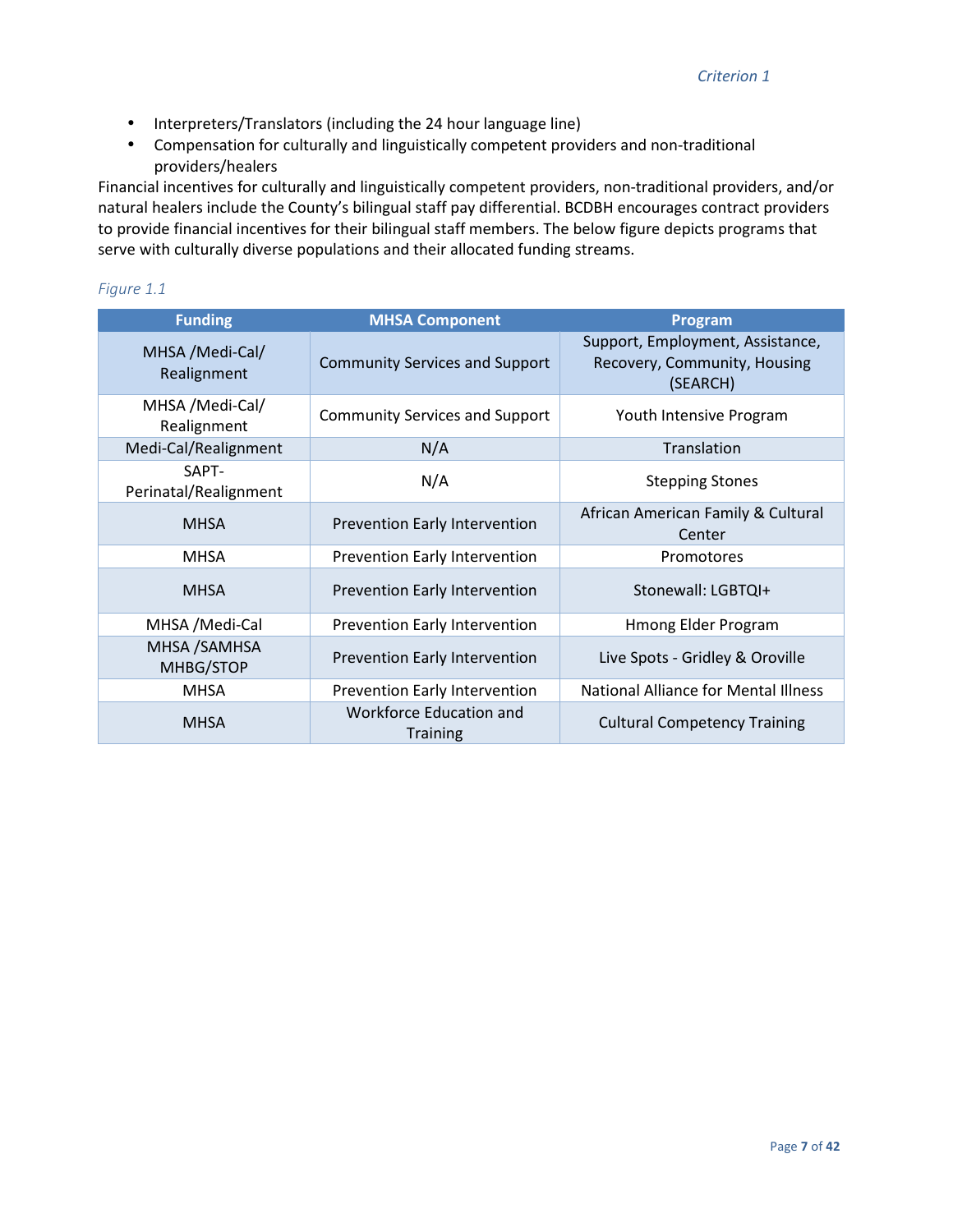# Criterion 2: Updated Assessment of Service Needs

# General Population

Butte County is located in Northern California, about one hundred miles north of the state capital of Sacramento. Butte encompasses 1,677 square miles, of which 1,636 square miles is land and 41 square miles (2.4 percent) is water. This rural county holds an estimated population of 229,294 or 134 persons per square mile, approximately 39 percent of whom live within the borders of the City of Chico<sup>1</sup>. Much of the population is spread into agricultural land, foothills, and mountainous terrain.





Individuals who self-identify as White (not Hispanic or Latino) comprise 71.5% of the County's population followed by Hispanic or Latino, Asian, American Indian/Alaska Native and African American/Black; persons of multi-races included 4.2% of the population. The age and sex distribution in Butte County was available in 2016 through the United States Census Bureau American Community Survey<sup>2</sup>, which releases new datasets annually. The data is presented in Tables 2.1 and 2.2:

#### *Table 2.1: Butte County Population Data, 2016 Table 2.2: Butte County Population Data, 2016*

| <b>Sex</b>              | <b>Estimate</b> | Percent | Age                     | <b>Estimate</b> | <b>Percent</b> |
|-------------------------|-----------------|---------|-------------------------|-----------------|----------------|
| Male                    | 110,926         | 49.5%   | Under 15 years          | 37,564          | 16.8%          |
| Female                  | 112,951         | 50.5%   | 15 to 24 years          | 41,918          | 18.7%          |
| <b>Total Population</b> | 223,877         | 100%    | 25 to 59 years          | 91,820          | 41.0%          |
|                         |                 |         | 60 years and over       | 52,575          | 23.5%          |
|                         |                 |         | <b>Total Population</b> | 223,877         | 100%           |

1 US Census Bureau

<u>.</u>

<sup>2</sup> https://factfinder.census.gov/faces/tableservices/jsf/pages/productview.xhtml?src=CF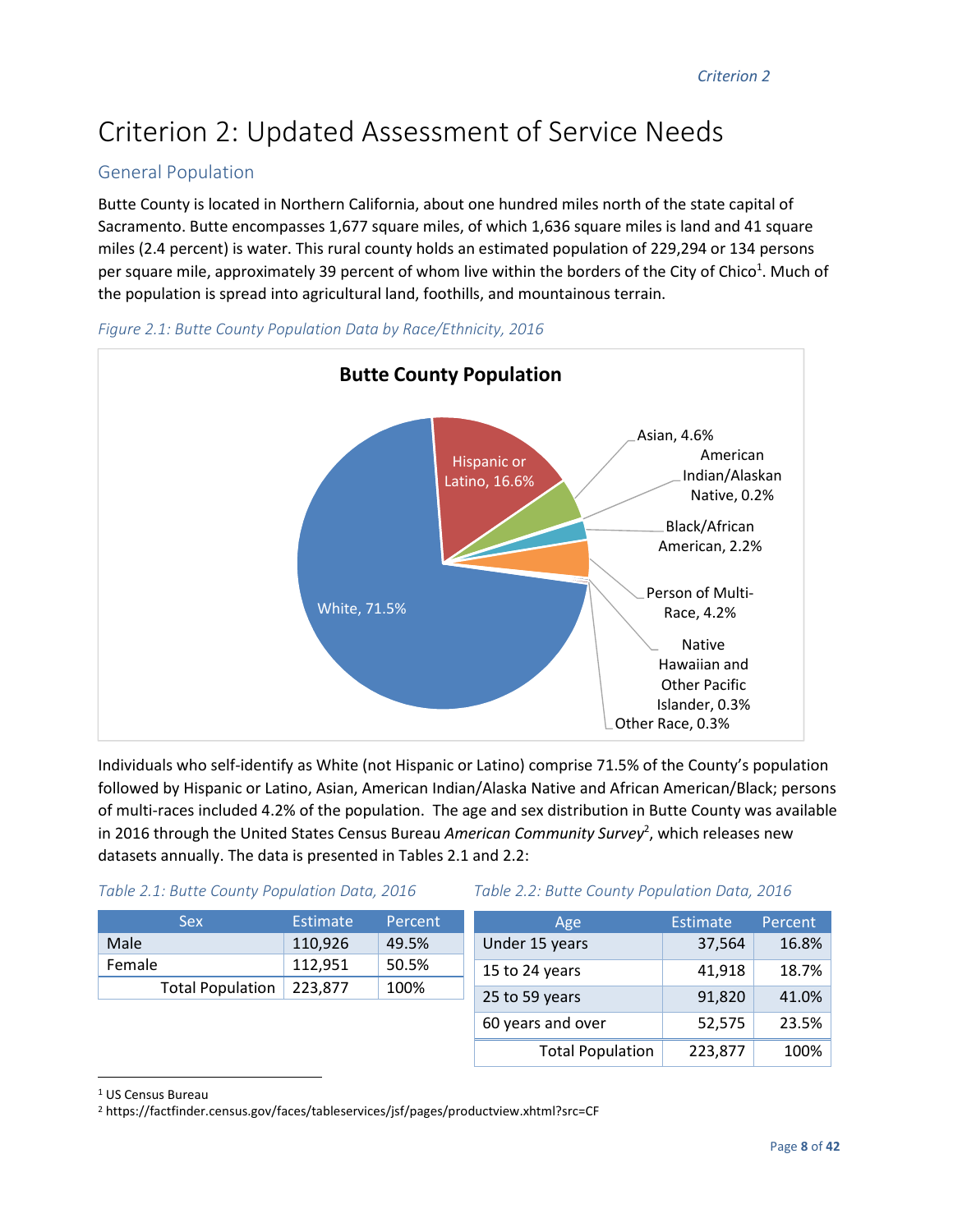# Butte County Cultural Context

The following narrative was provided by members of the Cultural Competency Committee in 2017. Representatives from a culture or those who worked closely with an identified culture were asked to describe the unique characteristics or challenges that exist in Butte County for this culture.

#### Racial/Ethnic groups

#### *American Indian/Alaskan Native*

The 2016 United States Census Bureau *American Community Survey* reports that 2.4% of individuals in Butte County self-reported their race to be American Indian/Alaskan Native. As of July 2017, BCDBH was actively serving 191 individuals who self-reported as Native American, which comprised of 3.6% of all clients open to services.

Native Americans indigenous to the area are primarily Maidu, with sizable numbers of Wintu, Pomo, and Miwok. Many are unaffiliated with a Rancheria (a problem in California caused by federal tribal termination policies), and hold no voting power on the Rancherias. There are approximately 8,000 Native Americans living in the area. Of those about half are from local tribes. According to the 2016 U.S. Census, 1.1% of the population of Butte County is Native American, located mostly in the Oroville area. This census estimate is thought to be a low statistic for many reasons including that many Native Americans are being reported as Hispanic due to surnames. Among the four Rancherias in the area, the population distribution is as follows: Berry Creek Rancheria: 304; Mooretown Rancheria: 1,170; Enterprise Rancheria: 395; and, Chico Rancheria: 321 (Individual Rancheria data, 2003).

Research shows higher rates of related behavioral health concerns for Native Americans, including high occurrence of alcohol and substance abuse, mental health disorders, suicide, violence, and behavior-related chronic diseases across Indian Country, which continue to have a profound effect on individuals, families, and communities<sup>3</sup>. According to the Centers for Disease Control and Prevention (CDC), suicide disproportionately affects Native Americans and is the second leading cause of death for those between the ages of 10 to 34 (2013). The suicide rate among Native American adolescents and young adults ages 15 to 34 (19.5 per 100,000) is 1.5 times higher than the national average for that age group (12.9 per 100,000) (CDC 2013).

#### *Hmong American*

 $\overline{a}$ 

Hmong is the third largest minority group in Laos who came to the United State as refugees in the mid 1970's after fifteen years of service side by side with the United Stated Central Intelligence Agency (CIA) in Laos. This war is known as the "Secrete War" in Laos. Hmong refugees came to the United State of America after the fall of Saigon, from the middle of 1975's to early 1980's as the first wave, and late 90's and 2005 as the last waves of Hmong Refugees from the refugee camps in Thailand. Hmong believes in animism, which is the belief that human beings and everything have souls and spirits. Hmong believed that when a Hmong person is sick, his or her souls and spirits are no longer with the body. The shaman is the first contact person and his job is to bring harmony to the individual, their family, and their community by performing various rituals in communication with the souls or spirits and bring them back to the body.

<sup>&</sup>lt;sup>3</sup> Indian Health Service. "American Indian/Alaska Native Behavioral Health Briefing Book." Rockville, MD: U.S. Department of Health and Human Services, Division of Behavioral Health, Office of Clinical and Preventive Services, August 2011.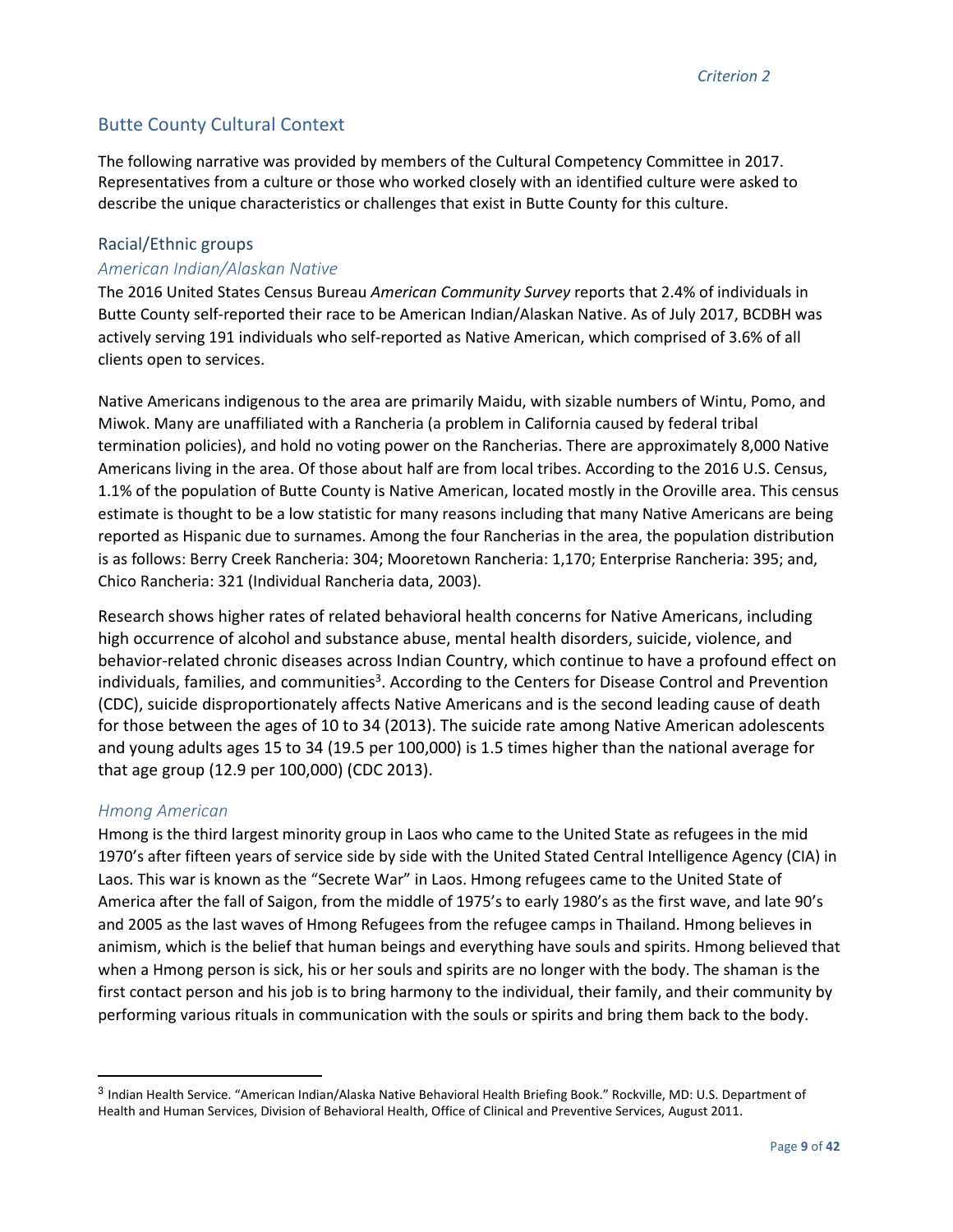#### *Criterion 2*

In the early 1980's Hmong moved to Butte County with a few Hmong in Chico and Oroville. In the late 90's to now, many Hmong families are moving to Butte County. Butte County is home for more than nine thousand Hmong because of the natural beauty and farming similarities to where they came from the mountains of Laos. Hmong still practice their cultural traditions and belief at home. For example, if member of the family is sick, herbal medication is the first form of treatment, and if that does not help, a shaman will be called to do a ritual. If the ritual does not treat the sick family member, then the last resort is taking the sick person to see a doctor or seek Western treatment.

#### *Latino American*

Latino Americans comprise about 16% of the Butte County population. While the vast majority of residents are originally from Mexico, there are Latino Americans in Butte County that are also from many countries in Central and South America. Latino Americans live throughout Butte County, though the majority of people live in Gridley. Gridley is the fourth smallest of Butte County cities with its primary economy based on the local agricultural business. "La familia" and "la comunidad" (family and community) are central for the Latino culture's wellness, which includes its language (Spanish or Indian dialect), traditions, folklores/mythology, music, food, and religious or spiritual affiliation: all are fundamental for family norms to be transmitted from one generation to the next. Latino families needing services, however, are predominately from family systems that are culturally broken, have ceased to bond or prosper due to assimilation/acculturation, experience severe trauma via violence in the home, have strict male patriarchy via *machismo*, ongoing immigration legal issues, and traumatic deportation histories. Although migration experiences to the U.S. may be similar, each family has its own story that often reflects an ongoing generational trauma and can be an extremely painful experience. Situations leading to U.S. immigration include poverty, political persecution, drug cartel wars, hope of a better future for their children, and limited job opportunities within countries of origin. When Latino families experience mental health, drug and substance abuse issues, and/or the presence of gang influences/violence within the home, it often creates ongoing shame and embarrassment for individuals, ostracism from their religious community, and the fracturing of the family system.

#### *African American*

African Americans are about two percent of the population in Butte County and are primarily living in the cities of Oroville and Chico, with the greater concentration occurring in Oroville. Most African Americans in Butte County live in poverty and have insufficient healthcare. Infant mortality among African Americans in the County is more than twice that of other ethnic groups (8.8 per 1000 births) and about one in 20 of their children are living in out-of-home placements. Most African American community members in Butte County are descendants of Africans who were forcibly removed from their homeland and enslaved in America. Sadly, the forced separation of family members in slavery continued in a new form under Jim Crow laws and Black Codes. In Butte County, many African American families came due to assurances of good jobs associated with building the Oroville Dam, with the state promising that much of the economic boom of this project would be directed to Butte County. Unfortunately, this economic boom did not materialize, and the African American families that moved to this county for employment and benefits of the project were left without local jobs. Many leaders and gifted members of the community have moved for higher paying jobs in other areas resulting in disconnecting families and/or poverty. Many local African American families have for generations been subject to trauma, had disrupted family life, and struggled with poverty. The experience of perceived racial discrimination leads to lower levels of mastery, and higher levels of psychological distress. Many males respond to trauma and other stressors through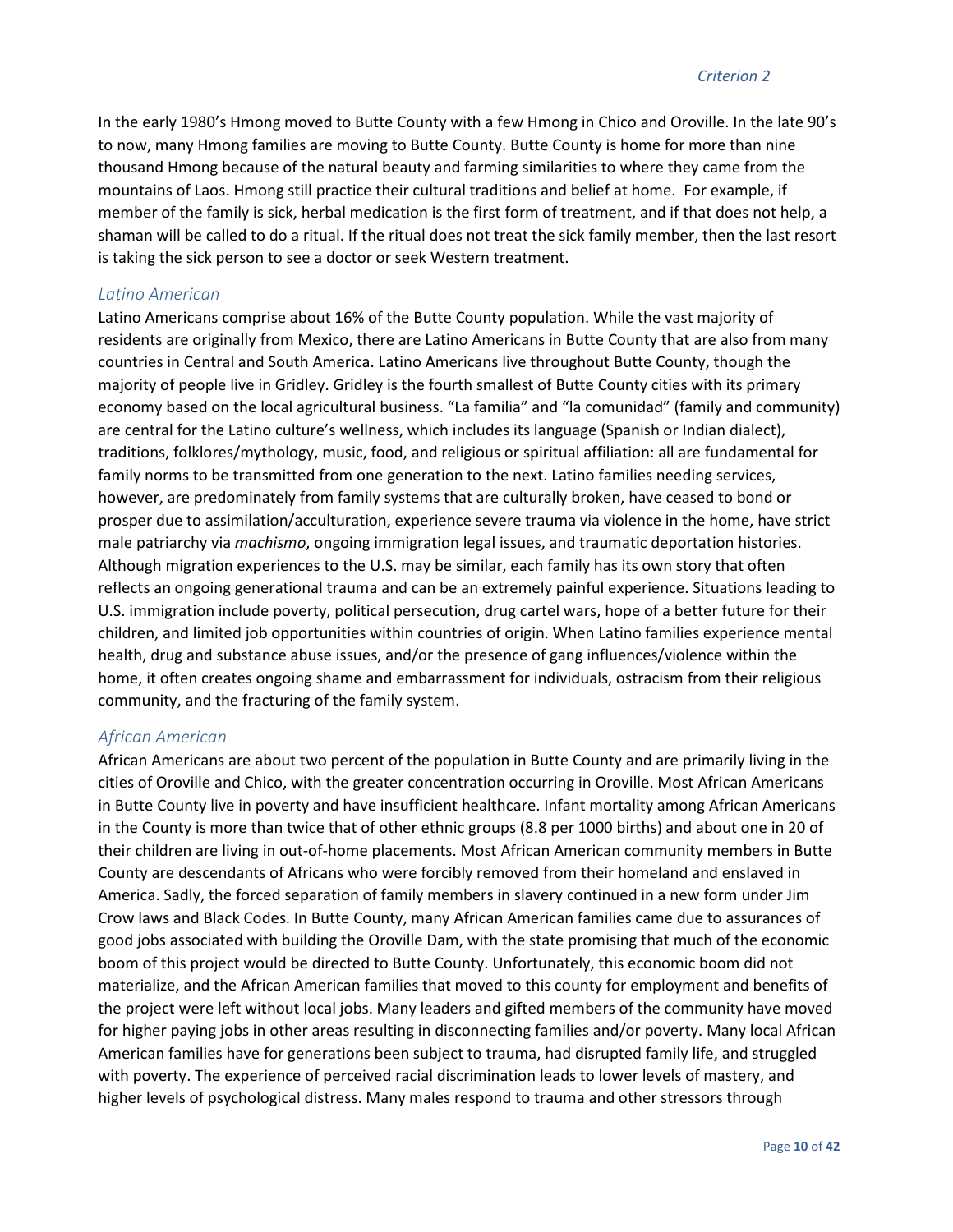aggressive and angry behavior towards self and others and/or using drugs. With the immense difficulties of coping and racial profiling, many of these males in the community were criminalized.

#### Cultural Groups

In addition to the four distinct racial/ethnic groups in Butte County, the agency also recognizes that there are cultural groups in Butte County that hold shared beliefs, attitudes, knowledge, practices, and behaviors. The BCDBH Cultural Competence Committee has identified six cultural groups that are important to understating the population of Butte County.

# *Lesbian, Gay, Bisexual, Transgender, Queer, Intersexual and Other Sexuality, Gender or Sex Identities (LGBTQI+)*

Over the past 15 years, research has suggested that adolescence can continue into the third decade of life. As those of us who work with adolescents and their families can attest, getting there is half the battle. And while adolescence is a period of increased stress and excitement for a majority of youth, some definitely have more of a struggle on their hands than others. Numerous studies report on the high percentage of LGBTQI+ youth that feel isolated from peers and additional feelings of isolation, and difficulties caused by their parents' rejection due to their sexual orientation. As a result of their families' rejection, as many as 26% of LGBTQI+ youth feel forced to leave home.

Schools often unwittingly or by complicity reinforce that it is not healthy or safe to be gay, lesbian, or bisexual. A study at Lincoln-Sudbury Regional High School in Boston revealed that 97% of the student body reported hearing anti-gay comments on campus. Such disparaging and often prejudicial remarks are often ignored or, even worse, tacitly encouraged by faculty and administration. Over the last two decades, research findings have pointed to disproportionately high rates of suicidal behavior among LGBTQI+ adolescents and young adults. Suicide attempts in this population have been linked to a variety of factors including lack of support, family problems, violence/ victimization, and mental health problems, notably depression and substance abuse or dependency. One study found that when compared to their heterosexual peers, LGBTQI+ youth are:

- Over five times more likely to have attempted suicide in the past year.
- Over three times more likely to miss school in the past month because of feeling unsafe.
- Over three times more likely to have been injured or threatened with a weapon at school.

Parents' attitudes and behaviors toward their gay, lesbian, and bisexual offspring are key determinants of their children's risks of suicide, substance abuse, and depression, according to a new study (December 2009) published in the journal *Pediatrics*. The study in *Pediatrics* found that rejection by one or both parents and/or efforts to change sexual orientation were significantly associated with higher risks of suicide and poorer health outcomes among this population.

Lesbian, gay, and bisexual young adults who reported higher levels of family rejection during adolescence were 8.4 times more likely to report having attempted suicide, 5.9 times more likely to report high levels of depression, 3.4 times more likely to use illegal drugs, and 3.4 times more likely to report having engaged in unprotected sexual intercourse compared with peers from families that reported no or low levels of family rejection. It is important to note that stigma associated with homosexuality and gender identity causes many affected individuals to be wary of "governmental" service providers, and of receiving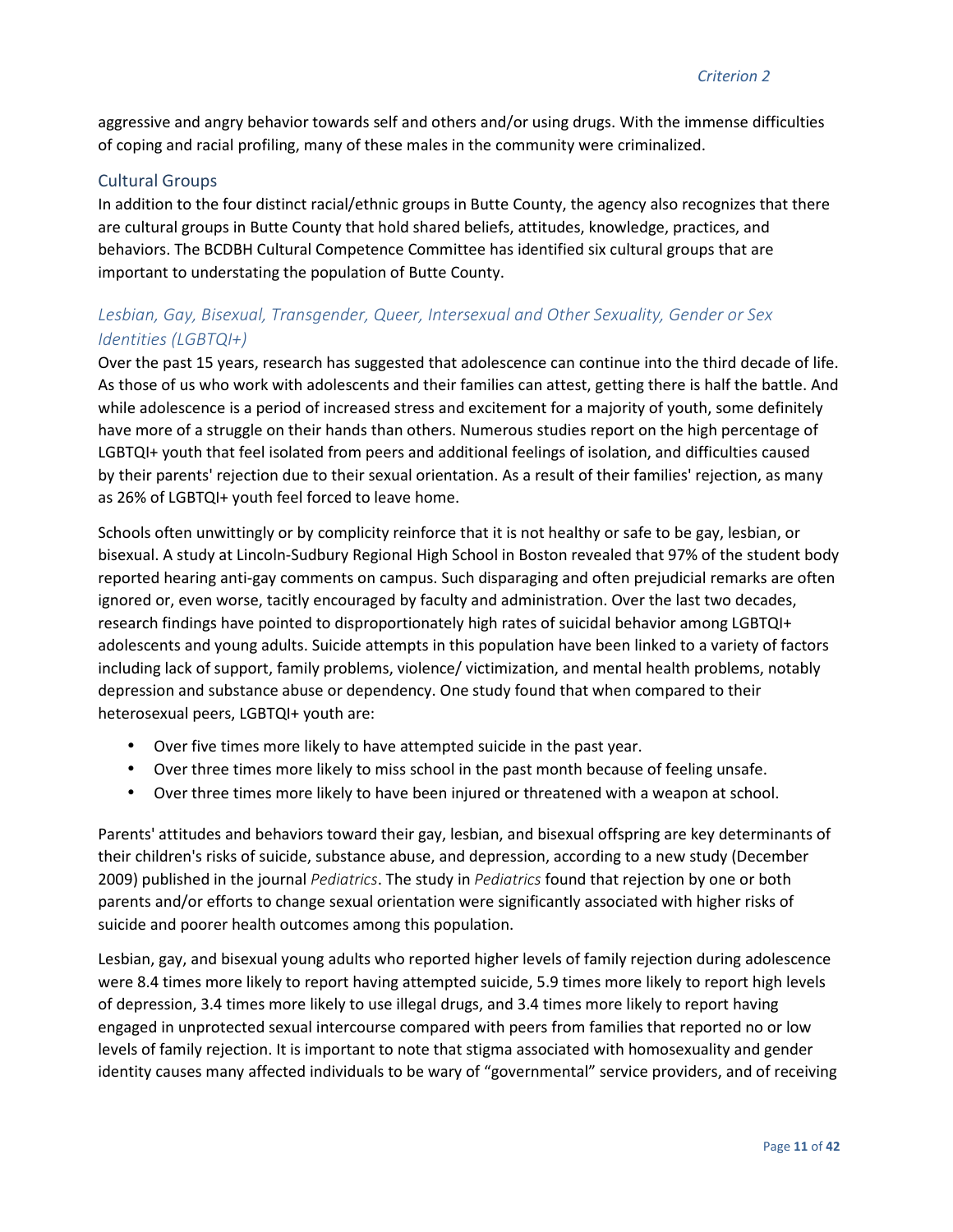services at typical governmental offices. The mental health field especially has a long history of institutionalize homophobia which is in of itself a barrier to treatment for LGBTQI+ community.

Trust is a most significant factor for the LGBTQI+ populations and the effort to reach out with trusted community liaisons will lead to improved prevention efforts and lessen the risk of suicide, depression, and other risky behaviors.

#### *Older Adult*

In Butte County, approximately 22% of the population is over the age of 59, compared to the statewide proportion of 18%. Older adults are at considerably higher risk for mental illness, particularly depression. According to national statistics, they are the most likely individuals to successfully complete suicide. A key finding of Enloe Medical Center, the primary hospital in Butte County, found that 29% of adults in this area had depression lasting two years or more, particularly, people aged 65 and older (2007 Community Health Survey, Enloe Medical Center). Many older adults have chronic health conditions that contribute to signs and symptoms of mental illness, e.g. diabetes and stroke are very closely correlated to depression in older adults. In fact, the 2007 Community Health Survey shows that in Butte County 3.2% of adults suffer from or have been diagnosed with cerebrovascular disease (stroke), a rate higher than the statewide figure of 2.4%. More than 18% of adults older than age 65 have diabetes (Centers for Disease Control and Prevention). Butte County has a higher rate of this disease in adults (10.5%) than the state proportion of 7.1%.

It is acknowledged that in Butte County, the incidence of mental illness and severe emotional distress among older clients is high; older adult have presented with symptoms/diagnoses of depression, bipolar disorder, complicated grief/loss, anxiety, PTSD (post-traumatic stress disorder), panic disorders, psychotic disorders, medication misuse, overuse and mismanagement; and obsessive-compulsive disorder. Furthermore, older adults who are experiencing initial symptoms of substantial emotional distress are not accessing mental health services in proportion to their numbers. These older adults are facing profound and unremitting sadness, grief/loss, social isolation, fear, and physical symptoms. They frequently do not know the cause of these symptoms, or that the proper early intervention treatment of older adults is generally successful. They may believe and accept that the nature of being old is to be sad: that depression is a "normal" part of aging. They often express the sentiment that these feelings are "their fault" and that they need to "pick themselves up by the bootstraps" if they want to feel better. If they have had treatment that did not include thorough education, support, and follow-up, then they may believe that treatment, in general, doesn't work. Consequently, they may not seek help or disclose symptoms after that failed intervention.

The result of the lack of early identification and appropriate in-home intervention and services are substantial and include escalation of symptoms, institutional placement, self-harm, and suicide.

#### *Veterans*

<u>.</u>

The total number of Veterans documented in Butte County for 2010-2014 was 17,116.<sup>4</sup> The total number of individuals that self-identified as Veteran served by BCDBH for the Fiscal Year of 2013-14 BCDBH was 240. According to the RAND Center for Military Health Policy Research, 20% of the vets who served in either Iraq or Afghanistan suffer from either major depression or post-traumatic stress disorder and only

<sup>4</sup> https://www.census.gov/quickfacts/table/PST045214/06007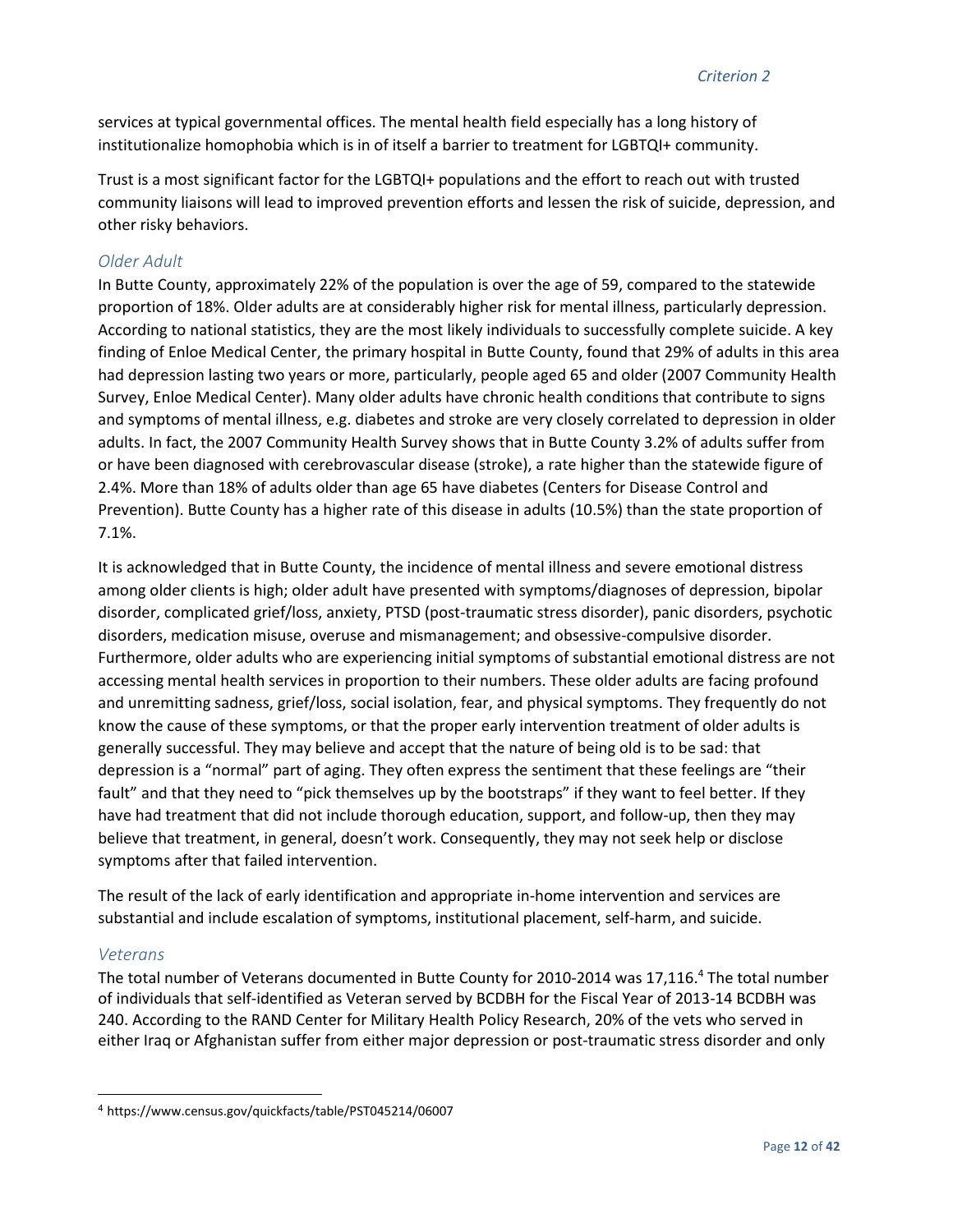about ½ of veterans who need mental health services will receive them. Veteran mental health services are critical to recovery, however, veterans face barriers to treatment which includes the following<sup>5</sup>:

- Personal embarrassment about service related mental disabilities
- Long wait times to receive mental health treatment
- Shame over needing to seek mental health treatment
- Fear of being seen as weak
- Stigma associated with mental health issues
- A lack of understanding or lack of awareness about mental health problems and treatment options
- Logistical problems, such as long travel distances in order to receive this type of care
- Concerns over the veteran mental health treatment offered by the VA
- Demographic barriers and false perceptions based on these demographics such as age or gender

#### *Foster Care*

Analysis of data from the 2011-2012 National Survey of Children's Health revealed that children who had been in foster care were seven times as likely to experience depression, six times as likely to exhibit behavioral problems, five times as likely to feel anxiety, three times as likely to have attention deficit disorder, hearing impairments, and vision issues, and twice as likely to suffer from learning disabilities, developmental delays, asthma, obesity, and speech problems<sup>6</sup>. Factors contributing to the mental and behavioral health of children and youth in foster care includes the history of complex trauma, frequently changing situations and transitions, broken family relationships, inconsistent and inadequate access to mental health services and the over-prescription of psychotropic medications.<sup>7</sup>

As of July 2015, children under age 21 in foster care per 1,000 population was 5.8 in California and 10.1 in Butte County<sup>8</sup>. As of January 2018, Butte County has 572 children in foster care placement, 59.09 percent (338) of whom are age 0-10. During Fiscal Year 2017-2018, Butte County BCDBH served 341 youth who were identified as having active child welfare cases. Adversity in childhood has been shown to be a predictor of future negative health outcomes, including emotional and mental health issues. Adverse childhood experiences (ACEs) are reliable indicators of physical health and cognitive functioning in adulthood. As of a 2013 study performed by the Center for Youth Wellness, Butte County has the highest prevalence of residents living with one or more ACEs in California at 76.5 percent of residents, with 30.3 percent having experienced four or more ACEs. These high rates of trauma contribute to many of the physical and mental health issues observed in Butte County. According to research, neurological functioning is acutely affected by childhood trauma, causing alterations in the child's brain that may stimulate the development of maladaptive coping skills later in life. A likely correlation witnessed in Butte County, these physiological modifications can be passed on and present themselves in the next generation.

#### *Homeless*

 $\overline{a}$ 

An estimated 26% of homeless adults staying in shelters live with serious mental illness and an estimated 46% live with severe mental illness and/or substance use disorders. Additionally, California has the highest

<sup>5</sup> https://nvf.org/veteran-mental-health-facts-statistics/

<sup>6</sup> https://psychcentral.com/news/2016/10/18/foster-children-at-risk-for-physical-mental-health-issues/111294.html

<sup>7</sup> http://www.ncsl.org/research/human-services/mental-health-and-foster-care.aspx

<sup>8</sup> KidsData.org 2018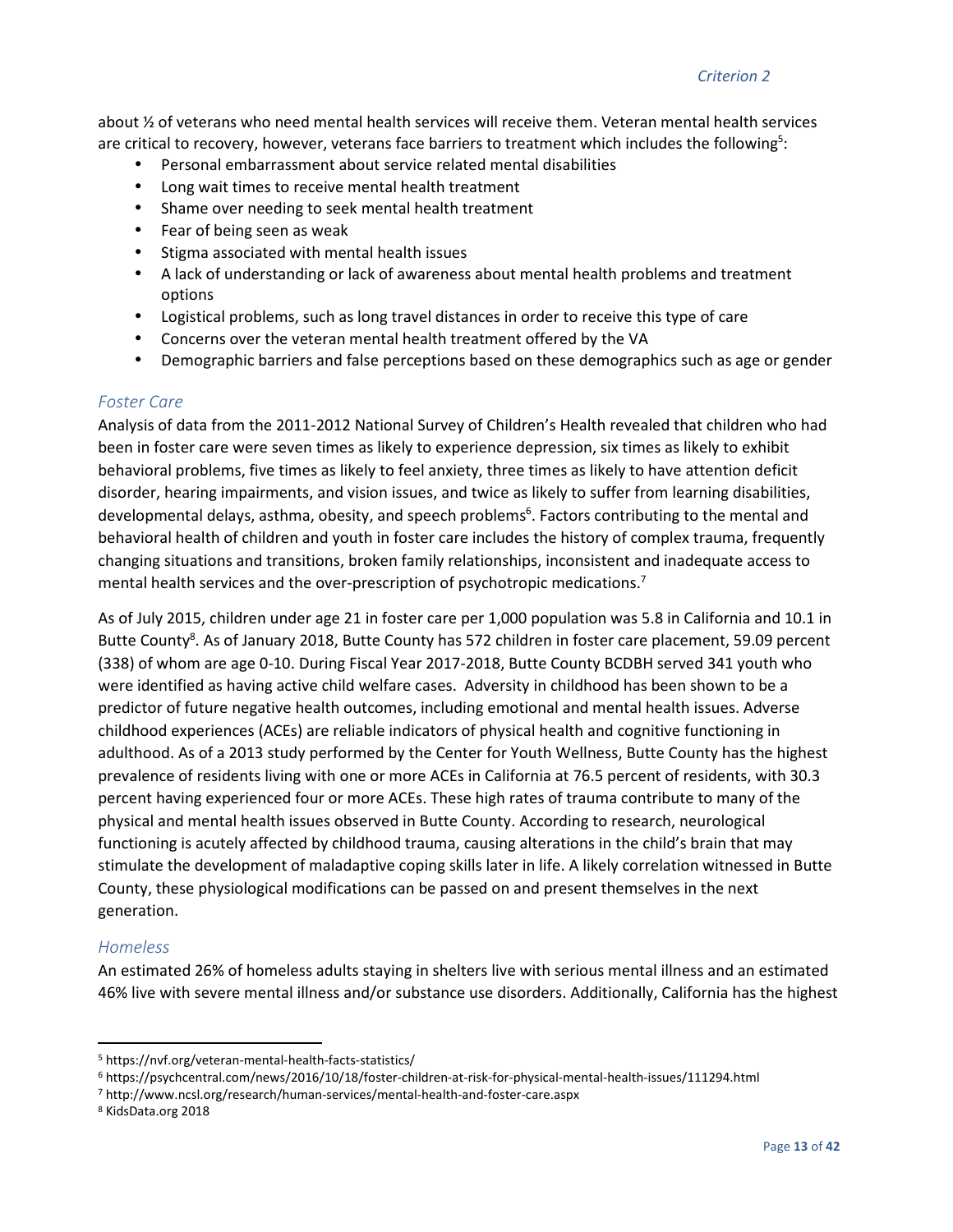number of homeless than any other state.<sup>9</sup> The homeless population have barriers to mental health treatment which includes, but is not limited to, transportation, lack of resources, stigma, family support, ability to access insurance, and negotiating systems.

Consistently since 2008, the adult homeless population in Butte County has reported that the number one cause of their homeless status is job loss/lack of employment and/or other financial reasons. Family problems and eviction are also cited as primary reasons. For both unaccompanied and transition-aged youth, being kicked out of the family home, running away, or family violence are the primary reasons for homelessness.

Being homeless is a very traumatic experience. On a physical level, those experiencing homelessness are at elevated risk for communicable disease, chronic illness, and being victims of violence. Psychologically, they are more likely to experience poor mental health and to develop substance-related and addictive disorders due to their attempt to survive in high stress, unhealthy and dangerous environments. The dynamic is even worse for those persons who already had a behavioral health condition when they became homeless. In addition, those who are homeless are often marginalized, isolated and discriminated against by society, compounding their trauma. It is estimated that the mortality rate for homeless persons may be up to 9 times greater than for the general population.

#### *Consumer and Consumer Employment*

Cultures within mental health communities can be defined around diagnosis, symptoms, and treatment. For example, Bipolar Support Communities or Asperger's Support Communities can arise based on diagnosis and explicit symptoms. On the other hand, communities can develop based on treatment communities, i.e. support programs offered by BCDBH or other community mental health programs may promote identification and interactions between members of this community.

Because mental illness is present in all ethnicities and social groups, it is important to identify and address the intersection of mental illness and other social groups:

- Race/Ethnicity
- Language
- LGBTQI+
- Veterans

 $\overline{a}$ 

- Children in and emerging from foster care
- Culture of Poverty

Butte County has been a leader in consumer/peer employment since 2006. Subcontractor NVCSS (Northern Valley Talk Line/Iversen Center) employs 25 peer staff from part to full time, in every job classification. BCDBH employs peer staff for several departments (Computer Labs, Crisis, the HUB). Peer staff have been able to access better job opportunities, i.e. case manager, medical records tech, and supervisor after their entry into peer based services. Peer staff have also left employment to pursue education at the BA and MSW levels.

#### MEDI-CAL population service needs

As reported by the California External Quality Review Organization (CalEQRO), the average number of Medi-Cal enrollees per month in 2017 for Butte County was 84,600. Of that population, there were 7,128 beneficiaries served annually by BCDBH. Tables 2.3-2.6 show the demographic break down of the Medi-Cal

<sup>9</sup> https://www.hudexchange.info/resources/documents/2010HomelessAssessmentReport.pdf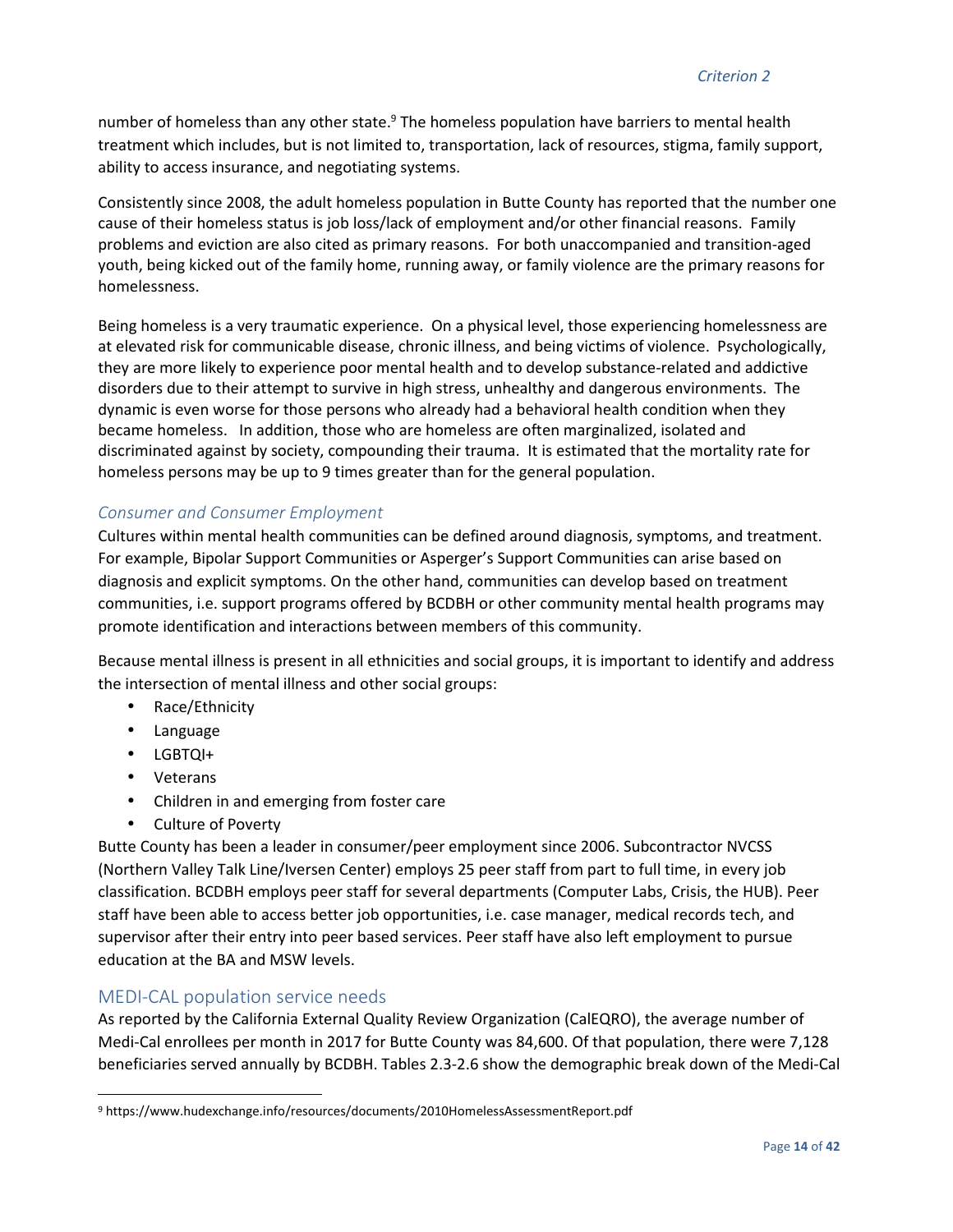population by race/ethnicity, age group, gender, and eligibility category. CalEQRO data represents clients receiving mental health services and does not include clients receiving substance abuse disorder services.

| <b>Butte County Medi-Cal Enrollees and Beneficiaries</b><br>Served in CY17 by Race/Ethnicity |                                                     |                                                |  |
|----------------------------------------------------------------------------------------------|-----------------------------------------------------|------------------------------------------------|--|
| Race/Ethnicity                                                                               | <b>Average Monthly</b><br><b>Medi-Cal Enrollees</b> | <b>Annual Count of Beneficiaries</b><br>Served |  |
| White                                                                                        | 50,806                                              | 4,825                                          |  |
| Hispanic                                                                                     | 15,522                                              | 826                                            |  |
| African-American                                                                             | 2,185                                               | 241                                            |  |
| Asian/Pacific Islander                                                                       | 5,091                                               | 186                                            |  |
| Native American                                                                              | 1,486                                               | 99                                             |  |
| Other                                                                                        | 9,510                                               | 951                                            |  |

*Table 2.3: Butte County Medi-Cal Population for Calendar Year 2017* 

|  |  |  | Table 2.4: Butte County Medi-Cal Population for Calendar Year 2017 |
|--|--|--|--------------------------------------------------------------------|
|--|--|--|--------------------------------------------------------------------|

| Butte County Medi-Cal Enrollees and Beneficiaries Served in CY17 by Age |                                                     |                                                |  |
|-------------------------------------------------------------------------|-----------------------------------------------------|------------------------------------------------|--|
| Age                                                                     | <b>Average Monthly</b><br><b>Medi-Cal Enrollees</b> | <b>Annual Count of Beneficiaries</b><br>Served |  |
| $0 - 5$                                                                 | 9,214                                               | 255                                            |  |
| $6 - 17$                                                                | 17,407<br>2,156                                     |                                                |  |
| 18-59<br>47,291                                                         |                                                     | 4,169                                          |  |
| $60 +$                                                                  | 10,687                                              | 548                                            |  |

*Table 2.5: Butte County Medi-Cal Population for Calendar Year 2017* 

| <b>Butte County Medi-Cal Enrollees and Beneficiaries</b><br>Served in CY17 by Eligibility Categories  |        |       |  |
|-------------------------------------------------------------------------------------------------------|--------|-------|--|
| <b>Annual Count of Beneficiaries</b><br><b>Average Monthly</b><br><b>Medi-Cal Enrollees</b><br>Served |        |       |  |
| Categories                                                                                            |        |       |  |
| <b>Disabled</b>                                                                                       | 11,536 | 2,303 |  |
| <b>Foster Care</b>                                                                                    | 684    | 308   |  |
| Other Child                                                                                           | 19,567 | 1,800 |  |
| <b>Family Adult</b><br>16,984                                                                         |        | 779   |  |
| <b>Other Adult</b>                                                                                    | 6,396  | 130   |  |

The following figures show BCDBH penetration rates by demographics compared to statewide penetration rates as reported by CalEQRO. The penetration rate is calculated by dividing the number of unduplicated beneficiaries served by the monthly average enrollee count.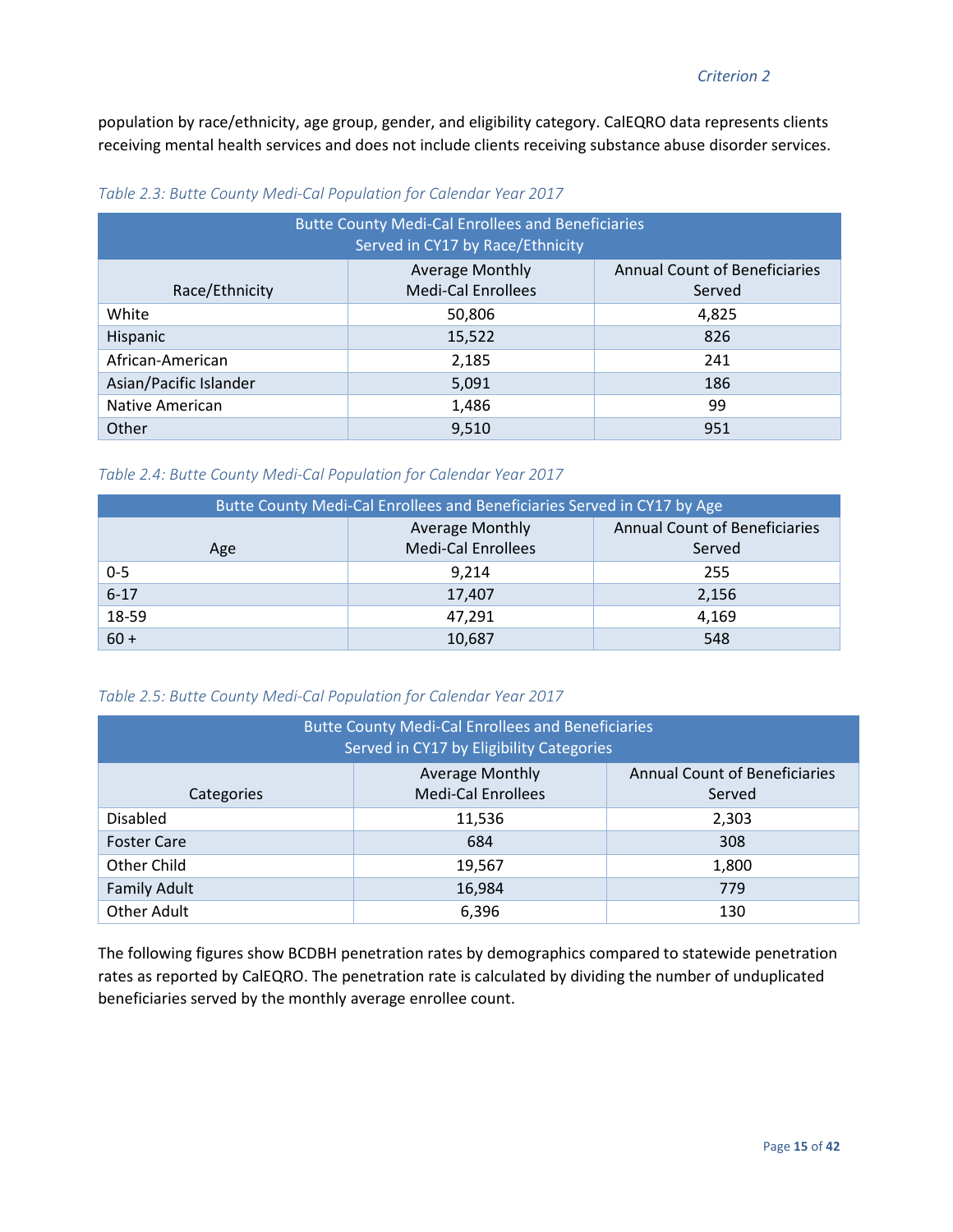



*Figure 2.3: Penetration Rates for Calendar Year 2017* 

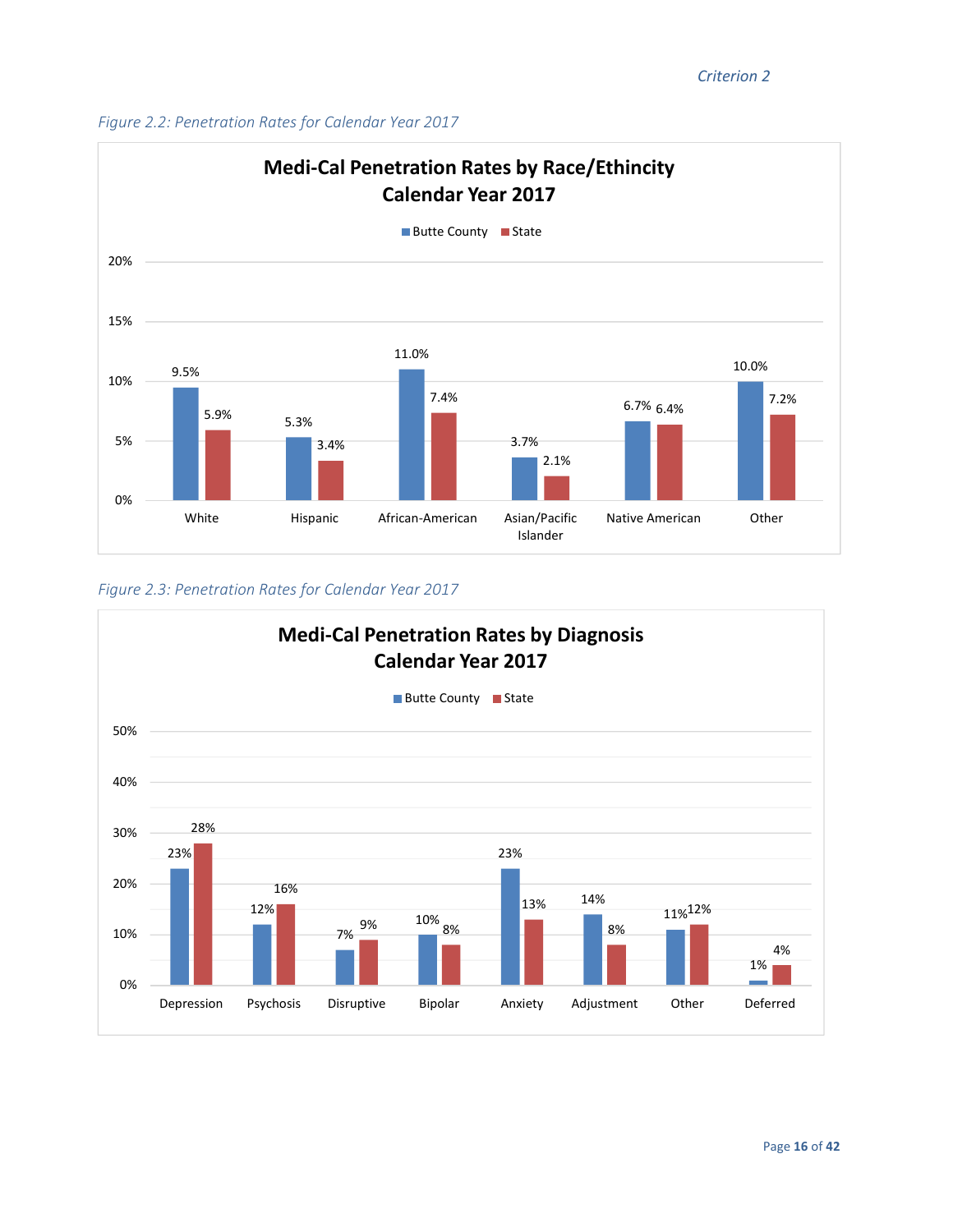# Provide an analysis of disparities as identified in the above summary.

The client demographic data is collected at admission. This data is collected through Avatar, the Electronic Health Record that is used exclusively by BCDBH staff. The number of distinct clients that obtained mental health and substance use disorder services during the fiscal year 2016-2017 is 9,409. Based on the Butte MHP CalEQRO 2017 Report, there are 84,729 Medi-Cal recipients in the County with an overall penetration rate of 9%. Of that population, there were 7,128 beneficiaries served annually by BCDBH. This data indicates that the majority of the population we serve are enrolled in Medi-Cal.

Client utilization rate for Butte County Medi-Cal is higher than the statewide averages for each of its comparable populations. This is portrayed above, in Figure 2.2, which shows the utilization rate of Butte County residents who have Medi-Cal. Penetration rates for Butte County exceed State averages for each racial/ethnic group. The following table demonstrates the percentage that Butte County exceeds statewide averages, ranked from highest to lowest.

| <b>Butte County Medi-Cal Penetration Rates</b><br>Ranked by percentage they exceed statewide average |      |  |
|------------------------------------------------------------------------------------------------------|------|--|
| White<br>3.6%                                                                                        |      |  |
| African American                                                                                     | 3.6% |  |
| Other                                                                                                | 2.8% |  |
| Hispanic                                                                                             | 1.9% |  |
| Asian/Pacific Islander<br>1.6%                                                                       |      |  |
| Native American                                                                                      | .3%  |  |

#### *Table 2.7: Butte County Medi-Cal Rates Exceeding Statewide Averages*

The Native American penetration rate just barely exceeds state average by .3%, while other groups, such as White and African-American exceed by 3.6%.

These client utilization rates do not reflect that some cultural groups are at higher risk for behavioral health issues and therefore will have a higher need for services. The factors that may dictate a higher need for services are groups that have experienced historical trauma or those whose cultural norms and teachings often influence beliefs about the origins and nature of mental illness. Groups who experience historical trauma experience cumulative emotional and psychological wounding of an individual or generation caused by a traumatic experience or event. Groups who suffer from historical trauma include Native Americans, African Americans, immigrants, and families living in poverty. Stakeholders from these groups substantiate that there are many unmet service needs in their communities, in particular, culturebased services that are congruent with cultural traditions.

Butte County penetration rates for Asian/Pacific Islander and Native American are identified as the smallest percentages that exceed statewide rates. These are cultural groups who have potential for an increased need for services due to their historical trauma; Native Americans experienced trauma through violent colonization, assimilation policies, and Asian/Pacific Islander trauma from the Vietnam War and forced migration.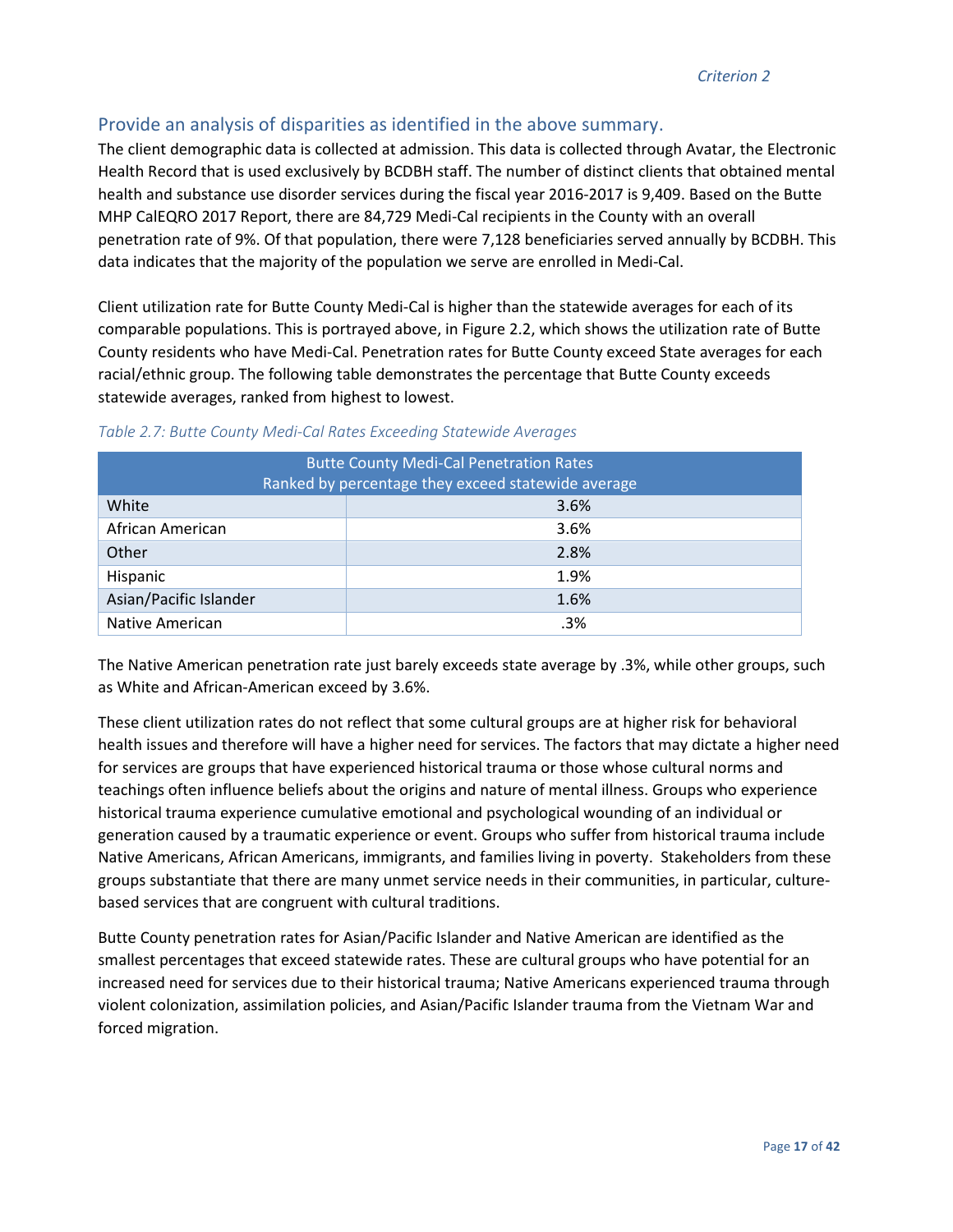### 200% of Poverty (minus Medi-Cal) population and service needs

Butte County is considered a low-income county. Approximately 19.5 percent of persons in Butte County meet or fall below the federal poverty line, compared to 14.3 percent in the State of California and 12.7 percent nationally (US Census Bureau 2017). The lower socio-economic status of many Butte County residents is often generational and many families are freighted down with other social and economic burdens that appear at higher rates in lower income households: unemployment, financial instability, food insecurity, mental health issues, and substance abuse and dependence. Butte County's unemployment rate was 5.7 in 2017, compared to California at 4.2 percent (Bureau of Labor Statistics 2018).

Individuals at or below 200% of poverty without Medi-Cal are much less likely to receive services at BCDBH than their Medi-Cal counterparts (3.7% vs. 9.14%). This difference pertains to the core target population of BCDBH: 1) BCDBH is the provider for people with Medi-Cal, and 2) Butte County focuses on the severely impaired who are more likely to be on long-term disability and have Medi-Cal. BCDBH does serve individuals who do not have any insurance, and those are most likely individuals who fall below the poverty line.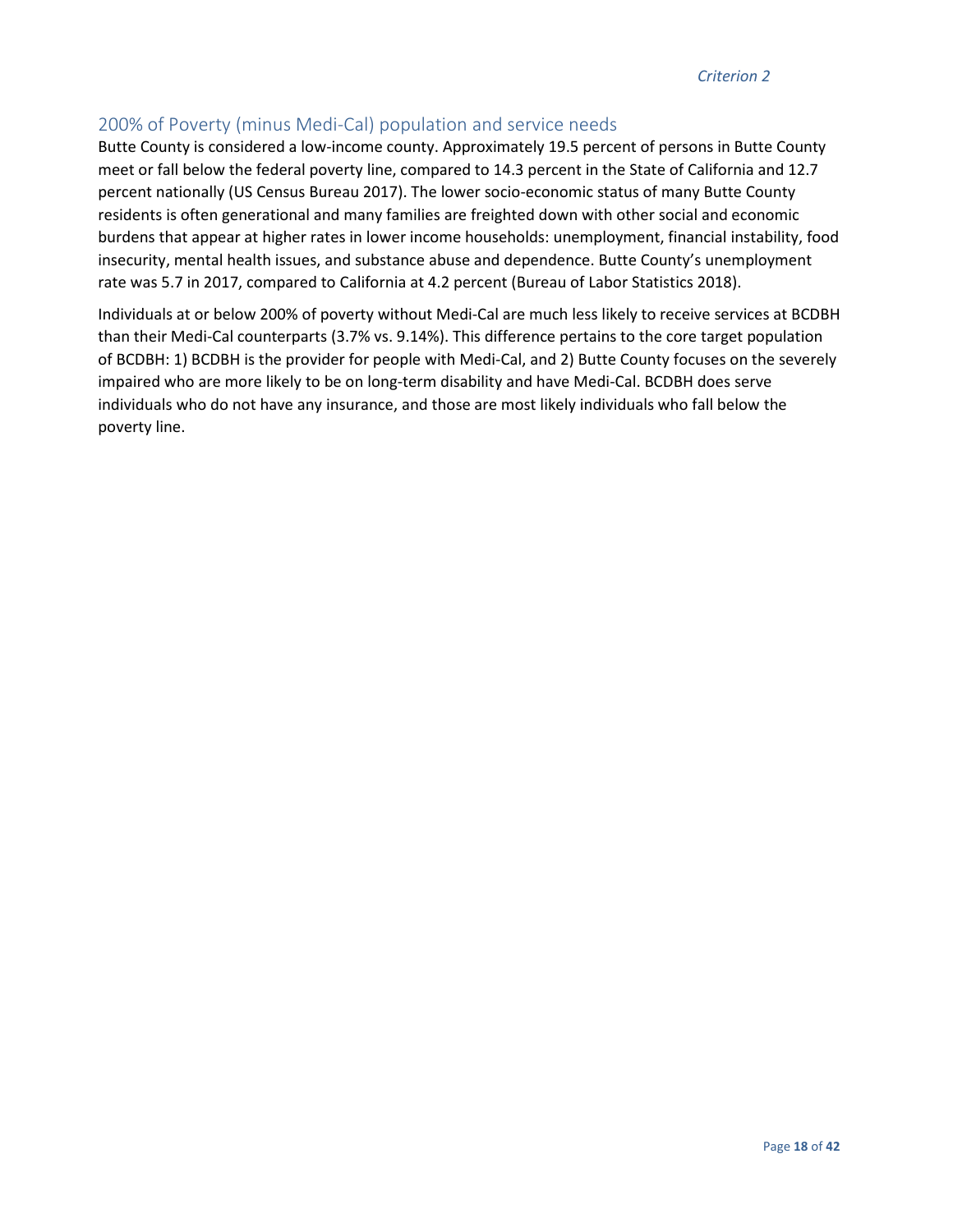# Criterion 3: Strategies and Efforts for Reducing Racial, Ethnic, Cultural, and Linguistic Mental Health Disparities

List the target populations with disparities your county identified by MHSA components.

#### Community Services & Supports (CS&S)

- Homeless/at-risk of homelessness
- Foster youth

The CS&S portion of the MHSA Plan provides a framework for providing services that fall into two categories; Crisis Intensive Services and Consumer Education, Employment and Wellness programs. These categories address the populations at-risk for homelessness, individuals in crisis, foster care youth and those who live with serious mental illness symptoms. The CS&S component includes programs throughout the entire crisis continuum of care, three peer-run wellness centers, housing assistance various vocational programs, full-service partnership services (youth, TAY and adult) and intensive case management services to homeless and at-risk of homeless youth and adults.

#### Prevention Early Intervention (PEI)

- African American
- Hmong
- Latino
- Native American
- LGBTQ+

BCDBH designed a process for collecting and analyzing data for the PEI Community Workgroup to study and determine priority populations and service needs. The workgroup reviewed six sources of community input, and data were gathered between September 2007 and March 2008 included: survey, community meetings, targeted focus groups, additional written input from staff and the community, census data, and Butte County Behavioral Health service data. The 32 member community workgroup identified seven local needs for PEI services, matched them with the PEI State priority populations. The group subsequently recommended the development of specific services and programs, and this ultimately became the approved MHSA plan. Butte County has implemented projects that reach a wide array of geographical, age, and cultural populations within our county. Projects include prevention and early intervention for youth, transitional aged youth, adults, and older adults. The African American, Latino, Hmong, and LGBTQI+ communities receive specialized PEI services. All programs include elements to address suicide prevention and the reduction of stigma and discrimination.

#### Workforce Education & Training (WET)

- Bicultural staff
- Consumer/family member staff

Findings from the BCDBH Staff Organization Assessment reflect the staff's desire for increased diversity in the local public mental health workforce. Specifically, individuals who are bicultural and are native speakers of Spanish and Hmong language remain difficult to recruit/retain.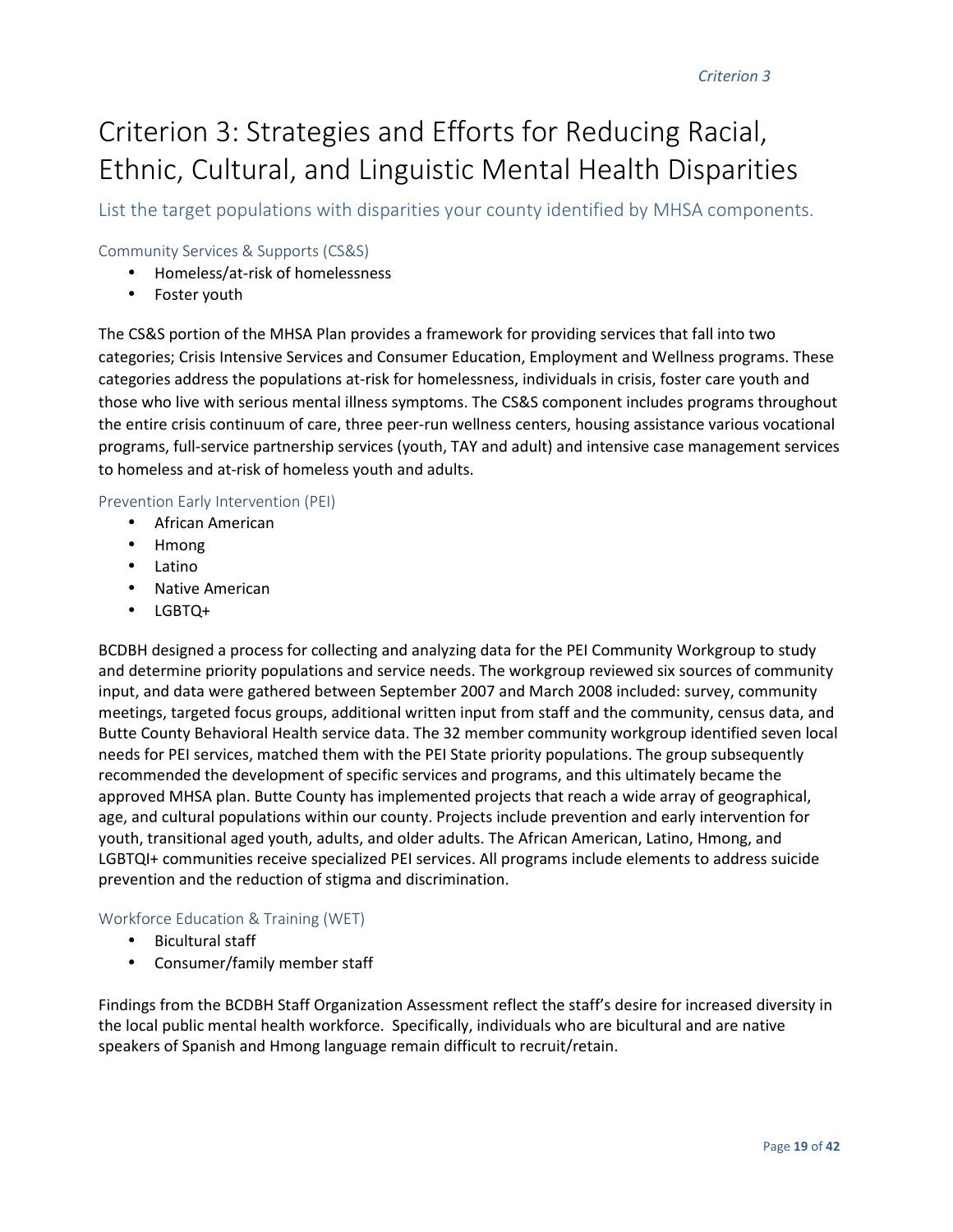*Criterion 3*

### Identified disparities

In preparing the Cultural Competency Plan, disparities were identified throughout the various Criterion:

*Criterion 2:* The Butte County penetration rate for Native Americans just barely exceeds state average by .3%, while other groups, such as White and African-American exceed by 3.6%.

These client utilization rates do not reflect that some cultural groups are at higher risk for behavioral health issues and therefore will have a higher need for services. The factors that may dictate a higher need for services are groups that have experienced historical trauma or those whose cultural norms and teachings often influence beliefs about the origins and nature of mental illness. Groups who experience historical trauma experience cumulative emotional and psychological wounding of an individual or generation caused by a traumatic experience or event. Groups who suffer from historical trauma include Native Americans, African Americans, immigrants, and families living in poverty. Stakeholders from these groups substantiate that there are many unmet service needs in their communities, in particular, culturebased services that are congruent with cultural traditions.

Butte County penetration rates for Asian/Pacific Islander and Native American are identified as the smallest percentages that exceed statewide rates. These are cultural groups who have potential for an increased need for services due to their historical trauma; Native Americans experienced trauma through violent colonization, assimilation policies, and Asian/Pacific Islander trauma from the Vietnam War and forced migration.

*Criterion 6:* Our existing staff demographics do not represent our service population, with Caucasian (White) staff at 78.8% compared to our consumer population percentage of 73.0%. The ethnic community that is least represented is the Hispanic/Latino population where our Latino staff are only 9.0% yet Latino ethnicity is 14.6% of our service population. After closer inspection of the data collection processes that go into identifying staff demographics, it was determined that there is an opportunity to change our process to portray a better reflection of staff demographics. For example, the choices available for race/ethnicity selection are very small, especially when comparing with the options available to our consumers. The Butte County Human Resources Department provides all County departments with methods to collect staff demographic data. Additionally, neither the department, nor the County, collect information on the numbers of LGBTQI+ staff that are 'out' at work and can therefore provide expertise regarding the LGBTQ+ community to both staff and consumers.

*Criterion 7:* Butte County recognizes the Department's need for bilingual language skills or specialized communication skills to improve consumer experience and reduce cultural/linguistic disparities. Thus, BCDBH continues to implement Personnel Rule 11.15 Bilingual Pay Differential (found in the Appendix). Bilingual pay differential is intended to be an incentive for bilingual staff to utilize their skills and for departments to leverage resources. This rule requires verification of language and communication skills as defined and administered by the Butte County Human Resources Department. BCDBH is currently working with County Human Resources to allow for development of an internal (department level) certification process. BCDBH asserts that language certification in health and human services is more complex and requires a more sophisticated certification process than is currently in place for the County. A more sophisticated certification process may dictate an increased need for training and support of individuals who are certified. The enhancement of support and training for our staff was also defined by our leadership team via the Translation Survey (Appendix).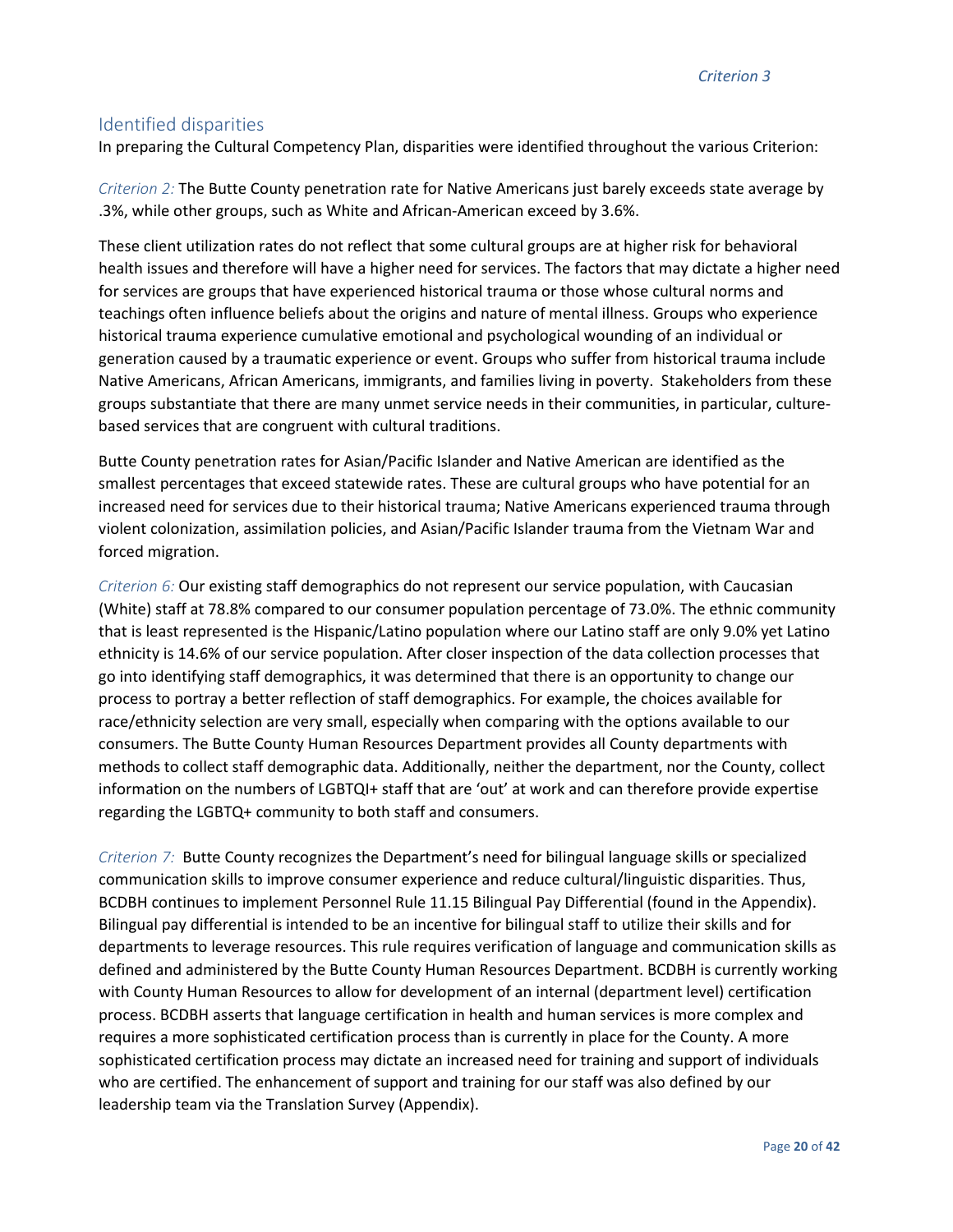#### Organizational Assessment Findings

To further identify opportunities to enhance Cultural Competency at BCDBH, the department engaged in an Organization Assessment for Cultural Competency in 2018. The results were reviewed with the Cultural Competency Committee and strategies were identified through the committee for the department to implement through 2021. For more information about the history of this Assessment, please review Criterion 4: Client/Family Member/Community Committee. Those results of this survey were also shared with the Executive Management Team.

The following analysis was completed by the BCDBH Systems Performance, Research and Evaluation Unit. The surveys were distributed to consumers and staff to gain qualitative data about the agency's Cultural Competency. They were mostly comprised of multiple choice questions, with the option to provide further commentary at the end. The demographic requirements match PEI data requirements. The comprehensive results for the staff and consumer surveys can be found in the Appendix.

*Consumer Survey:* There were 322 consumer surveys completed.

#### **STRENGTHS**

- 91% *strongly agree* or *agree* that "I feel respected, supported, and understood at this agency."
- 88% of consumers have not experienced any unfair or biased treatment because of personal characteristics.
- 79% *strongly agree* or *agree* that adequate "Information and Resources [are] Provided by this Agency."
- 76% *strongly agree* or *agree* that "This agency has served me in a culturally sensitive manner."
- 67% *strongly agree* that "When I come into the office for services, I am greeted with respect."

#### **CHALLENGES/OPPORTUNITIES**

- 28% *strongly disagreed*, *disagreed*, *doesn't know* or finds it *not applicable* that "I am bothered less by my symptoms."
- 24% *don't know* if or found it *not applicable* that "I was asked about my cultural needs and preferences in a way that was comfortable for me."; while those who identified as Genderqueer agreed the least with it.
- 16% *disagreed* that or *don't know* if "I was asked about my and my family's strengths as well as our needs."

*Staff Survey:* There were 219 staff surveys completed.

#### **STRENGTHS**

- 92% *strongly agree* or *agree* that "My agency has policies against discrimination and harassment."
- 88% *strongly agree* or *agree* that "The agency's vision statement, and policies and procedures reflect a commitment to serving clients/families of different cultural backgrounds."
- 67% *strongly agree* or *agree* that "Staff understand and respect the communication and other behavioral implications of different client cultures."
- 63% *strongly agree* or *agree* that "The cultural diversity of clients currently served by my agency is reflective of the cultural diversity of persons most in need of services in the broader community."
- 53% *strongly agree* or *agree* with the "Respect, Support and Understanding of this Agency."

#### **CHALLENGES/OPPORTUNITIES**

• On average 58% of staff *don't know* about "Leadership Values" concerning board members.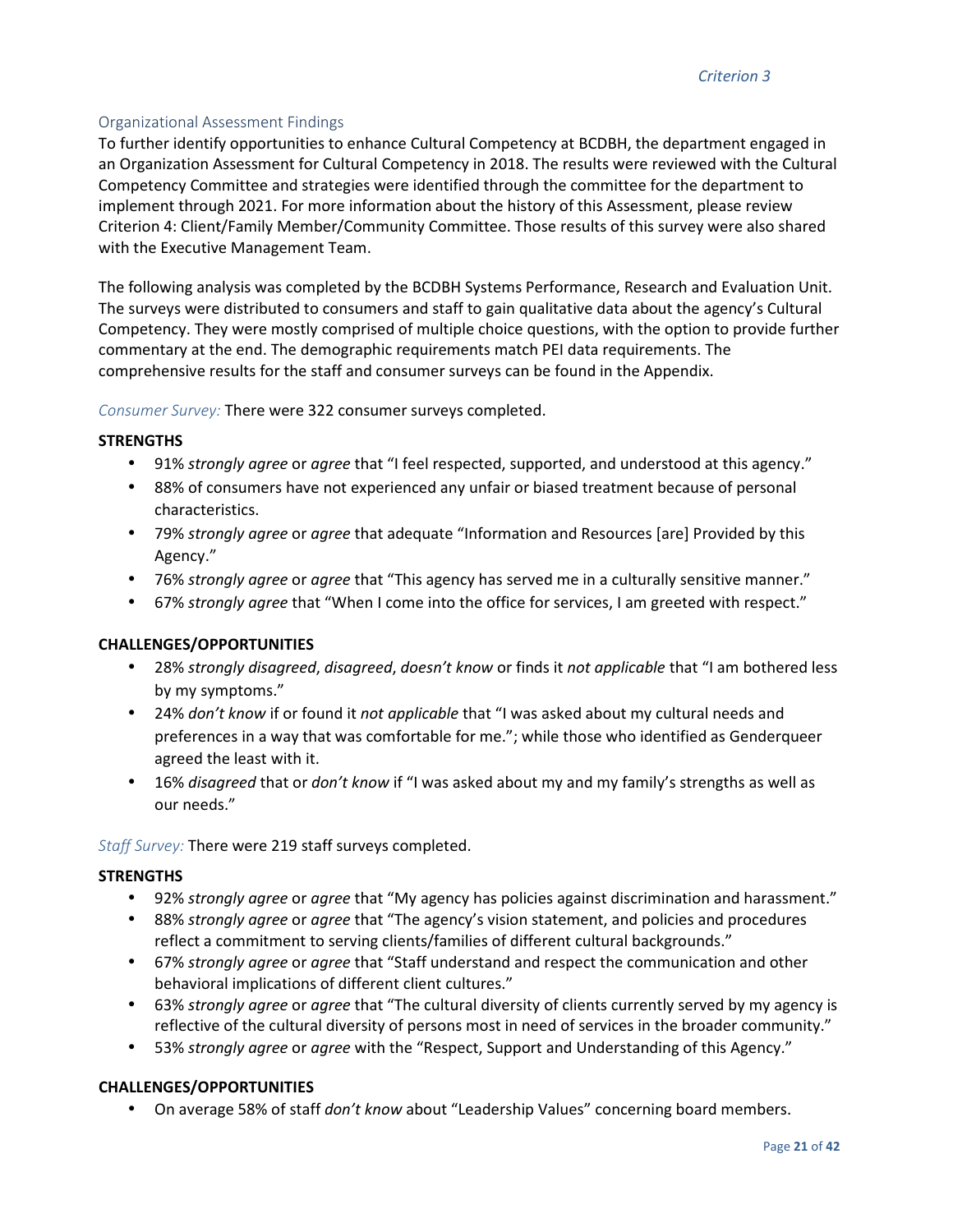- On average, 42% of staff *don't know* about our agency's "Leadership Values," in general.
- On average, 36% of staff *don't know* about our agency's "Community Outreach," in general.
- 32% *don't know* if "My agency addresses cultural tensions that arise, both within the organization and within the broader community."
- 27% *disagree* or *strongly disagree* that "My agency provides adequate training regarding the cultures of the clients served, staff, community, and the interaction among them."

#### **COMMENTS**

Additionally, staff were asking to respond to the following questions:

- List the five most important diversity-related issues currently facing the agency.
- List three steps the agency could take to enhance its cultural competence.



Phrases most mentioned in comments:

#### Identified strategies

*Criterion 2:* Increase the Butte County penetration rates for Asian/Pacific Islander and Native American. These are cultural groups who have potential for an increased need for services due to their historical trauma; Native Americans experienced trauma through violent colonization, assimilation policies, and Asian/Pacific Islander trauma from the Vietnam War and forced migration.

*Criterion 6:* BCDBH Human Resources department has agreed to partner with the Cultural Competency Committee to implement changes that would allow for a larger dictionary of race and ethnicity for staff to choose from.

*Criterion 7:* BCDBH is currently working with County Human Resources toward implementing an updated certification process. A more sophisticated certification process may dictate an increased need for training and support of individuals who are certified. BCDBH is currently exploring these options and how to best move forward with training and supporting, and therefore potentially recruiting current staff to apply for the bilingual pay differential.

*Note: There could be multiple mentions in one comment.*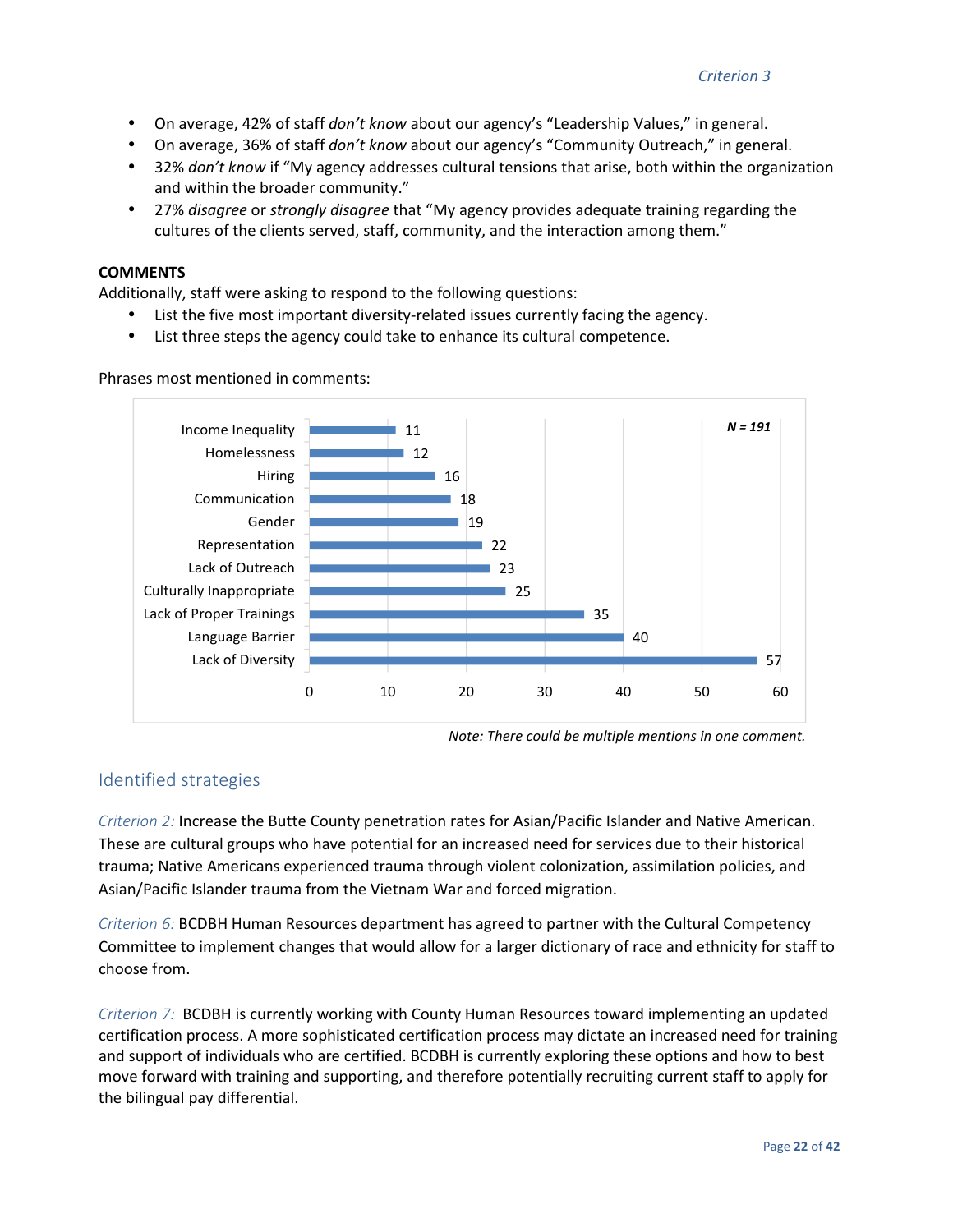#### Cultural Competency Committee Recommendations

*The California Reducing Disparities Project: Strategic Plan to Reduce Mental Health Disparities* was developed to represent the voice of the unserved, underserved and inappropriately served communities involved in California's public mental health system. This Strategic Plan was developed in between 2012- 2015 by the California Pan-Ethnic Health Network and released in 2018. The five CRDP populations – African American, Latino, Native American, Asian and Pacific Islander, and Lesbian, Gay, Bisexual and Transgender – have historically been challenged in obtaining optimal mental health, despite a mental health system that's expected to provide adequate and appropriate services to all persons, regardless of our race, ethnicity, nativity, gender, age, sexual orientation, or gender identity. In addition, many communities remain underserved, such as the homeless, Limited English Proficient, persons with disabilities, immigrants and refugees, and those living in rural areas.

The Committee is interested in implementing some strategies from the CRDP strategic plan, which provides community-driven direction to transform California's public mental health system and reduce disparities in racial, ethnic, and LGBTQ communities. It identifies strategies to improve access, services, and outcomes for unserved, underserved, and inappropriately served populations. These recommended actions are organized into overarching themes, goals, and strategies. The four overarching themes must be addressed at the state, county, and local levels. The five goals will move us toward a system where all communities are afforded quality, accessible, and culturally and linguistically appropriate services. The goals are accompanied by 27 strategies that provide specific recommendations for moving forward. This will be explored further in 2019.

More specific strategies have been identified by the Committee through the analysis of our Organization Assessment for Cultural Competency. The staff survey identified phrases that were used the most in the comments section:

- 1. Lack of Diversity
- 2. Language Barrier
- 3. Lack of Proper Trainings

#### *Table 3.0*

| Strategy/Project                                                  | <b>Description</b>                                                                                                                                                                      | <b>Actions</b>                                                                                                                                                                                                            |
|-------------------------------------------------------------------|-----------------------------------------------------------------------------------------------------------------------------------------------------------------------------------------|---------------------------------------------------------------------------------------------------------------------------------------------------------------------------------------------------------------------------|
| Increase number of<br>bilingual, bicultural<br>staff              | Recruit for staff whose heritage language is<br>Hmong or Spanish.<br>Continue to increase the number of African<br>American, Native American, Latino, Hmong,<br>LGBTQI+, staff members. | Recruit for Hmong and Spanish<br>speaking staff. Consider<br>including language in job<br>specifications around diverse<br>communities.<br>When possible, hire local staff<br>from the community that is<br>being served. |
| Increase the<br>competency of the<br>procedure used to<br>capture | The choices available for race/ethnicity<br>selection for our staff members are very<br>small, especially when comparing with the<br>options available in Avatar for our<br>consumers.  | Work with BCDBH Human<br>Resources department to<br>implement changes that would<br>allow for a larger dictionary of                                                                                                      |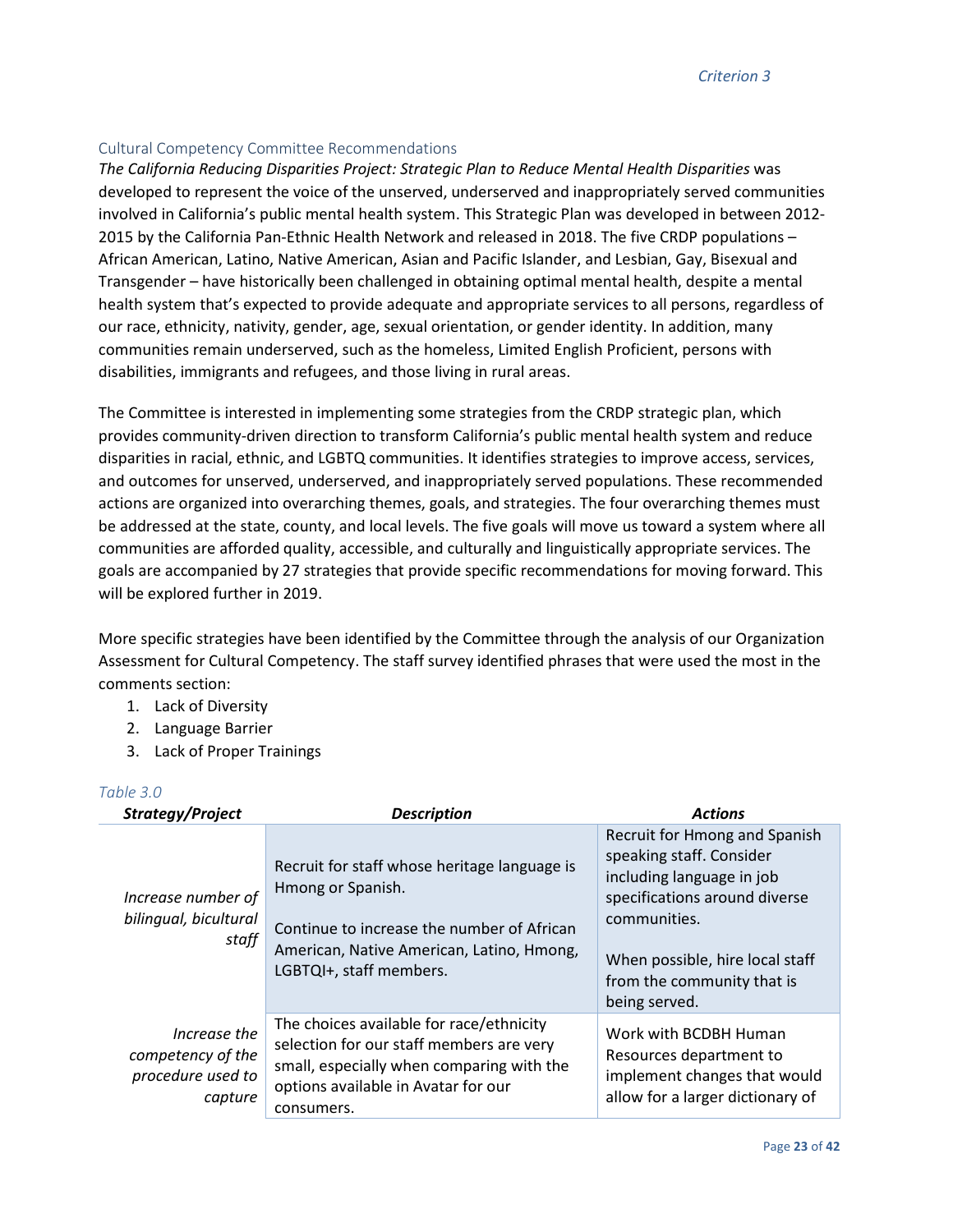#### *Criterion 3*

| Strategy/Project                                                                                                                                    | <b>Description</b>                                                                                                                                                                                                                                                                                                               | <b>Actions</b>                                                                                                                                                                                                        |
|-----------------------------------------------------------------------------------------------------------------------------------------------------|----------------------------------------------------------------------------------------------------------------------------------------------------------------------------------------------------------------------------------------------------------------------------------------------------------------------------------|-----------------------------------------------------------------------------------------------------------------------------------------------------------------------------------------------------------------------|
| demographics<br><b>BCDBH</b> staff                                                                                                                  | We currently do not collect demographic<br>data related to the LGBTQI+ community.                                                                                                                                                                                                                                                | demographics for staff to<br>choose from.                                                                                                                                                                             |
| Develop<br>environments at<br><b>BCDBH</b> and contract<br>providers that allow<br>LGBTQI+ staff to feel<br>safe in coming out at<br>work.          | Increase numbers of LGBTQI+ staff that are<br>'out' at work and can therefore provide<br>expertise regarding the LGBTQ+ community<br>to both staff and consumers.                                                                                                                                                                | Discuss with staff members how<br>to increase safety level for<br>LGBTQI+ staff members at<br>work.<br>Identify strategies to implement<br>and monitor implementation<br>progress.                                    |
| Have a process in<br>place to ensure that<br>interpreters are<br>trained and<br>monitored for<br>language<br>competence                             | Ensure that staff who are receiving bilingual<br>pay and/or contracted for translated services<br>have been trained in or have experience in<br>the mental health field.<br>Translator/Interpreter Service Evaluation is<br>used to monitor individuals on their skills<br>and ability to cooperate with staff and<br>consumers. | The Cultural Competency<br>Manager will initiate an<br>evaluation of how to implement<br>this process.                                                                                                                |
| Provide training and<br>education to<br>department staff<br>about Native<br>American, African<br>American, Hmong,<br>Latino, LGBTQ+<br>communities. | Provide access to Cultural Competency<br>Trainings to staff and providers                                                                                                                                                                                                                                                        | Grand Rounds trainings are<br>relaunching in 2018 through<br>coordination from the Cultural<br>Competency Committee.<br>Develop workgroup to design<br>and implement cultural<br>competency academy.                  |
| Offer training and<br>education to tribal<br>communities about<br>MH, substance<br>abuse, and co-<br>occurring disorders,<br>including outreach.    | Offer partnership and training to local tribal<br>communities.                                                                                                                                                                                                                                                                   | Develop partnership to identify<br>methods of training and<br>outreach regarding co-occurring<br>disorders in the Native<br>American Population.<br>Identify action steps to take<br>regarding training and outreach. |

The overall cultural competence strategy is to incorporate cultural proficiency within the department and its programs through specific strategies. These current strategies are continuing to be utilized:

- Training for staff on LGBTQI+ issues, sensitivity and ally training
- Targeted outreach to homeless individuals
- Cultural trainings provided by local community based organizations
- Program Managers to attend Cultural Proficient Professional trainings
- Strengthening support for bilingual/bicultural staff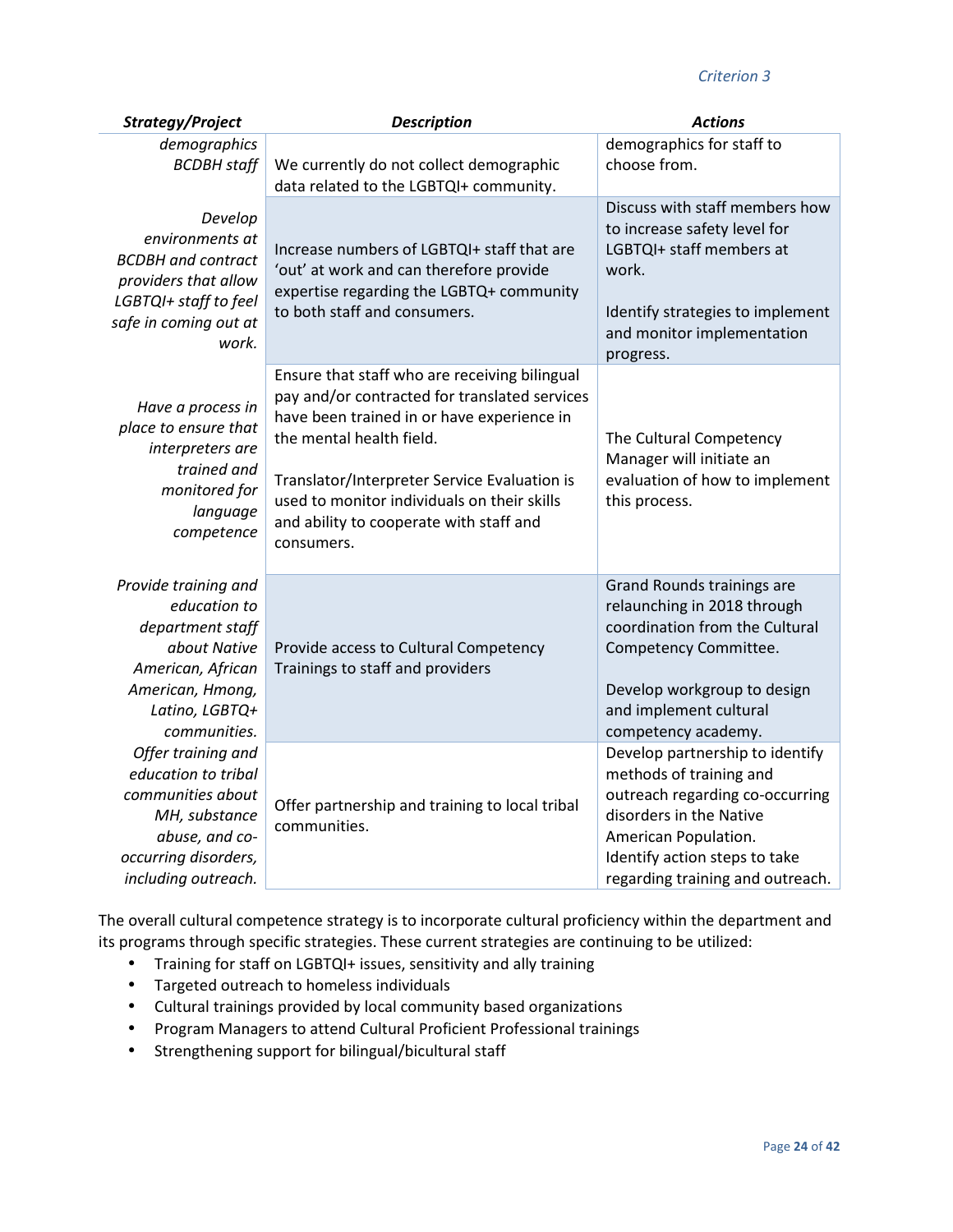# Planning and monitoring of identified strategies/objectives to reduce mental health disparities.

The annual Cultural Competence Plan will be reviewed by the Cultural Competency Committee and the Leadership Team on a regular basis. The strategies identified above will be implemented through 2021, until the next organization Assessment for Cultural Competency is completed. The following table illustrates the plan for monitoring implementation of strategies to reduce disparities.

|                                         | <b>Frequency</b> | <b>Method</b>                                                                                                                                                  |
|-----------------------------------------|------------------|----------------------------------------------------------------------------------------------------------------------------------------------------------------|
| <b>Cultural Competency Manager</b>      | On-going         |                                                                                                                                                                |
| Quality Improvement<br>Committee (QIC)  | Quarterly        | <b>Cultural Competence Manger will</b><br>report to the QIC on Committee<br>activities and the status of initiatives<br>and strategies                         |
| <b>Cultural Competency</b><br>Committee | Quarterly        | Review strategies to reduce mental<br>health disparities during committee<br>meetings and make<br>recommendations regarding<br>progress on current initiatives |
| <b>BCDBH Leadership Team</b>            | Quarterly        | <b>Cultural Competence Manger will</b><br>report on Committee activities and<br>the status of initiatives and<br>strategies                                    |

### *Table 3.7*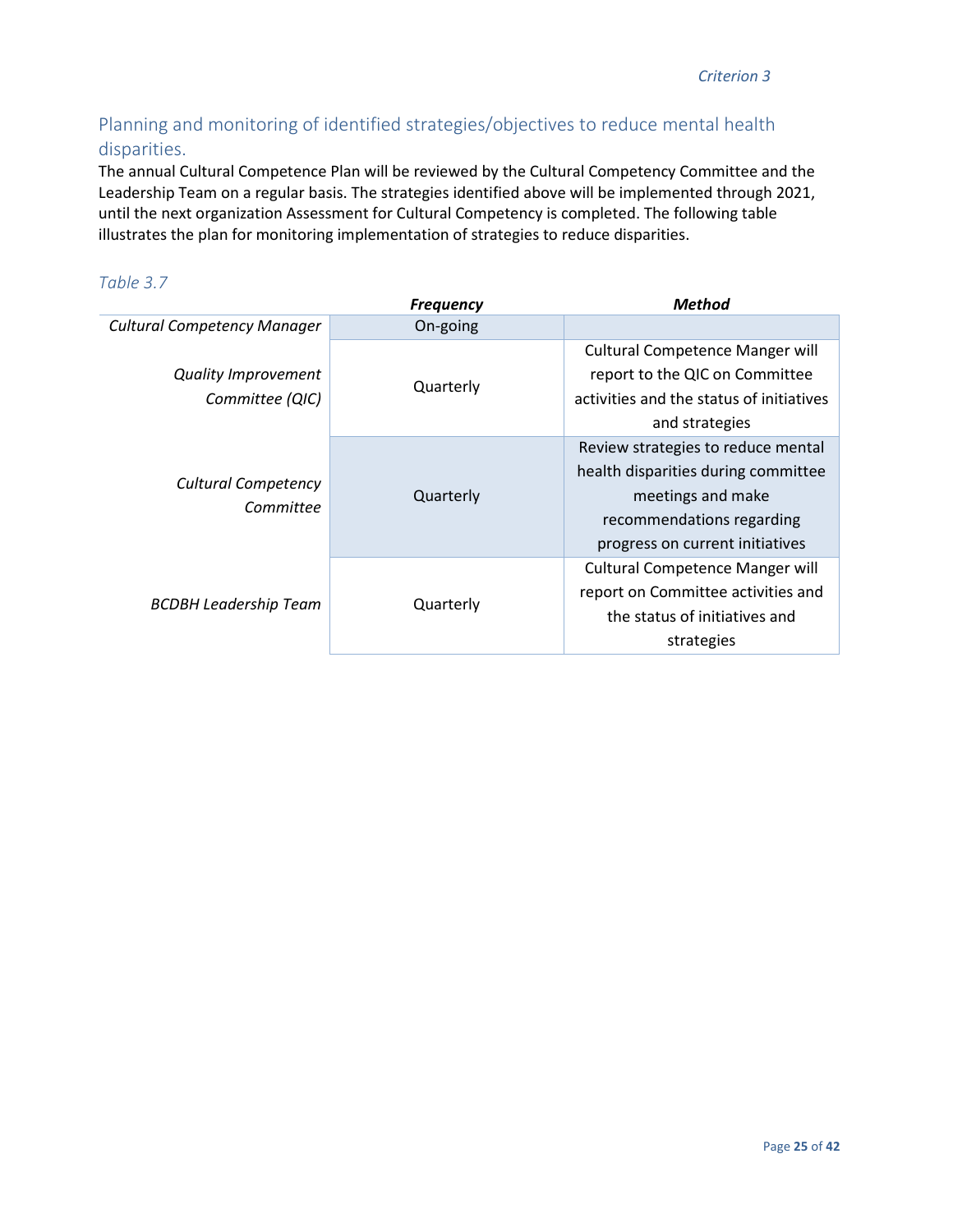# Criterion 4: Client/Family Member/Community Committee

The county has a Cultural Competence Committee, or other group that addresses cultural issues and has participation from cultural groups, that is reflective of the community. The Cultural Competency Committee (CCC) includes various community members, cultural organizations, and BCDBH staff. The CCC is designed to include representatives from local racial, ethnic, and cultural groups to ensure an accurate representation of the diversity in Butte County and the client's the MHP serves. The CCC reviews the representative positions on annual basis to ensure that the CCC is an accurate and robust depiction of the local population. Recruitment for representatives is ongoing, and positions are filled as they are vacated.

The CCC is a branch of the BCDBH Quality Improvement Committee (QIC). The Cultural Competency Manager updates the QIC on a quarterly basis on the Committees activities and recommendations the Committee has for the department. These recommendations are born out of the Organizational Assessment for Cultural Competency and participation in the input and review of the Cultural Competency Plan (CCP).

| <b>Current Representation</b>                 |                                  |
|-----------------------------------------------|----------------------------------|
| African American Cultural Center*             | <b>Homeless Shelter</b>          |
| <b>BCDBH Cultural Competency Coordinator</b>  | Latino/a--Spanish Speaker        |
| <b>BCDBH Systems Performance Unit Analyst</b> | LGBTQ+                           |
| <b>BCDBH Training Coordinator</b>             | Native American/Tribal           |
| <b>BCDBH Patient's Rights Advocate</b>        | Older Adult                      |
| Consumer/Wellness Center                      | <b>Public Health Department</b>  |
| <b>Family Member/NAMI</b>                     | Substance Use Disorder           |
| Foster Care Advocate                          | Veterans Services Officer (open) |
| <b>Hmong Cultural Center</b>                  | Youth, Homeless                  |

*\*Co-chair* 

At a minimum, committee meetings take place quarterly. However, when working on large projects the committee has, and will, meet monthly. The committee's current long term goals are to assist in updating the Cultural Competence Plan based on the new state guidelines, guide the department as an updated mental health workforce Cultural Competence Assessment is completed, and actively participate in policy and grant review to confirm culturally appropriate considerations. Short term goals include supporting and coordinating Grand Rounds cultural trainings. Committee members have agreed to provide free cultural trainings on a quarterly basis to internal staff, contracted staff and other community stakeholders. In 2017, the Committee established a mission statement: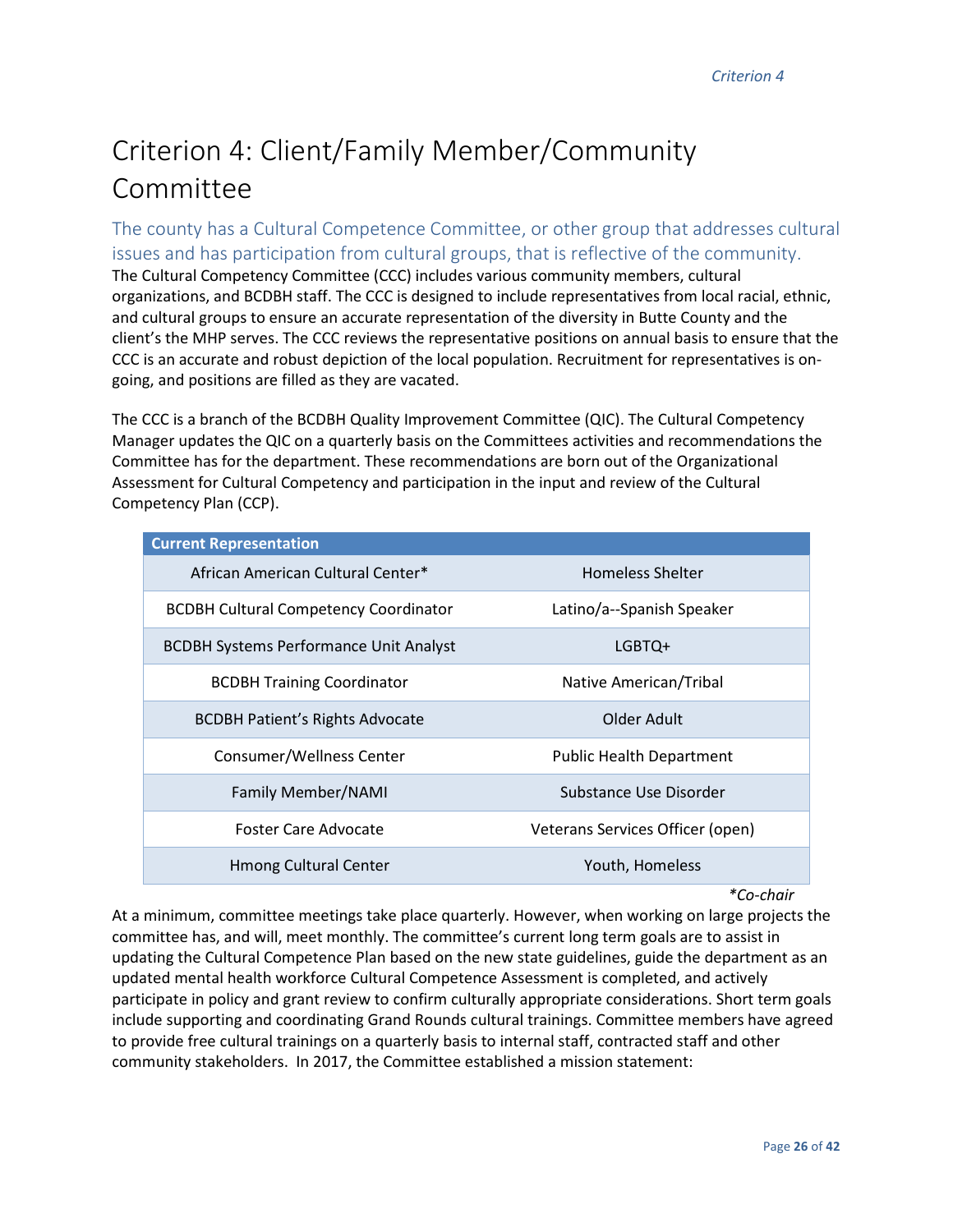*"The Cultural Competence Committee works to enhance the behavioral health system of care by reducing behavioral healthcare disparities through collaborating with diverse populations and sharing diverse perspectives. This committee takes ownership of promoting cultural understanding and appreciation through education, advisement, and recommendations of culturally sensitive policies and practices to our community. This committee strives to recognize personal and social biases and to consciously build respectful interactions."* 

General practice for retaining culturally/linguistically members in the Cultural Competency Committee is to maintain a membership that includes various cultural/linguistic backgrounds that reflect the makeup of the County, which includes a mix of community members, contract providers, and BCDBH staff members. The balance of the Cultural Competency Committee is assessed on an ongoing basis and when needed new members are identified to fill gaps. Additionally, Cultural Competency representation is required for contract providers to ensure that the community partners who are culturally and linguistically diverse are included on the CCC. In 2018, it was decided that the Committee would benefit from a co-chair that was a community member, and not a staff member. The Director from the African American Family and Cultural Center was nominated and confirmed as the Committee Co-Chair for 2019.

#### Organization Assessment for Cultural Competency

#### *History*

The CCC identified and contributed to a cultural competency assessment of the Butte County behavioral health workforce in 2009. The CCC was clear that participation from BCDBH and BCDBH contract providers was essential. Another key desire was to have input from all levels, consumers, volunteers, line staff, supervisor/manager, and administration. The CCC reviewed several different cultural competency assessment tools and recommended that BCDBH use the Greenbook Assessment. The goal of this tool is to be able to identify specific areas in which the workforce is doing well and areas that would benefit from training and education. In July 2010 the cultural competence assessment took place. The assessment was available in English, Spanish, and Hmong.

In 2014, the BCDBH identified a need for an updated Organizational Assessment. The CCC reviewed questions and methods previously used and provided input and feedback on the assessment. There were two versions of the assessment developed using the Greenbook Assessment tool and structure of the 2010 Assessment. BCDBH tried to model the previous assessment as much as possible to allow for patterns or changes in responses to be determined. In 2015, the staff and consumer surveys were distributed via email and paper copy to all internal and contracted staff and paper copies were provided to clients. There were 188 responses from staff and 66 consumers surveys returned.

#### *Current*

In 2018, BCDBH facilitated another Organizational Assessment for Cultural Competency. There was increased participation this time around, with 219 staff responses and 313 consumer surveys completed. The Committee reviewed the assessment tools and supported the implementation of this Assessment. The results of this assessment can be found in Criterion 3 and the Appendix. The Committee was scheduled to review the results of this Organizational Assessment in November 2018, but due to a wildfire that destroyed the town of Paradise, and other surrounding communities, the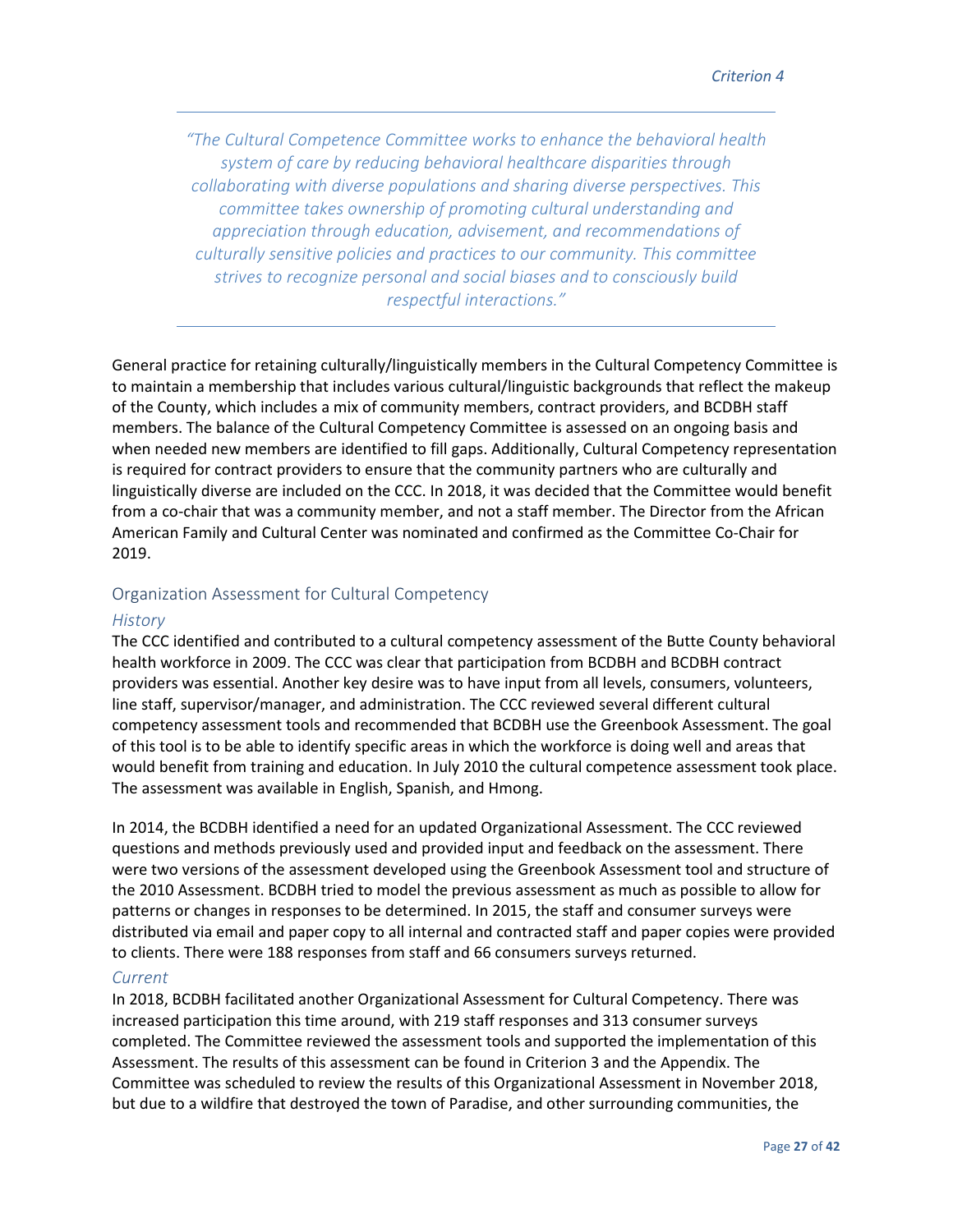committee meeting was not held until January 2019. Strategies to increase the department's overall Cultural Competency were formulated and will be shared with the leadership team and the QIC in February. Those strategies can be found in Criterion 3.

#### Cultural Competency Plan

The CCC continues to provide active input into the Cultural Competency Plan (CCP) by reviewing for accuracy and providing accurate cultural context. In 2017, committee representatives from a culture or those who worked closely with an identified culture were asked to describe the unique characteristics or challenges that exist in Butte County for this culture. This was then imbedded in Criterion 2: Updated Assessment of Service Needs.

The committee is utilized to evaluate existing strategies and recommend new strategies (Criterion 3) to address issues of disparity and cultural competence, using the results of the 2018 Organizational Assessment. These recommendations are reported to the QIC and included in the Cultural Competency Plan. Additionally, all members of the CCC have the opportunity to review the draft Plan and to make recommendations prior to submission to the state.

#### Other Contributions

The Committee continues to be a part of the Annual Community Input process for all MHSA Program Expenditures and Plan Updates. This entails reviewing the plan and providing feedback on programs and new Innovation concepts.

The Committee is interested in incorporating the *California Reducing Disparities Project: Strategic Plan to Reduce Mental Health Disparities* into the BCDBH system of care. This plan has been reviewed and Committee Meetings and there is much interest from the Committee to explore the community driven direction to reduce disparities in the racial, ethnic and LGBTQ communities.

The CCC contributed insightful feedback on the *New Employee Orientation: Cultural Competency* initiative that was launched in 2017. This enhanced initiative will train all new employees on Cultural Competency; state and federal requirements, the population we serve, language capacity, and the agency's commitment to building culturally competency through knowledge, awareness, and sensitivity. This presentation can be found in Appendix.

Meeting minutes, agendas, and sign-in sheets from recent Cultural Competency Committee meetings can be found in the Appendix.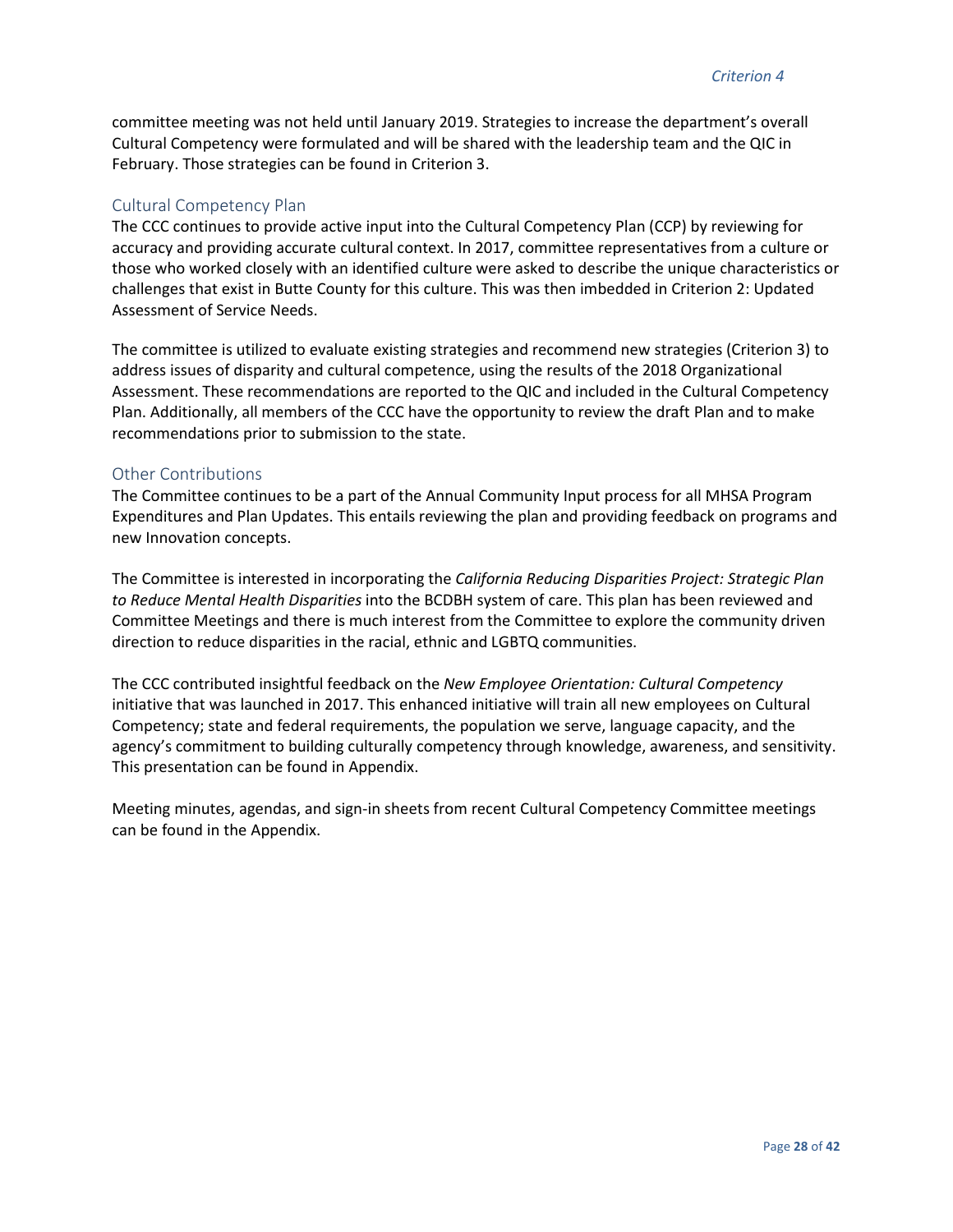# Criterion 5: Culturally Competent Training Activities

# The county system shall require all staff and stakeholders to receive annual cultural competence training.

The Department's Cultural Competency Manager, Cultural Competency Committee, and Training Coordinator collaborate in the development and application of culturally competent trainings to ensure that all staff have receive at least one annual culturally competent training (BCDBH Policy and Procedure 68, found in the Appendix).

The Committee developed and implemented providing quarterly "Grand Rounds Cultural Training" to all Behavioral Health staff and contracted staff in 2018 and will continue these trainings quarterly. In addition to these trainings, our electronic learning system, "Relias", has several cultural training offerings that are available to all staff at all times. We have implemented a tracking system that ensures that all staff must take at least one hour of culturally competence training, either a live training or through a Relias. These selections in Relias include the following:

- Addressing Substance Use in Military and Veteran Populations
- Advocacy and Multicultural Care
- Behavioral Health Services and the LGBTQ+ Community
- Best Practices for Working with LGBTQ Children and Youth
- Caring for LGBT Residents in California Nursing Facilities
- Common Mental Health Conditions in Veterans
- Cultural Awareness and the Older Adult
- Cultural Competence
- Cultural Competence and Sensitivity in the LGBTQ Community
- Cultural Dimensions of Relapse Prevention
- Cultural Diversity
- Cultural Issues in Treatment for Paraprofessionals
- Groundwork for Multicultural Care
- Human Trafficking: Forced Labor
- Human Trafficking: Sexual Exploitation
- Identification, Prevention, and Treatment of Suicidal Behavior for Service Members and Veterans
- Information & Referral for Military Service Members and Their Families
- Infusion of Culturally Responsive Practices
- Military Cultural Competence
- Substance Use Disorder Treatment and the LGBTQ Community
- Working Effectively with Gender and Sexual Minorities
- Working with the Homeless: An Overview

As appropriate, the MHSA fundamental concepts are embedded into all trainings. During the planning process, the trainer reviewed the MHSA fundamental concepts, and incorporated relevant elements into the curriculum**.** Please see the Appendix for the reported list of annual trainings for staff.

The Cultural Competency Committee is dedicated to organizing and providing comprehensive trainings representing the diverse racial and ethnic populations in Butte County including Latino, Hmong, Native American, and African American families; as well as socially and culturally diverse groups such as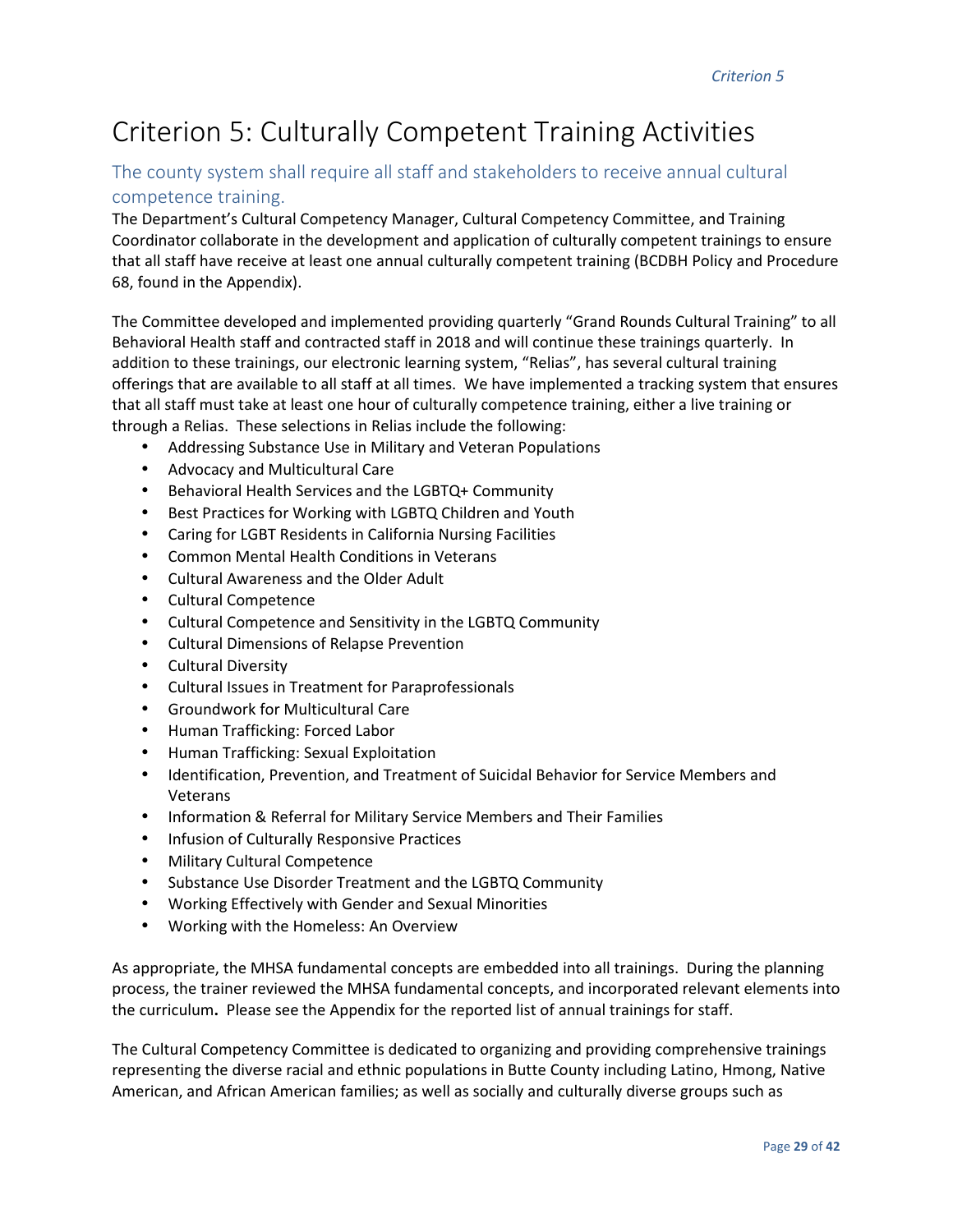LGBTQI+, older adult, transitional aged youth, the homeless population, veterans and foster care youth. These trainings are open to the entire Butte County workforce, including contracted staff. The trainings have been well attended and include the following topics:

- LGBTQ Ally Training
- How to Support LGBTQ Youth
- LGBTQ Awareness, Sensitivity & Competency Training
- African American Family Cultural Center Cultural Awareness in the African American Community from a Mental Health Perspective
- Hmong Cultural Center Recognizing Mental Health Issues In The Hmong Elder Community
- Trans GNC Week Training: Medical, Mental & Social Health
- Military Cultural Awareness and Clinical Implications
- Health Equity & Cultural Agility Training
- Creating LGBTQ Affirming Youth Services
- LGBTQ+ Stonewall Alliance Cultural Competency Training
- Culturally Proficient Professional

Additionally, BCDBH has demonstrated a strong support of the client culture through a variety of trainings. BCDBH currently has an initiative to become a Trauma-Informed organization and there have been trainings provided for an introduction to Trauma-Informed Systems trainings to provide the base knowledge and shared language around the subject of Trauma. These trainings have been the foundational trainings and there will be more trainings that will develop upon this foundational training over the remainder of the 1819 fiscal year, continuing on through the next fiscal year and annually to keep our staff "Trauma-Informed". This training helps our workforce become more culturally sensitive to our peers, as well as the clients we serve by providing a better foundational understanding of their backgrounds and how an individual's actions can affect another person's reaction.

BCDBH is working with community members on the Cultural Competency Committee to continue providing quarterly culturally and socially competent trainings to our staff. This will be developing into more trainings throughout the year as training opportunities are needed to ensure staff are receiving adequate exposure trainings that represent our demographic population that we serve.

BCDBH continues to collaborate with BJ North and our own staff members, including lead WRAP Facilitators Tony Stefanetti and Jessica Wood, in providing an introductory two-day Copeland's Certified Wellness Recovery Action Plan (WRAP) training and a five-day Copeland's Certified Wellness Recovery Action Plan (WRAP) facilitator training to Butte County staff, which included many of our Peer Advocate staff, and community partners. The goal of providing this training was to develop a cadre of consumers who are able to lead WRAP groups and help consumers complete WRAP plans. This collaborative has broadened WRAP resources in the region by offering at least one annual train the trainer workshop, at least one facilitator refresher class, and at least one three-day WRAP Seminar I course for our staff and community partners. Placing emphasis on WRAP plans has highlighted their effectiveness and increased their use and success throughout BCDBH.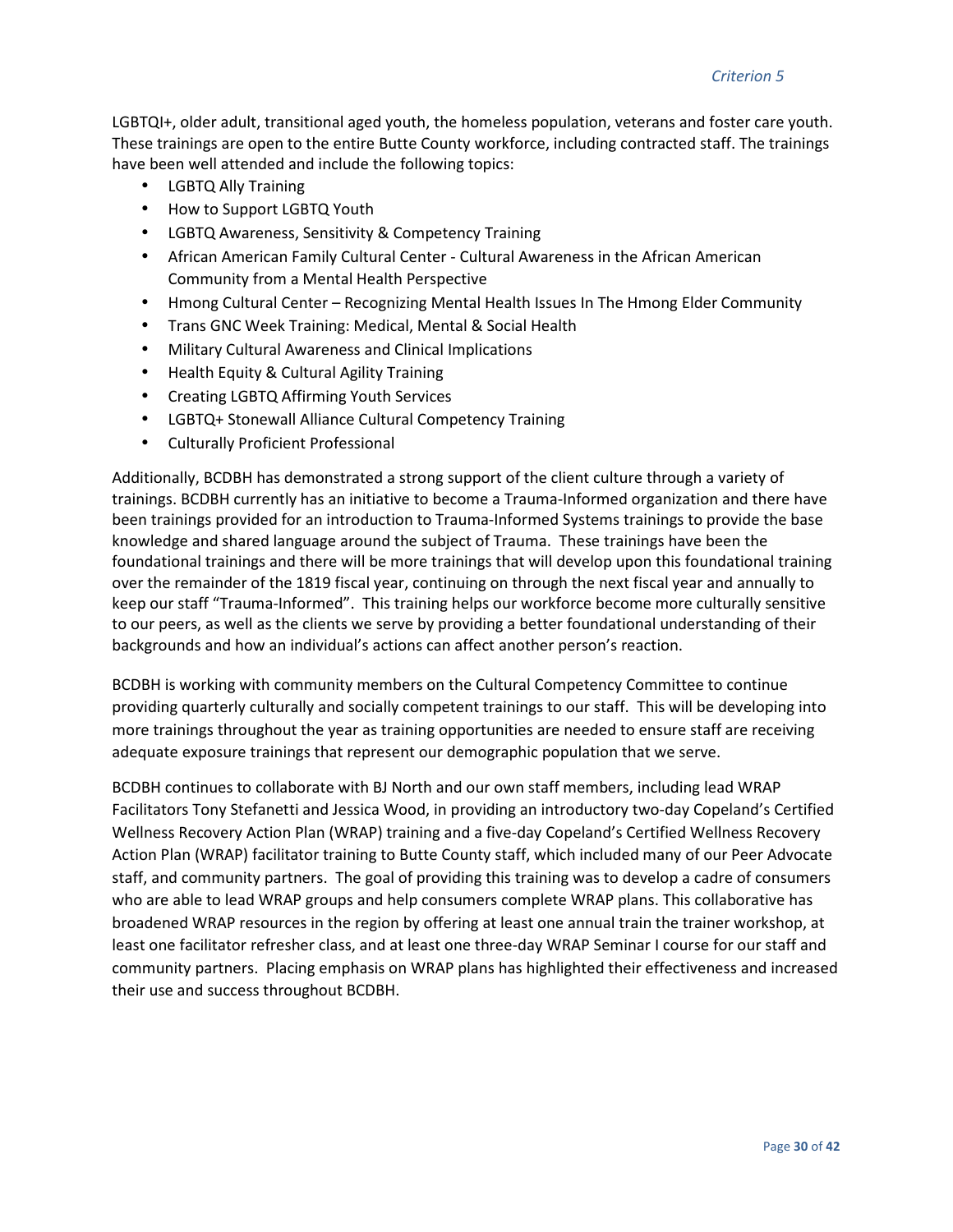# Criterion 6: County's Commitment to Growing a Multicultural Workforce: Hiring and Retaining Culturally and Linguistically Competent Staff

# Recruitment, hiring, and retention of a multicultural workforce from, or experienced with, the identified unserved and underserved populations

Butte County Department of Behavioral Health (BCDBH) is committed to developing a culturally and linguistically competent behavioral health workforce throughout our system of care. The department strives to employ a workforce that reflects the cultural identities of our consumers to ensure effective service delivery. BCDBH actively recruits for Spanish and Hmong language clinicians, counselors, and interns. BCDBH offers a bilingual pay differential pending verification of the employee's language or communication skill ability. Key BCDBH staff in Gridley are bilingual and bicultural employees who are embedded in the community and actively involved in such community activities as soccer, church, cultural events, etc. The Promotores program in Gridley and Chico provides outreach to the Latino and Hmong communities with staff from those communities who are bilingual and bicultural.

Our MHSA funded community based contractors have focused on underserved communities and has improved both the workforce race/ethnicity comparability and the penetration rates in serving these communities. Hmong and Spanish speaking staff are available in Chico, Oroville, and through Crisis Services. A major obstacle has been recruiting and retaining psychiatrists, family nurse practitioners, and nurses, as well as licensed Hmong, African American, Native American, and Latino staff. It is worth noting that as of December 2016, California ranks number one<sup>10</sup> in the country for Mental Health Care Health Professional Shortages Area (HPSA). "The primary factor used to determine a HPSA designation is the number of health professionals relative to the population with consideration of high need. Federal regulations stipulate that, in order to be considered as having a shortage of providers, an area must have a population-to-provider ratio of a certain threshold. For mental health, the population to provider ratio must be at least 30,000 to 1 (20,000 to 1 if there are unusually high needs in the community)." When considering the implications of this data point, in addition to the need for a diverse population of mental health care providers one can determine the high challenge for meeting the need for hiring and retaining culturally and linguistically competent staff.

#### *Data*

<u>.</u>

The charts and tables below depict the distribution of race and ethnicity for BCDBH consumers and race for BCDBH staff.

<sup>10</sup>http://www.kff.org/other/state-indicator/mental-health-care-health-professional-shortage-areas-

hpsas/?currentTimeframe=0&sortModel=%7B%22colId%22:%22Total%20Mental%20Health%20Care%20HPSA%20Designations %22,%22sort%22:%22desc%22%7D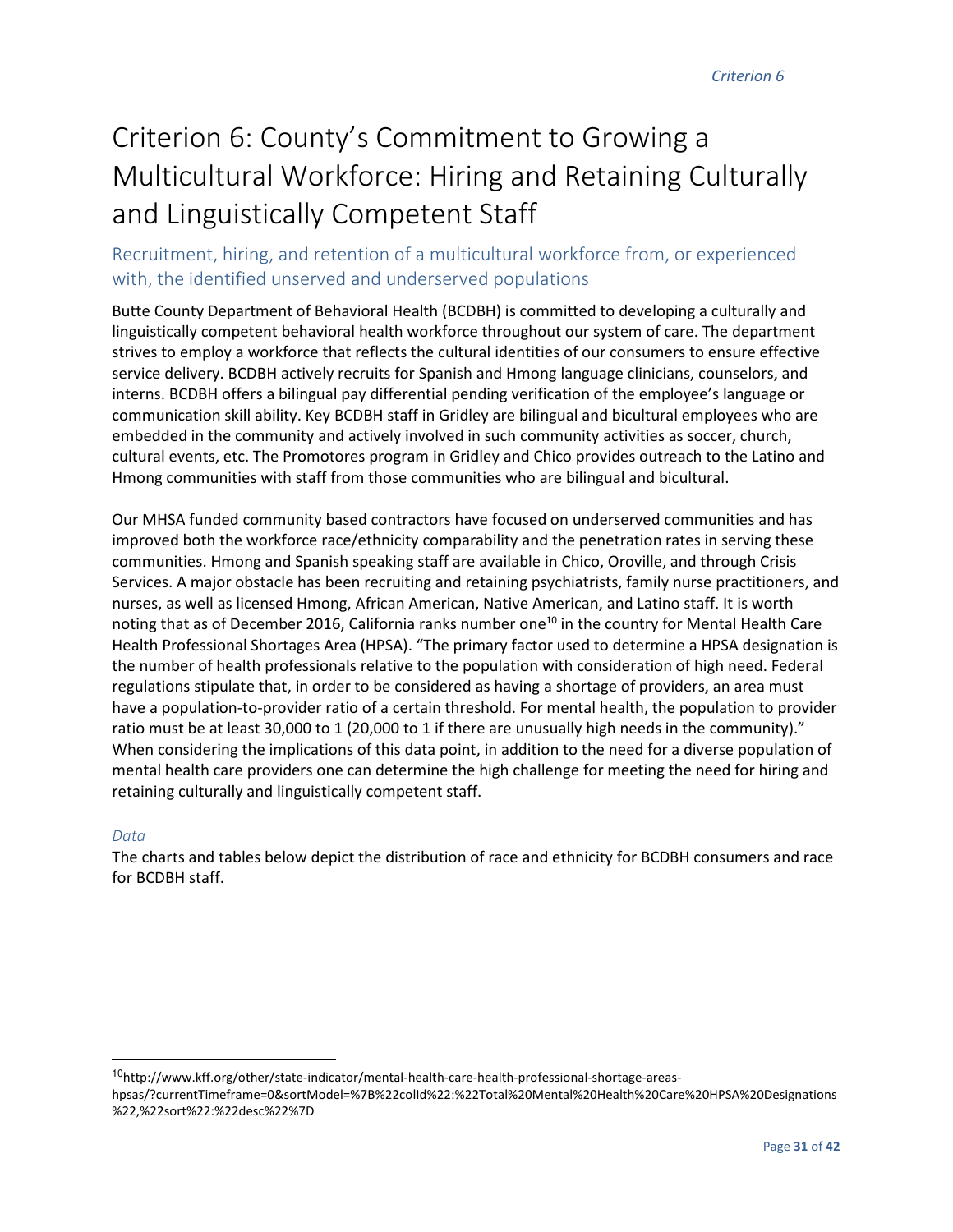

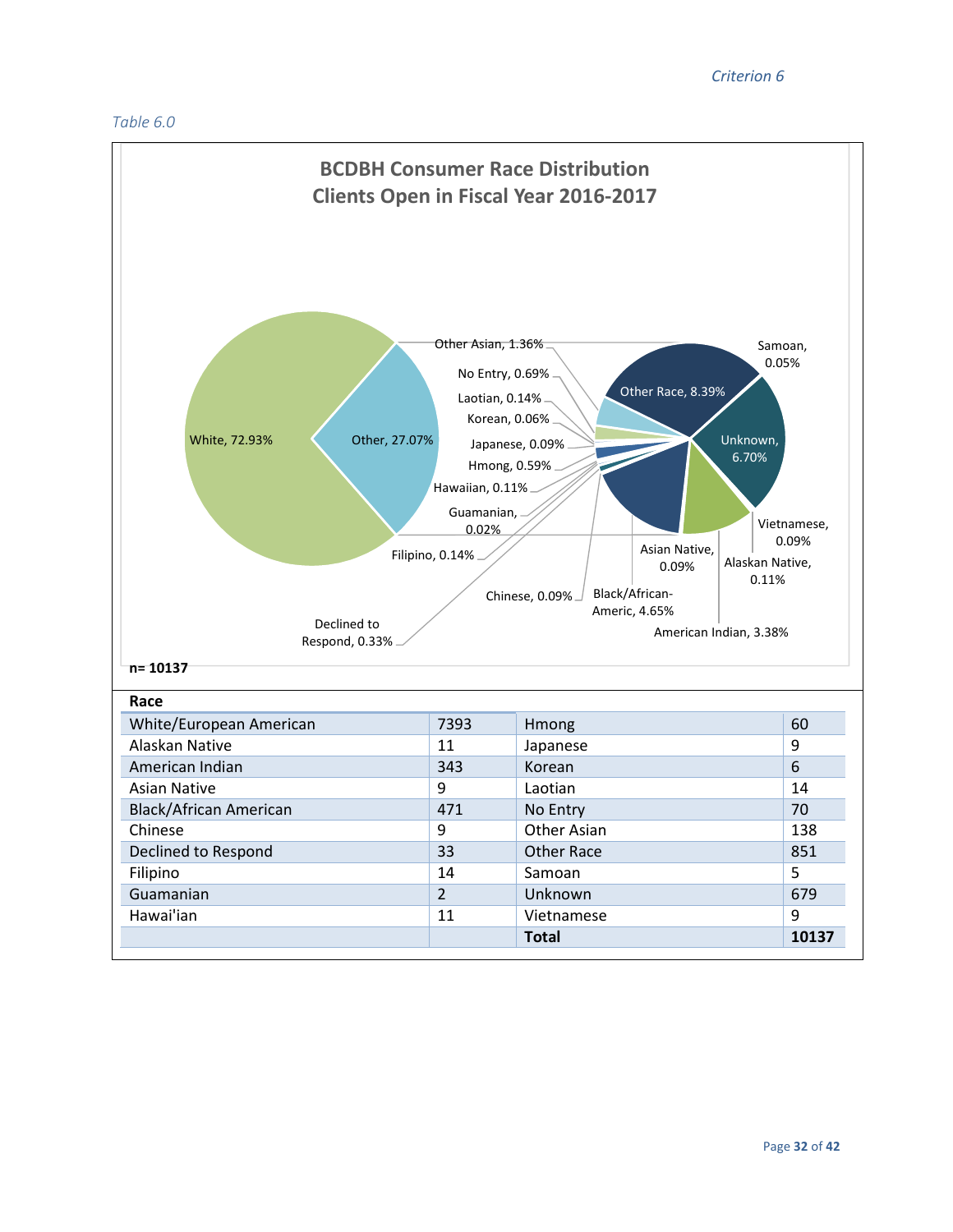#### *Criterion 6*





All consumer data is extracted from the BCDBH Electronic Health Record (Avatar).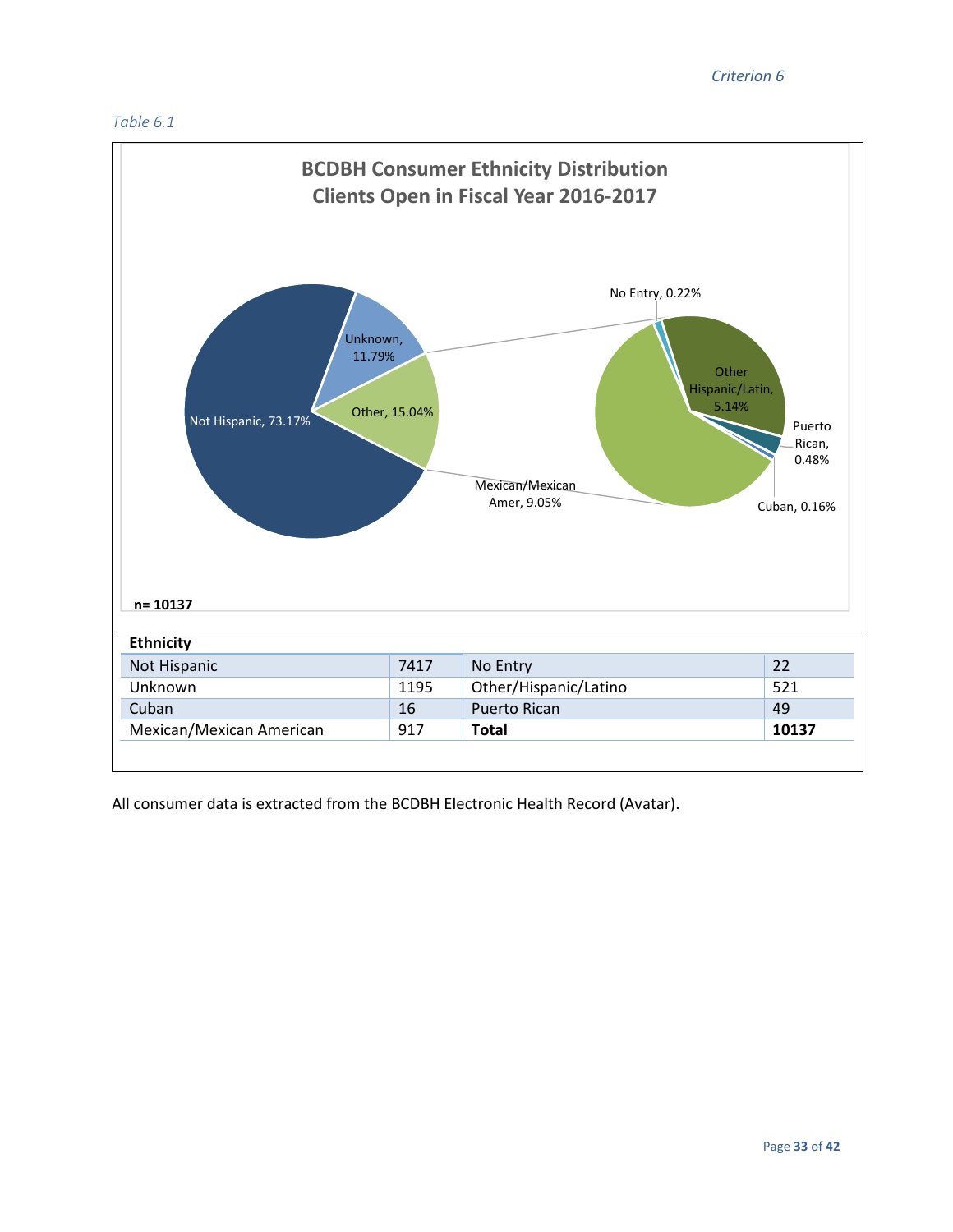#### *Table 6.2*



The staff data is collected through PeopleTrack by the BCDBH Human Resource Department.

#### Analysis

Our existing staff demographics do not represent our service population, with Caucasian (White) staff at 78.8% compared to our consumer population percentage of 73.0%. The ethnic community that is least represented is the Hispanic/Latino population where our Latino staff are only 9.0% yet Latino ethnicity is 14.6% of our service population.

After closer inspection of the data collection processes that go into identifying staff demographics, it was determined that there is an opportunity to change our process to portray a better reflection of staff demographics. For example, the choices available for race/ethnicity selection are very small, especially when comparing with the options available to our consumers. The Butte County Human Resources Department provides all County departments with methods to collect staff demographic data. Additionally, neither the department, nor the County, collect information on the numbers of LGBTQI+ staff that are 'out' at work and can therefore provide expertise regarding the LGBTQ+ community to both staff and consumers. This project has been added to our Identified Strategies in Criterion Three.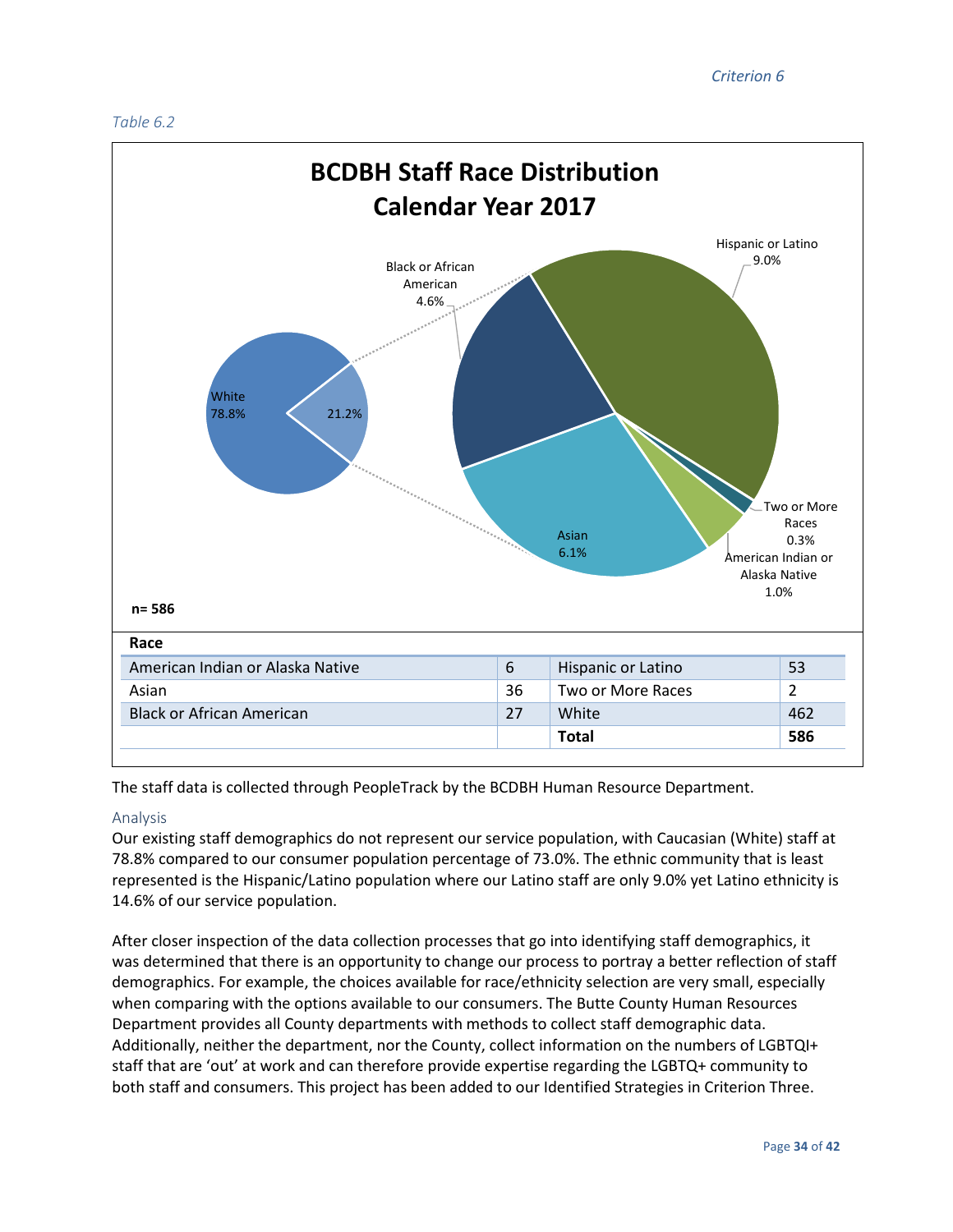## MHSA: Workforce, Education, and Training

#### Peer/Family Member Employment

One strategy that has increased the multicultural nature of the workforce is designating positions that require consumer/family member experience. A variety of BCDBH and contract provider programs have employed this method including:, Wellness Centers, SEARCH, LGBTQI+ Suicide Prevention and Education Program (Stonewall), Promotores, African American Family and Cultural Center, Zoosiab: A Community Based Treatment for Historical Trauma to Help Hmong Elders, The Warm Line, and Passages Older Adult programs.

#### Workforce, Education and Training Coordinator

The WET Coordinator ensures that the five fundamental elements of MHSA (consumer and family driven, community collaboration, recovery/resiliency strength-based services, integrated services, and culturally competency) are embedded within all training events. The coordinator works with Behavioral Health staff and leadership to support planning, development and operation of a comprehensive workforce program that meets MHSA requirements and supports the development of our diverse workforce.

#### Job Specific Training

All Butte County organized trainings will incorporate the concepts of cultural competency/diversity, wellness, recovery and resiliency. Outcome measures will be used to ensure effectiveness and fiscal efficacy. Trainings will be offered to staff, contract providers and consumers and family members, as appropriate.

#### Regional Partnership: Distributed Learning

The state administered Superior Regional WET Partnership supports the planning, development, and implementation of a distance learning system. This program encourages the strengthening of curricula in Superior California to support wellness and recovery principles, and assure that mental health departments support and encourage career paths throughout the higher education system. This partnership has identified on-line training resources and county needs for those resources. The MHSA Coordinator participates in the development and work of the proposed Superior Regional WET Partnership. There is no cost for this initiative besides staffing time. Objectives include:

- 1. Increase the availability of information on regional education and employment activities
- 2. Increase the coordination of education programs available for regional students to pursue mental health employment
- 3. Provide a forum for the exchange of strategies and best practices for training, encouragement of mental health career paths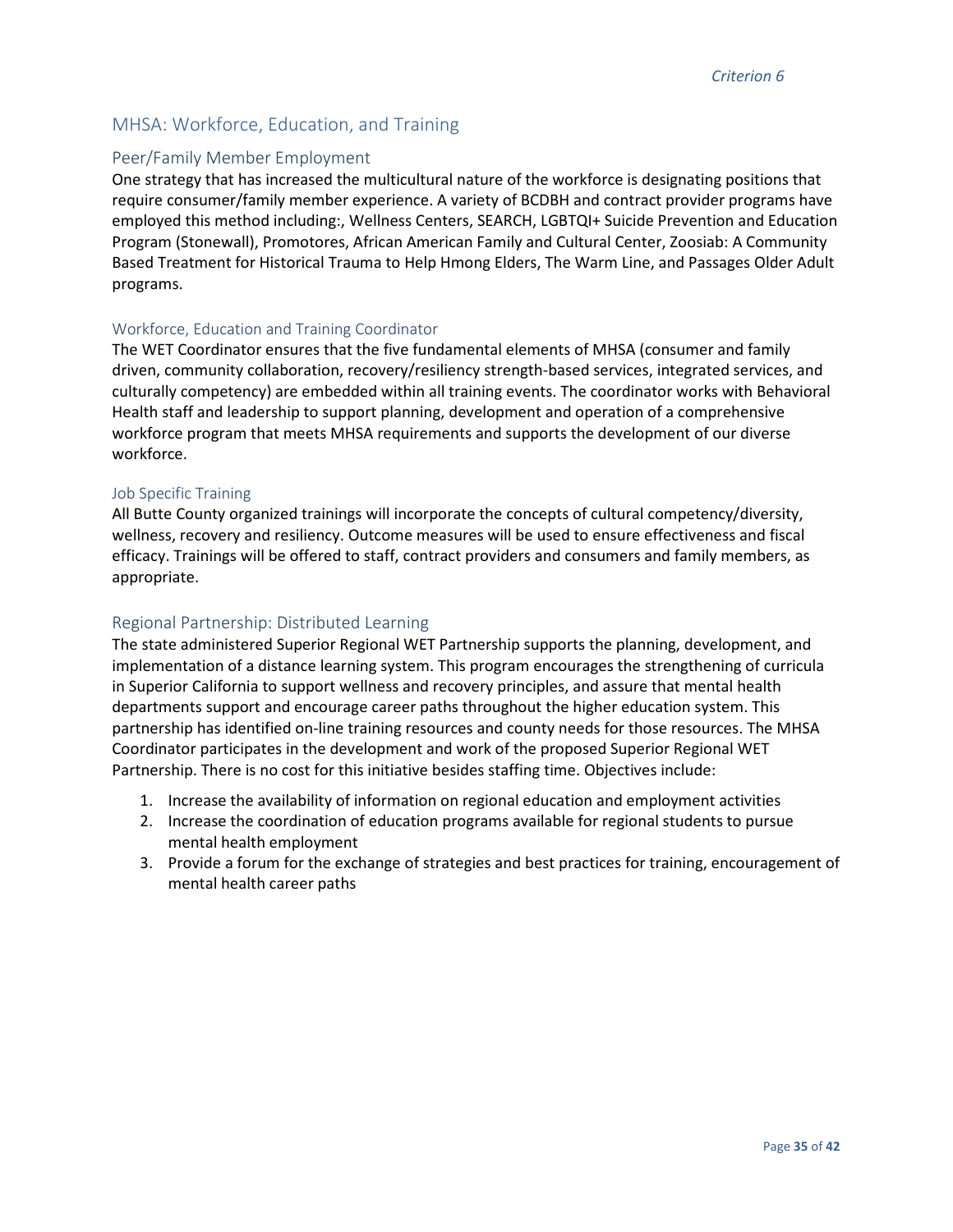# Criterion 7: Language Capacity

# Increase bilingual workforce capacity: Evidence of dedicated resources and strategies BCDBH is undertaking to grow bilingual staff capacity.

The implementation of the Mental Health Services Act has given counties the opportunity and encouragement to increase linguistic capacity. Since its implementation, strategies have been created to overcome language barriers between staff and consumers, with the goal of further building bilingual capacity. While dedicating bilingual positions is not new, BCDBH continues to embed this idea into culturally competent programs. For example, the Promotores MHSA program dedicates a full time Behavioral Health Counselor to provide culturally and linguistically appropriate services including screening, assessment, and case management services. Currently there are 40 staff members that have been certified to receive the bilingual pay differential.

In September 2018, a Translation Survey was distributed to the BCDBH leadership team to serve as a needs assessment for increasing bilingual language capacity. The survey was completed by 31 individuals, who ranged from program managers, supervisors and assistant directors. The complete results of this survey can be found in the Appendix. As demonstrated in the following chart, approximately 65% of respondents agreed there is a need for increased bilingual certified providers at their service site locations. This was also reinforced in the 2018 Organizational Assessment.



*Figure 7.0: Translation Survey Results* 

Butte County recognizes the Department's need for bilingual language skills or specialized communication skills to improve consumer experience and reduce cultural/linguistic disparities. Thus, BCDBH continues to implement Personnel Rule 11.15 Bilingual Pay Differential (found in the Appendix). Bilingual pay differential is intended to be an incentive for bilingual staff to utilize their skills and for departments to leverage resources. This rule requires verification of language and communication skills as defined and administered by the Butte County Human Resources Department. BCDBH is currently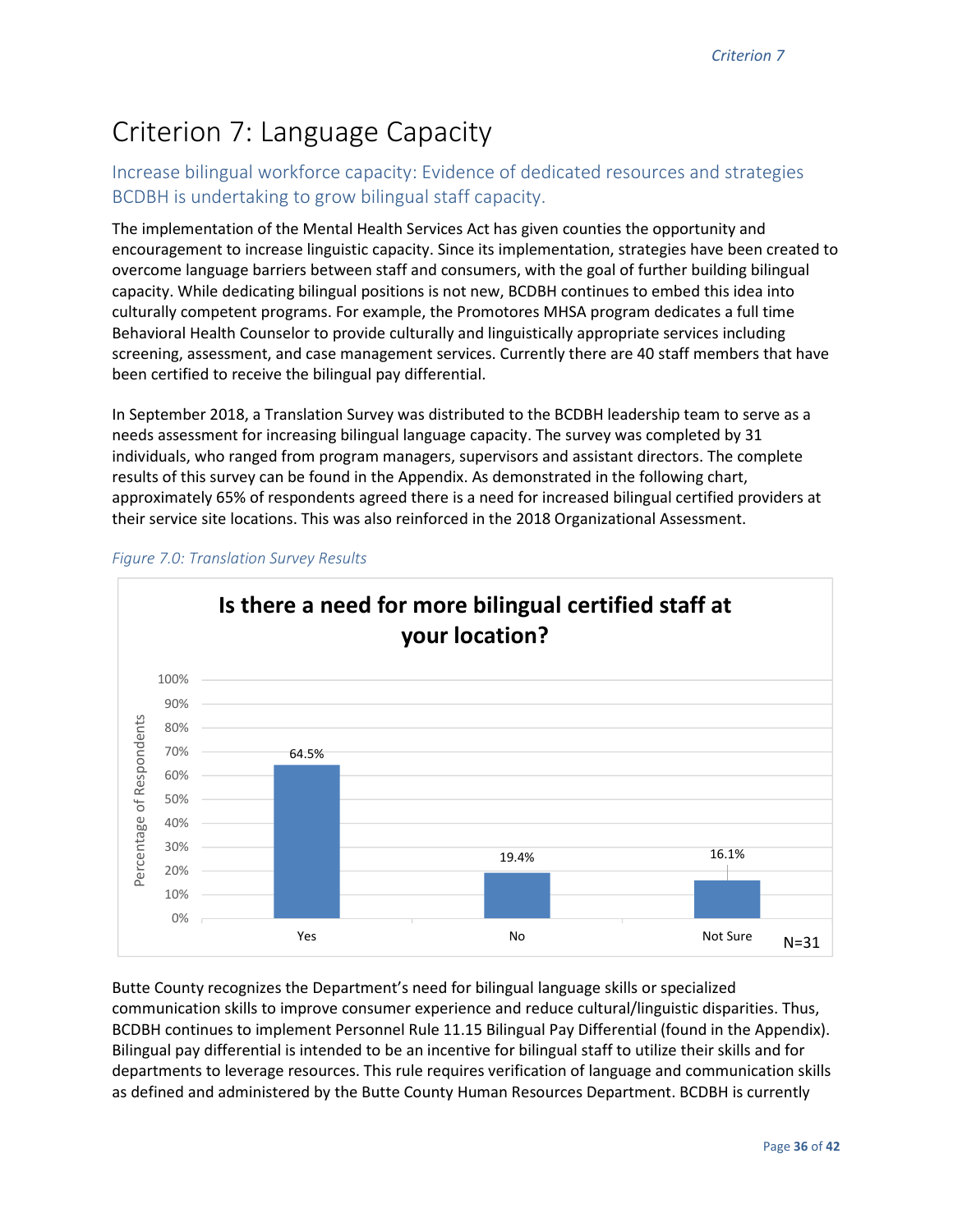working with County Human Resources to allow for development of an internal (department level) certification process. BCDBH asserts that language certification in health and human services is more complex and requires a more sophisticated certification process than is currently in place for the County. A more sophisticated certification process may dictate an increased need for training and support of individuals who are certified. The enhancement of support and training for our staff was also defined by our leadership team via the Translation Survey (see figure 7.1 below). BCDBH is currently exploring these options and how to best move forward. These initiatives are included in our strategies that are explored in Criterion 3.





As we explore increasing our Bilingual Language capacity, it is important to look at the consumer perspective. The following figure provides the consumer response to the question, "This agency has provide all necessary supports (for example, an interpreter) needed for my family or me to receive services". With just 29.7% responding as Strongly Agree, it can be determined that our agency would benefit from increased interpreter services.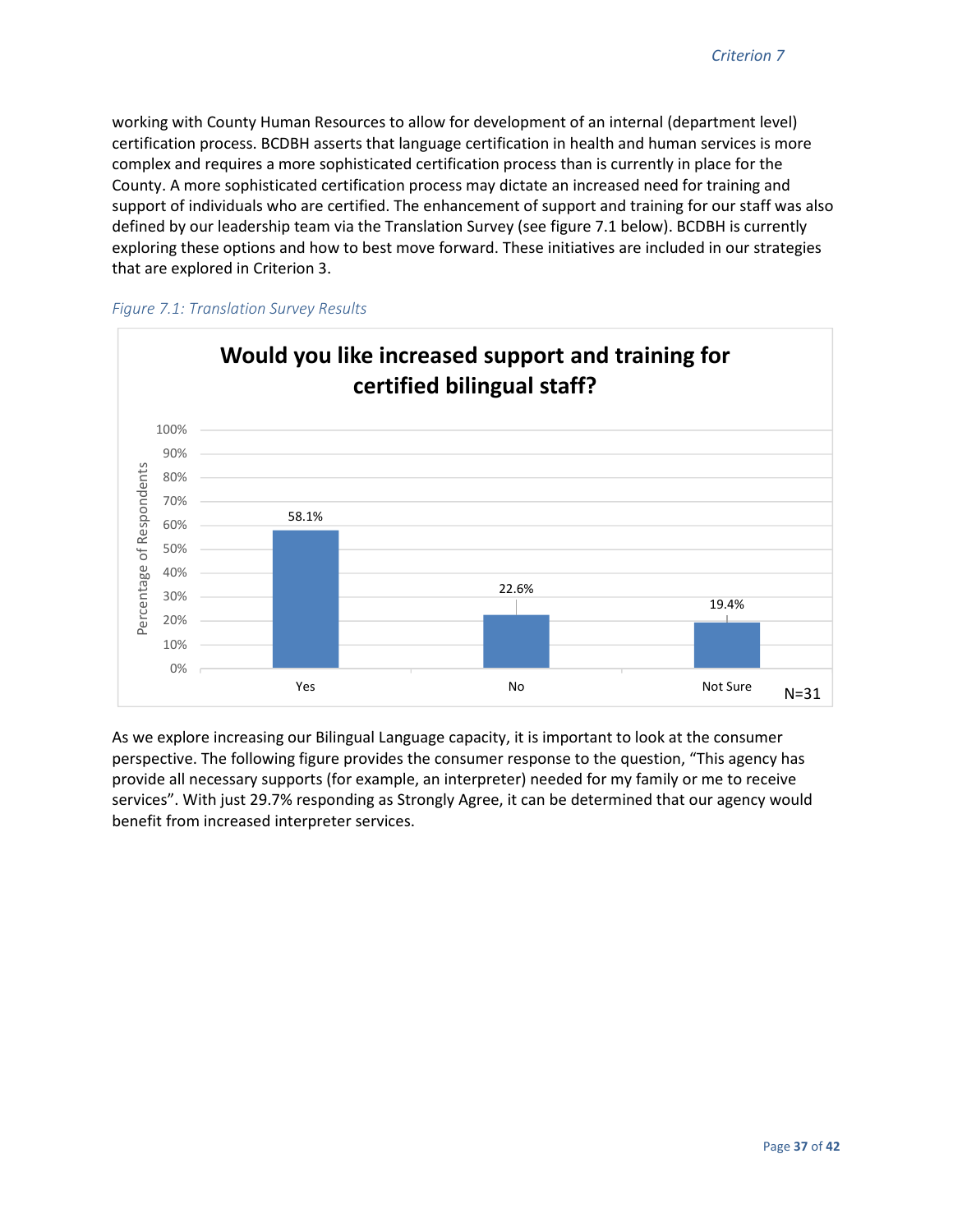



# Provide bilingual staff and/or interpreters for the threshold languages at all points of contact

BCDBH accommodates individuals that may be affected by linguistic barriers through the use of bilingual staff and/or interpreter & translation services. At the first point of contact, a client's preferred language is identified using the Determining Language Preference form (Appendix) and the client demographic information is gathered. Once the client's preferred language is identified, it is then documented in the client chart. Once an individual becomes a client of Specialty Mental Health Services, the offer and acceptance of interpreter services is documented in the client's Progress Notes. The client is then scheduled to receive services with a bilingual provider for future meetings. All of this information this information is tracked by the Systems Performance, Research and Evaluation team for further development and monitoring.

If bilingual staff are unavailable, staff are trained to utilize the Translator List provided by the Contracts Unit (Appendix). The department extends its invitation for Translators/Interpreters to all bilingual individuals in the community. If needed, a separate recruitment is sent out to maintain demand for threshold languages. This practice permitted BCDBH to pool a variety of linguists. During the past fiscal year the Translator/Interpreter List listed eight languages. A list of all bilingual certified staff (Appendix) is also available so clients may receive services that would match their cultural and linguistic needs.

Clients and staff, as a last resort, may also utilize the Language Line Solutions service for interpretation if there is a language barrier as dictated in BCDBH Policy and Procedure 89 (Appendix). Language Line Solutions provides high quality phone and video translation services via highly trained and professional linguists in more than 240 languages 24 hours a day, 7 days a week. This resource is a quick, easy way to help provide quality service to our clients with Limited English Proficiency. Instructions on how to use Language Line Solutions and tips for working with telephone interpreters can be found in the Appendix. New staff orientation includes review of all policies and procedures, which incorporate instructions on accessing Language Line Solutions and California Relay Service systems. Policy and Procedure 92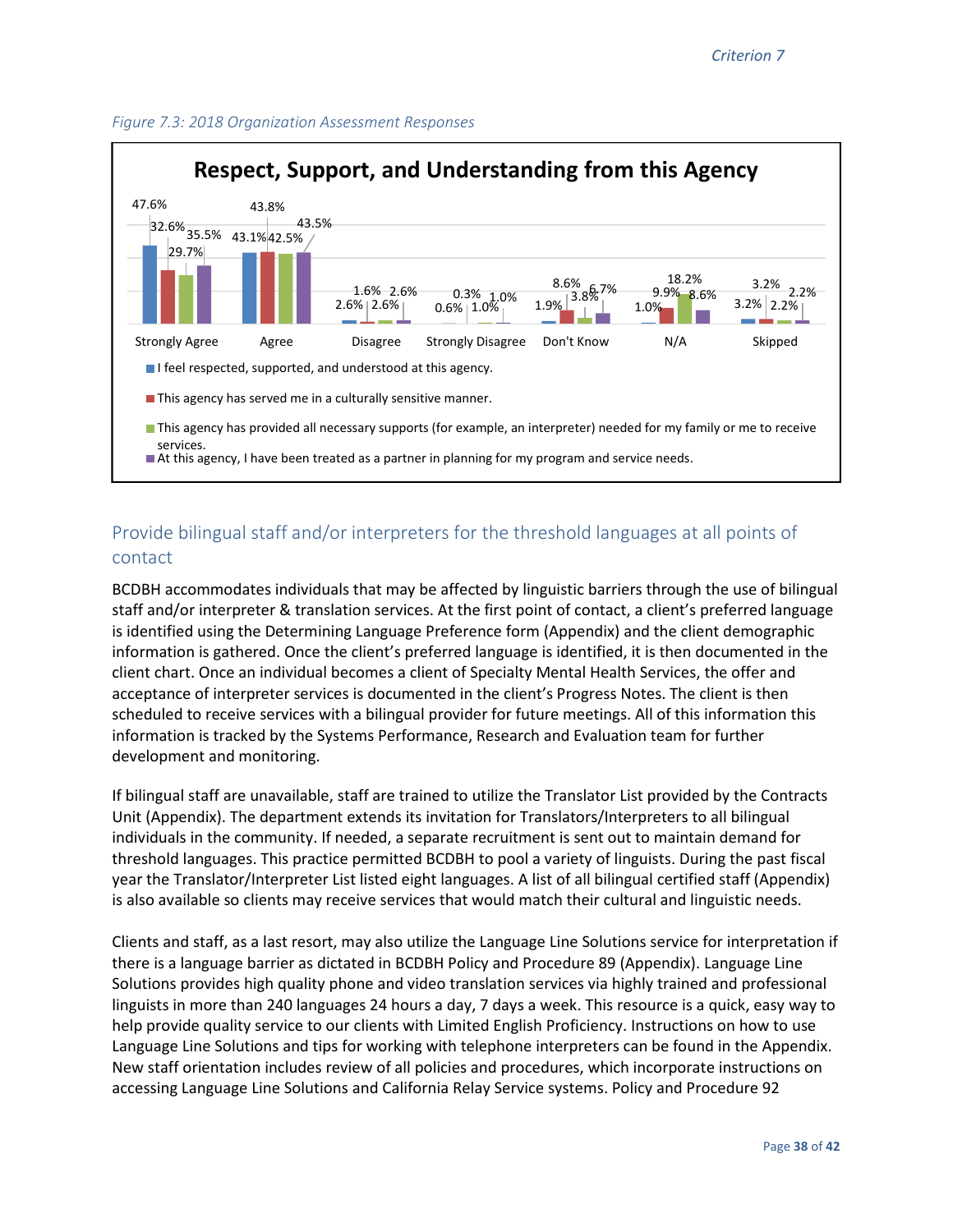(Appendix) also provides instruction to assist hearing-impaired individuals along with information on how to access the California Relay Service for TDD to Voice and for Voice to TDD.

# Provide translated documents, forms, signage, and client informing materials in all threshold languages

As demonstrated in the following chart, English is the primary language for 90% of our consumer population. Spanish and Hmong are tied for the same rate of Primary Language distribution at 1.7%. While Spanish is the only language that meets the criteria to become a threshold language, BCDBH acknowledges that there is a similar need for Hmong translation and implements strategies as if Hmong is a threshold language.



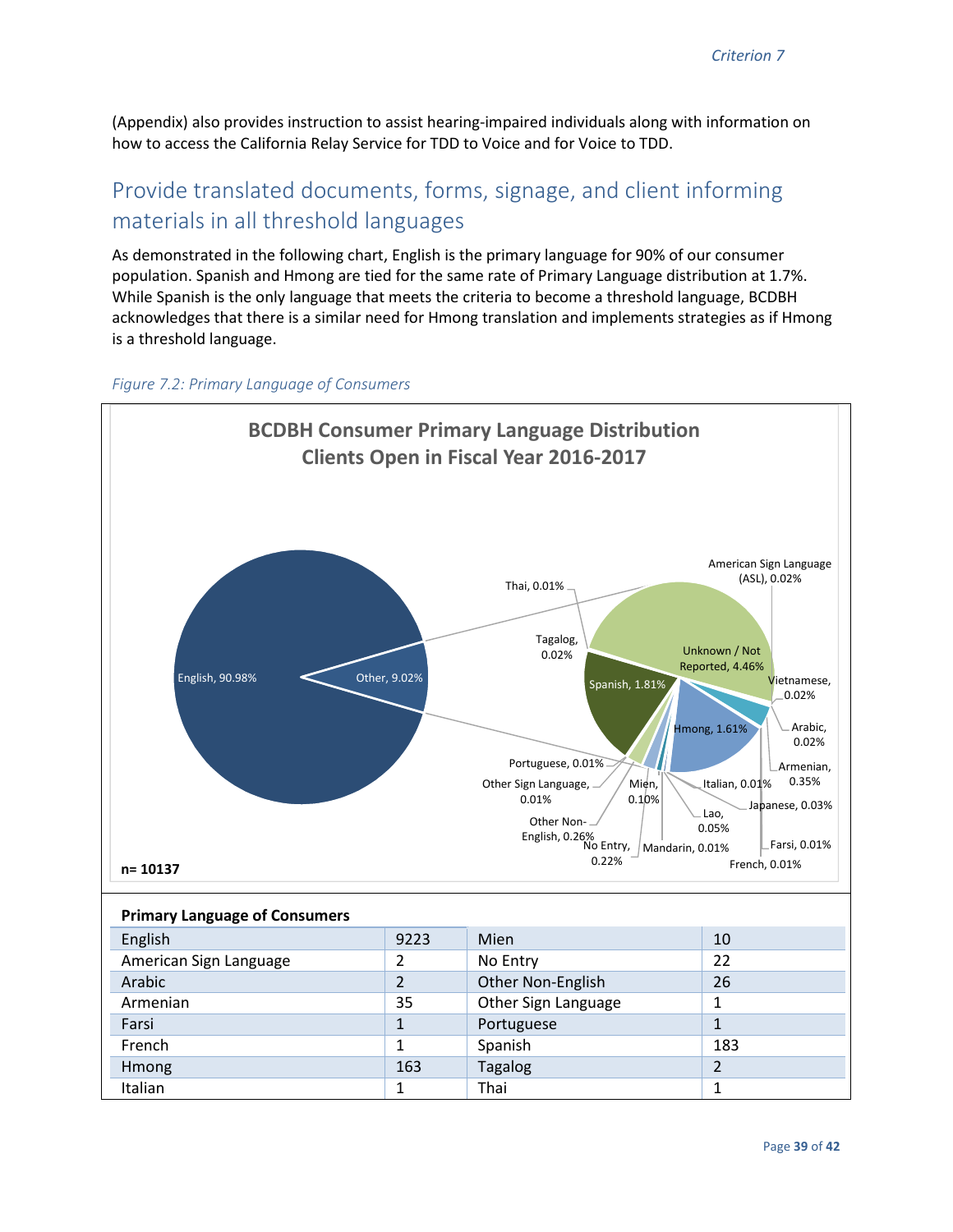| Japanese        |   | Unknown      | 157<br>$\overline{\phantom{a}}$<br>7C+ |
|-----------------|---|--------------|----------------------------------------|
| Lao             |   | Vietnamese   |                                        |
| <b>Mandarin</b> | - | <b>Total</b> | 10137                                  |

BCDBH sites are provided a list of material in threshold languages to make available in their lobbies. The Mental Health Patients' Rights poster specifically states "You have the right: To services and information in a language you can understand and that is sensitive to cultural diversity and special needs". The Member Information brochure is another source of information for consumers, stating under Member Rights "Receive services that are culturally competent and sensitive to language and cultural differences."

Additionally, a Client Satisfaction Survey is available in all of our service site lobbies and on the BCDBH website. The survey is available in English, Spanish, and Hmong throughout the year. The outcomes can be found in the BCDBH Evaluation and Outcomes website<sup>11</sup>. Additionally, the annual MHSA Community Input flyers and surveys are translated into Spanish and the 2018 Organizational Cultural Assessment survey was translated into Spanish and Hmong.

<u>.</u>

<sup>11</sup> http://www.buttecounty.net/behavioralhealth/Evaluations-Outcomes-and-Survey-Data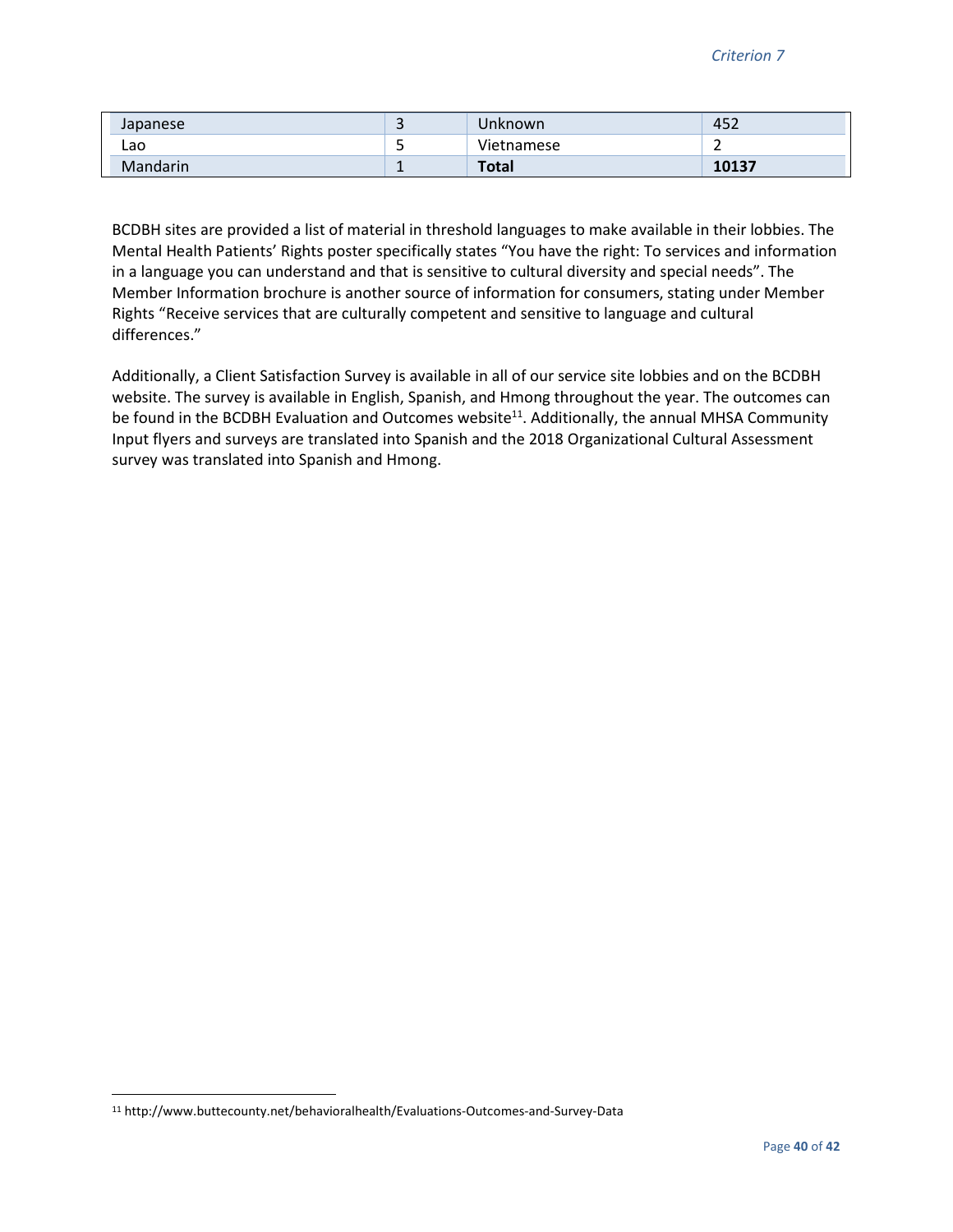# Criterion 8: Adaptation of Services

### Client driven/operated recovery and wellness programs

BCDBH has many programs which are client and family driven/operated. Client driven services is a guiding characteristic in the MHSA, and therefore, is incorporated in all of our MHSA service driven programs. The following program descriptions can be found on page 2:

- Wellness Centers
- The North Valley Talk Line
- The African American Family and Cultural Center
- Stonewall
- Live Spot
- National Alliance on Mental Illness (NAMI)
- Passages
- Promotores
- Zoosiab

### Responsiveness of mental health services

The BCDBH Provider list provides a list of Medi-Cal providers contracted with BCDBH and what cultural/linguistic services they offer. The Member Information and Services Directory brochures notify clients of cultural and linguistic services that are available upon request. Additionally the county posts a notification in each of the clinics that translation services are available free of charge. Policy and Procedure BCDBH 207 mandates BCDBH provide and inform Medi-Cal beneficiaries of available services, which includes the Provider list and Guide to Medi-Cal Mental Health Services booklet. The booklet provides written information about available specialty mental health services.

The completed Network Adequacy Tool is evidence that the county has available, as appropriate, alternatives and options that accommodate individual preference, or cultural and linguistic preferences, demonstrated by the provision of culture-specific programs, provided by the county/contractor and/or referral to community-based, culturally-appropriate, non-traditional mental health provider.

BCDBH has made a concerted effort to provide community based services specifically designed for unserved and underserved populations. These programs are embedded in locations comfortable to diverse cultural populations. Great efforts have been made to design offices that are welcoming to the cultural groups served. Efforts continue to increase the level of multicultural staff members.

#### Quality of Care: Contract Providers

BCDBH contracts with Contract Providers (primarily Organizational Providers) include stipulations of mandatory cultural competency requirements including primary language needs, written materials, documentation, and outreach efforts. Monitoring for quality of services, including specific issues of Cultural Competency, occurs primarily - though not exclusively - within the activity of clinical record Utilization Review (UR) referred to at BCDBH as Quality Management. As defined in the Departments Annual Quality Improvement Plan, a group of licensed Clinical Supervisors reviews a random selection of client charts once a month, including records from contract providers. Included in utilization review the team monitors and measures compliance and efforts to reach cultural competency including notations of primary language, use of interpreters, etc. In addition, routine QI activities includes the analysis of language and ethnic make-up of contract provider caseloads in order to evaluate community needs to meet identified Departmental goals.